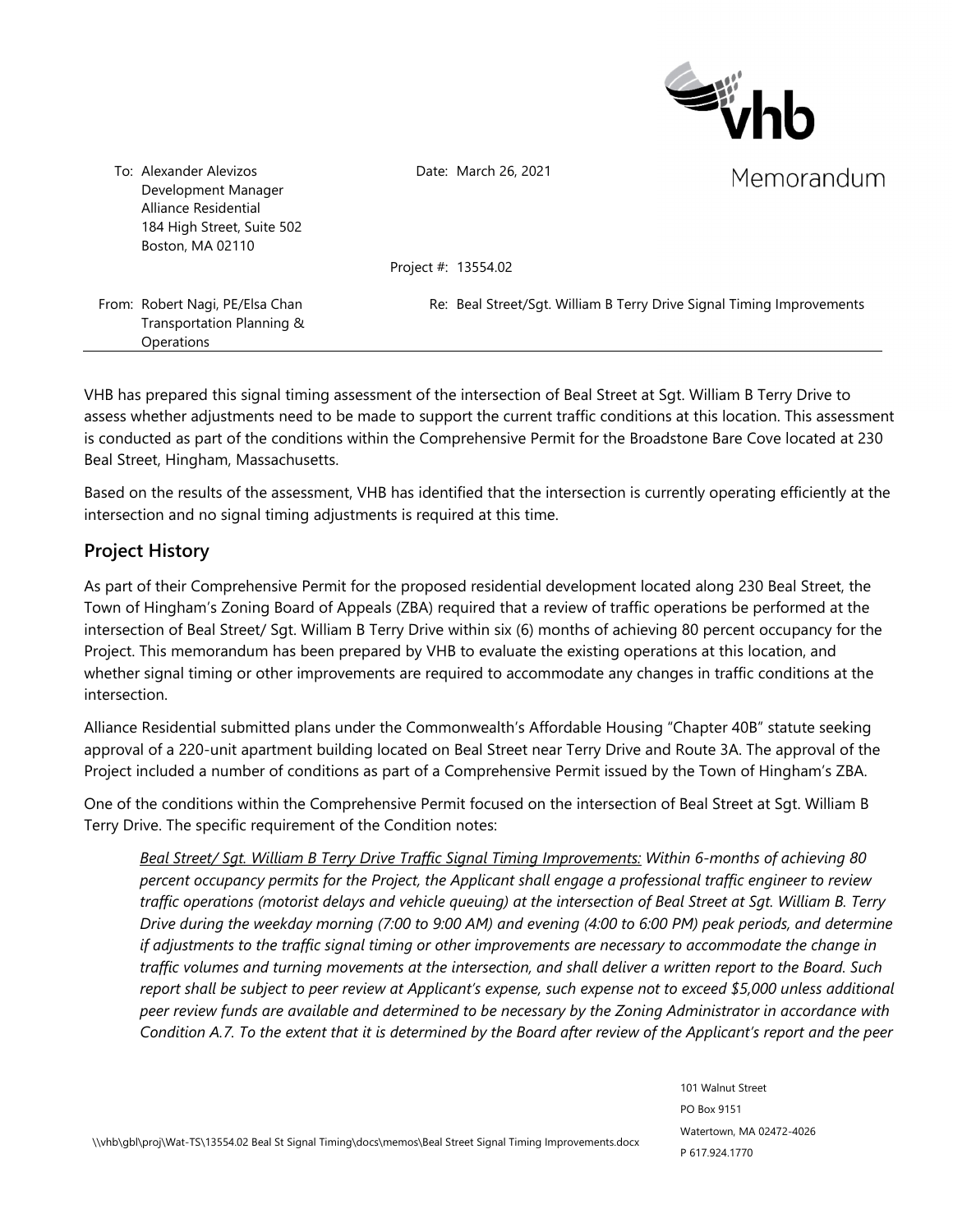Ref: 13554.02 March 26, 2021 Page 2



review report that adjustments are required, the Applicant shall promptly design and implement the traffic signal *timing changes in accordance with such determination.* 

According to Alliance Residential, the building has reached an 80 percent occupancy threshold. This memorandum provides a summary of the current operations of the intersection and determination of whether signal timing adjustments or other improvements are necessary based on current conditions.

# **Existing Conditions**

Sgt. William B Terry Drive intersects with Beal Street to form a signalized three-way intersection. Eastbound Beal Street provides one shared left/through/right-turn lane. Westbound Beal Street consists of one shared left/through/rightturn lane. Southbound Sgt. William B Terry Drive provides one shared left/through lane and a right-turn pocket. Crosswalks are provided across all legs of the intersection. Land use in the vicinity of the intersection includes Lynch Fields, a memory care assisted living center, as well as retail and residential uses.

# **Traffic Volumes**

Initial turning movement volume data were collected in May 2016 (when the original traffic impact and access study was completed). The original date represents typical days for traffic count purposes (non-holidays) and when local schools were in session.

To identify current traffic flow characteristics at the study area intersection, peak hour turning movement counts (TMC) were collected at the intersection of Beal Street at Sgt. William B Terry Drive in March 2021. Weekday morning and evening peak hour (7:00 – 9:00 AM and 4:00 – 6:00 PM) volumes were collected using manual turning movement counts to identify current traffic volumes traveling through the study area intersection. Not surprisingly, it should be noted that due to the COVID-19 pandemic, traffic volumes and patterns have been significantly reduced or altered, as such, traffic volumes collected in March 2021 may not reflect typical weekday commuting traffic patterns.

A comparison of the volumes between the 2016 Existing Condition and 2023 Build Condition from the 2016 TIAS1 and the volumes collected in March 2021 is provided in Table 1.

\\vhb\gbl\proj\Wat-TS\13554.02 Beal St Signal Timing\docs\memos\Beal Street Signal Timing Improvements.docx

101 Walnut Street PO Box 9151 Watertown, MA 02472-4026 P 617.924.1770

<sup>1</sup> Traffic Impact and Access Study. Alliance Residential, 230 Beal Street, Hingham, MA. October 2016.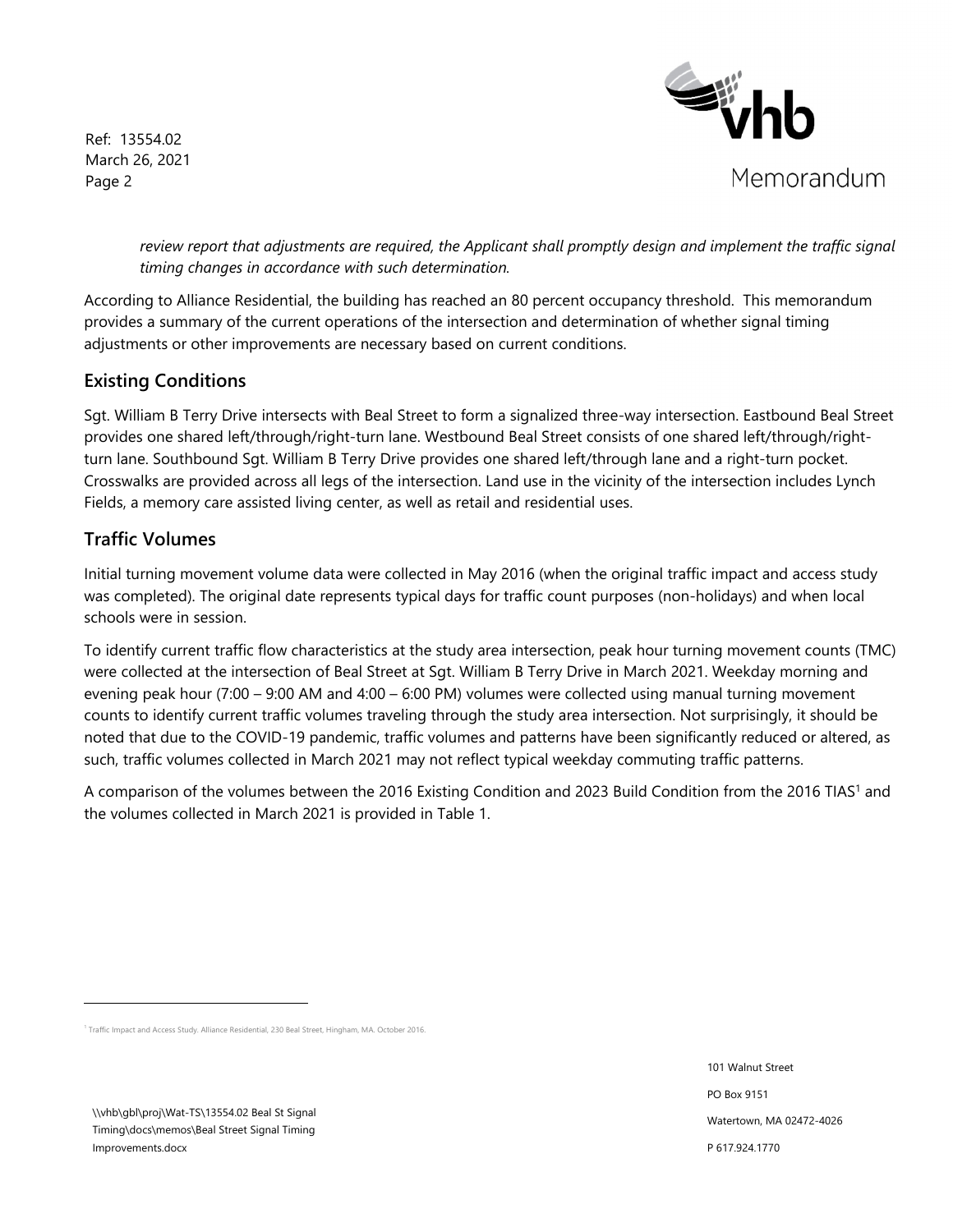

Ref: 13554.02 March 26, 2021 Page 3

|                     | From 2016 TIAS  |              |                 |                   |         |                       |         |
|---------------------|-----------------|--------------|-----------------|-------------------|---------|-----------------------|---------|
|                     | 2016            | 2023         | 2021            | 2016 Existing vs. |         | <b>2023 Build vs.</b> |         |
|                     | <b>Existing</b> | <b>Build</b> | <b>Existing</b> | 2021 Existing     | % Diff. | 2021 Existing         | % Diff. |
| <b>AM Peak Hour</b> |                 |              |                 |                   |         |                       |         |
| EB L/T/R            | 215             | 310          | 170             | $-45$             | $-21%$  | $-140$                | $-45%$  |
| WB L/T/R            | 395             | 455          | 245             | $-150$            | $-38%$  | $-210$                | $-46%$  |
| SB L/T              | 40              | 65           | 60              | 20                | 50%     | -5                    | -8%     |
| $S$ B $R$           | $\overline{5}$  | 10           | $\overline{2}$  | $-3$              | $-60%$  | $-8$                  | $-80%$  |
| <b>Total</b>        | 655             | 840          | 477             | $-178$            | $-27%$  | -363                  | $-43%$  |
| <b>PM Peak Hour</b> |                 |              |                 |                   |         |                       |         |
| EB L/T/R            | 470             | 565          | 260             | $-210$            | -45%    | $-305$                | -54%    |
| WB L/T/R            | 430             | 490          | 305             | $-125$            | $-29%$  | $-185$                | $-38%$  |
| SB <sub>L/T</sub>   | 210             | 240          | 95              | $-115$            | $-55%$  | $-145$                | $-60%$  |
| SB <sub>R</sub>     | 25              | 35           | 15              | $-10$             | $-40%$  | $-20$                 | $-57%$  |
| <b>Total</b>        | 1,135           | 1,330        | 675             | -460              | $-41%$  | $-655$                | $-49%$  |

## **Table 1. Traffic Volume Comparison**

As shown in Table 1, the overall volumes for the intersection in March 2021 are approximately 27% and 41% lower than the volumes collected in 2016 during the weekday morning and evening peak hours, respectively. When the 2021 volumes are compared to the 2023 Build Condition from the 2016 Traffic Impact and Access Study (TIAS), the difference in volumes is even more significant, with 2021 volumes lower by approximately 43% and 49% during the respective peak hours.

# **Traffic Operations Analysis**

The capacity analyses for the 2021 Existing Conditions are conducted to assess the quality of existing traffic flow through the intersection, and to determine whether adjustments need to be made to the existing signal timings to help improve the current traffic conditions at this intersection. The results of the analysis are shown in Table 2.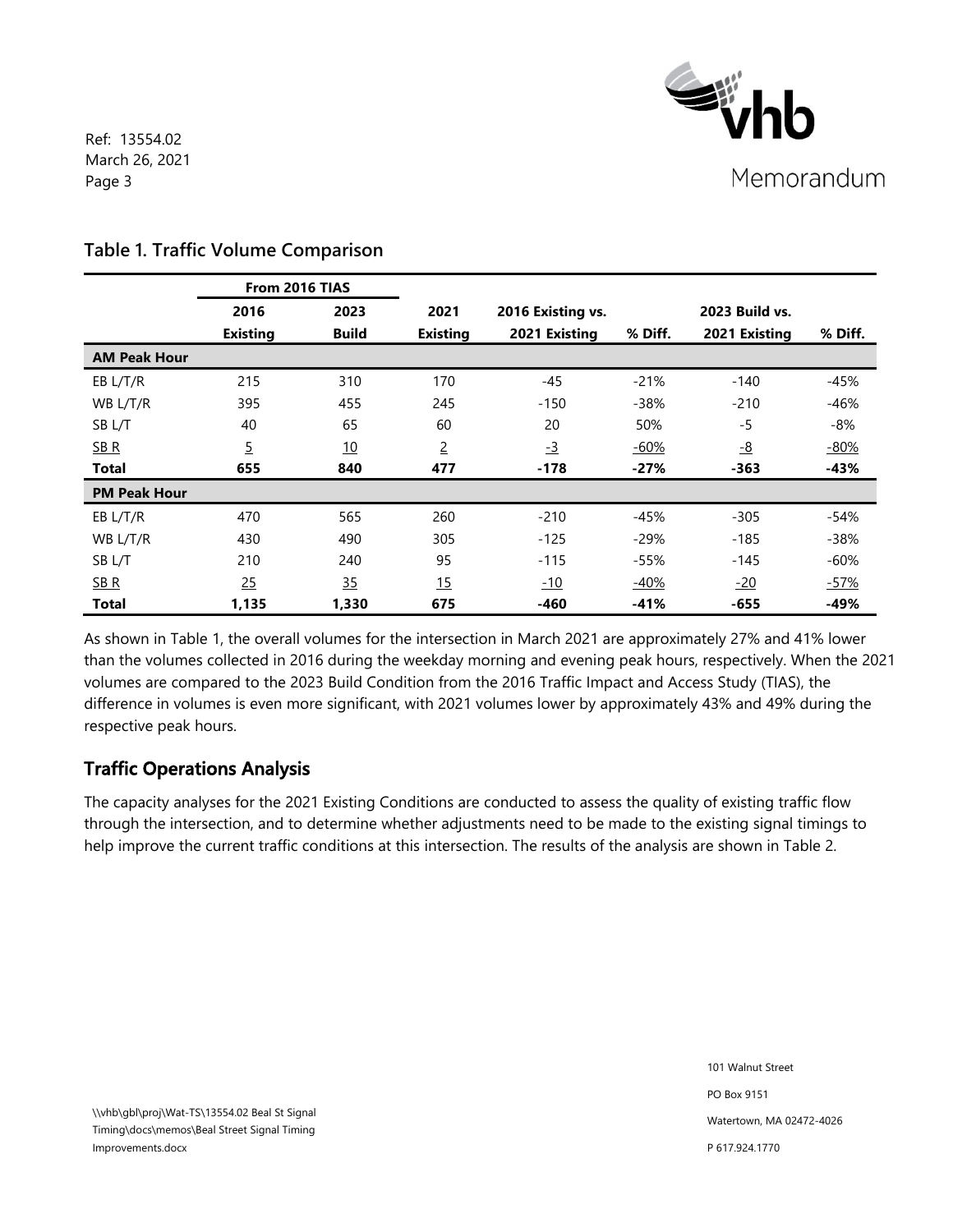

Ref: 13554.02 March 26, 2021 Page 4

## **Table 2. Intersection Capacity Analysis**

|                        |                       |                  |                    | <b>Morning Peak Hour</b> |                                 |                       |      |              | <b>Evening Peak Hour</b> |          |          |
|------------------------|-----------------------|------------------|--------------------|--------------------------|---------------------------------|-----------------------|------|--------------|--------------------------|----------|----------|
| <b>Location</b>        | Movement              | V/C <sup>a</sup> | Delay <sup>b</sup> | LOS <sup>c</sup>         | 50 <sup>th</sup> Q <sup>d</sup> | $95th$ Q <sup>e</sup> | v/c  | <b>Delay</b> | <b>LOS</b>               | $50th$ Q | $95th$ Q |
|                        |                       |                  |                    |                          |                                 |                       |      |              |                          |          |          |
| Sqt. W.B. Terry Dr. at | EB L/T/R              | 0.24             | 12                 | B                        | 34                              | 119                   | 0.38 | 13           | B                        | 66       | 216      |
| Beal St.               | WB L/T/R              | 0.30             | 8                  | A                        | 27                              | 120                   | 0.29 | 8            | A                        | 30       | 139      |
|                        | SB L/T/R <sup>f</sup> | 0.20             | 26                 |                          | 23                              | 67                    | 0.28 | 26           |                          | 34       | 100      |
|                        | <b>Overall</b>        |                  | 12                 | В                        |                                 |                       |      | 13           | В                        |          |          |
|                        |                       |                  |                    |                          |                                 |                       |      |              |                          |          |          |

a. Volume to capacity ratio.

b. Average total delay, in seconds per vehicle.

c. Level-of-service.

d. 50th percentile queue, in feet.

e. 95th percentile queue, in feet.

f. Includes volume adjustments to account for short right-turn lane.

Under the 2021 Existing Conditions, as noted previously, the volumes have reduced significantly when compared to the 2016 Existing Conditions. Based on the capacity analysis, the intersection currently operates at LOS B with minimal delays during both morning and evening peak hours. While the 2021 volumes are lower, the increased delay under the 2021 Existing Conditions is partially due to a slight adjustment in signal timings at this location.

# **Conclusion & Recommendation**

Based on the traffic data collected in March 2021, the traffic volumes at the intersection of Beal Street at Sgt. William B Terry Drive were found to be considerably lower during both peak hours when compared to the 2016 volumes collected in the 2016 TIAS. This reduction in traffic volumes is likely due to the COVID-19 pandemic, which has significantly impacted/altered travel patterns.

Under current conditions, the intersection operates at LOS B during both morning and evening peak hours, as such, signal timing adjustments will not be required at this time as the intersection is operating efficiently.

> 101 Walnut Street PO Box 9151 Watertown, MA 02472-4026 P 617.924.1770

\\vhb\gbl\proj\Wat-TS\13554.02 Beal St Signal Timing\docs\memos\Beal Street Signal Timing Improvements.docx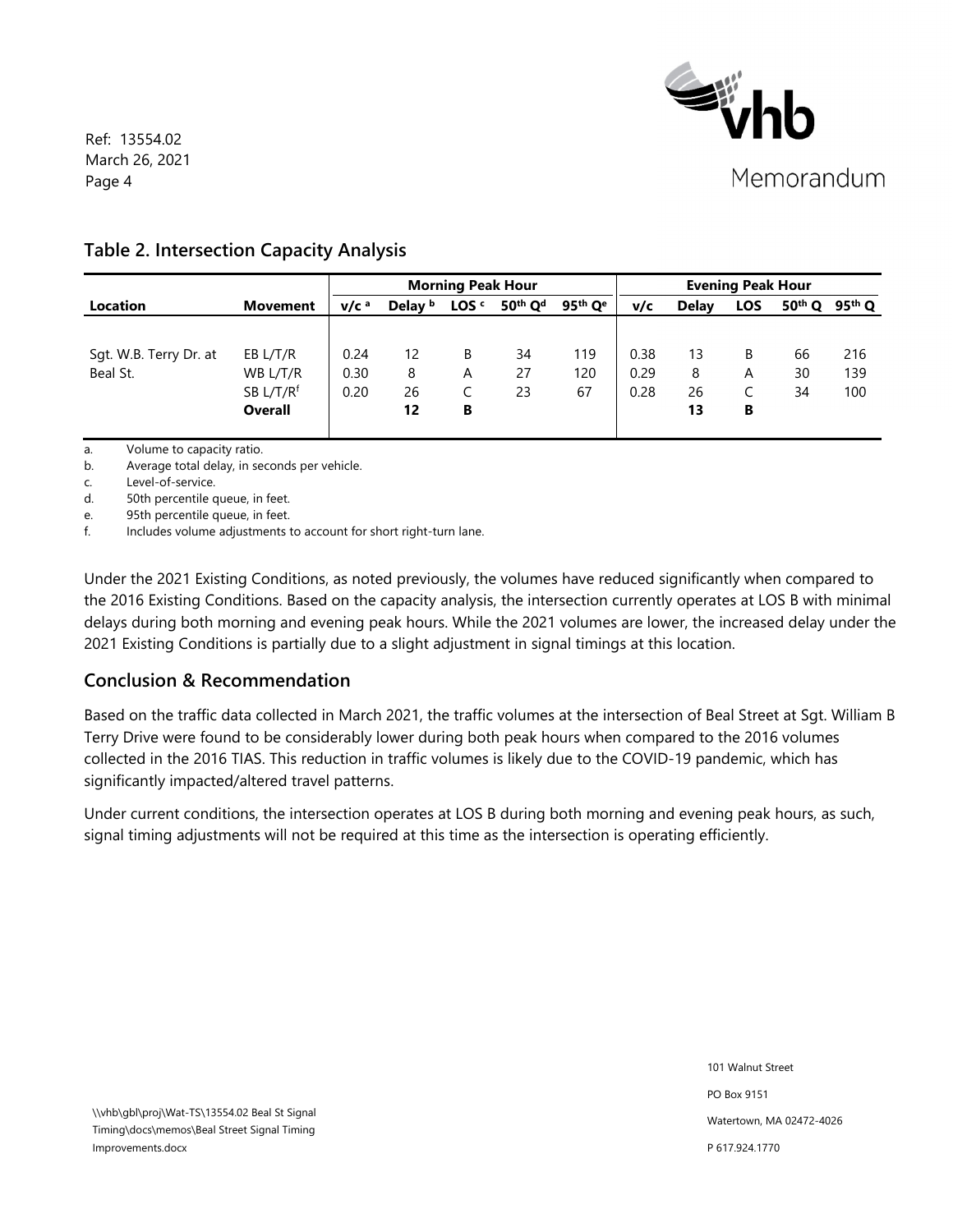# **ATTACHMENTS**

**Traffic Volume Count Data Intersection Capacity Analysis**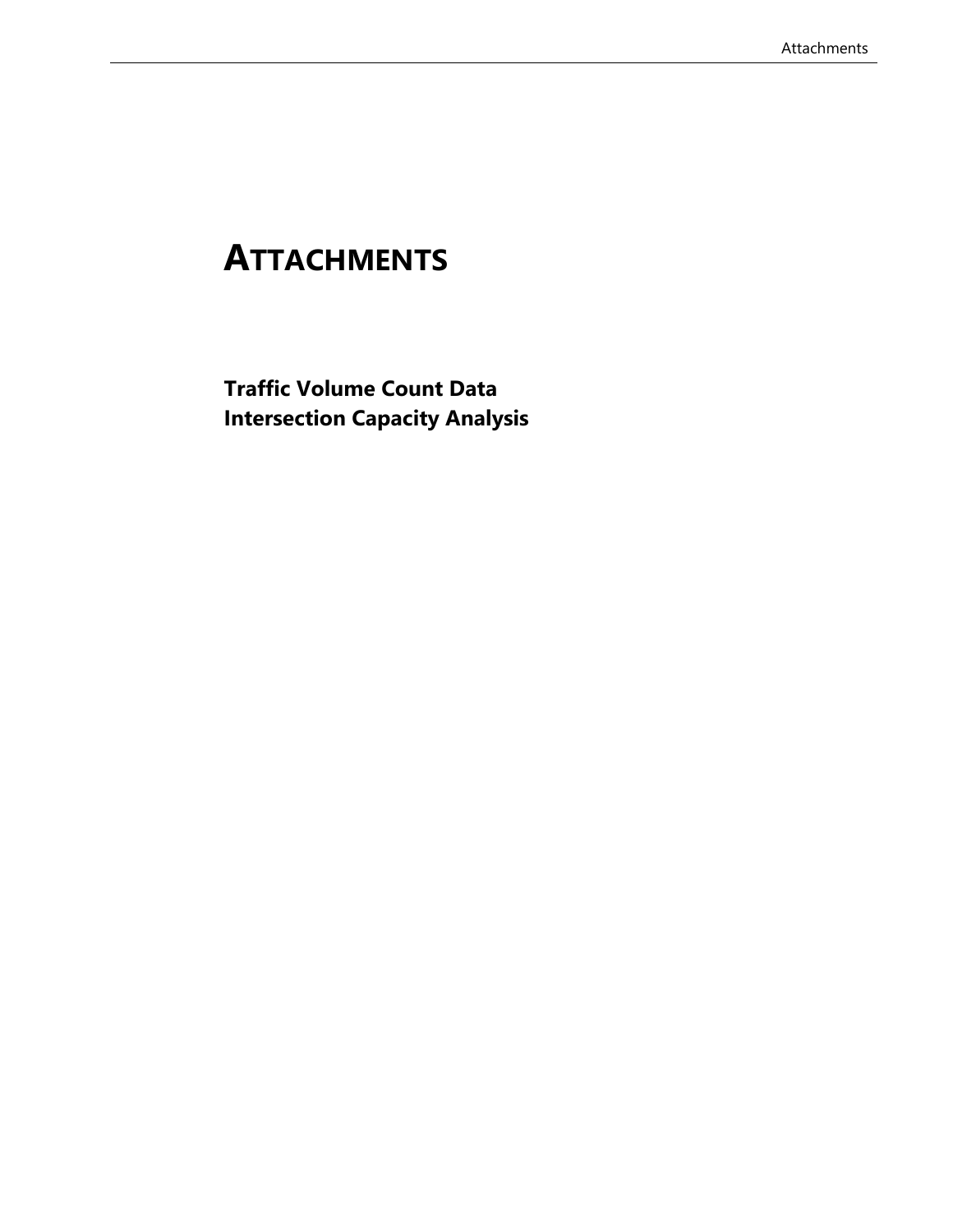# **Traffic Volume Count Data**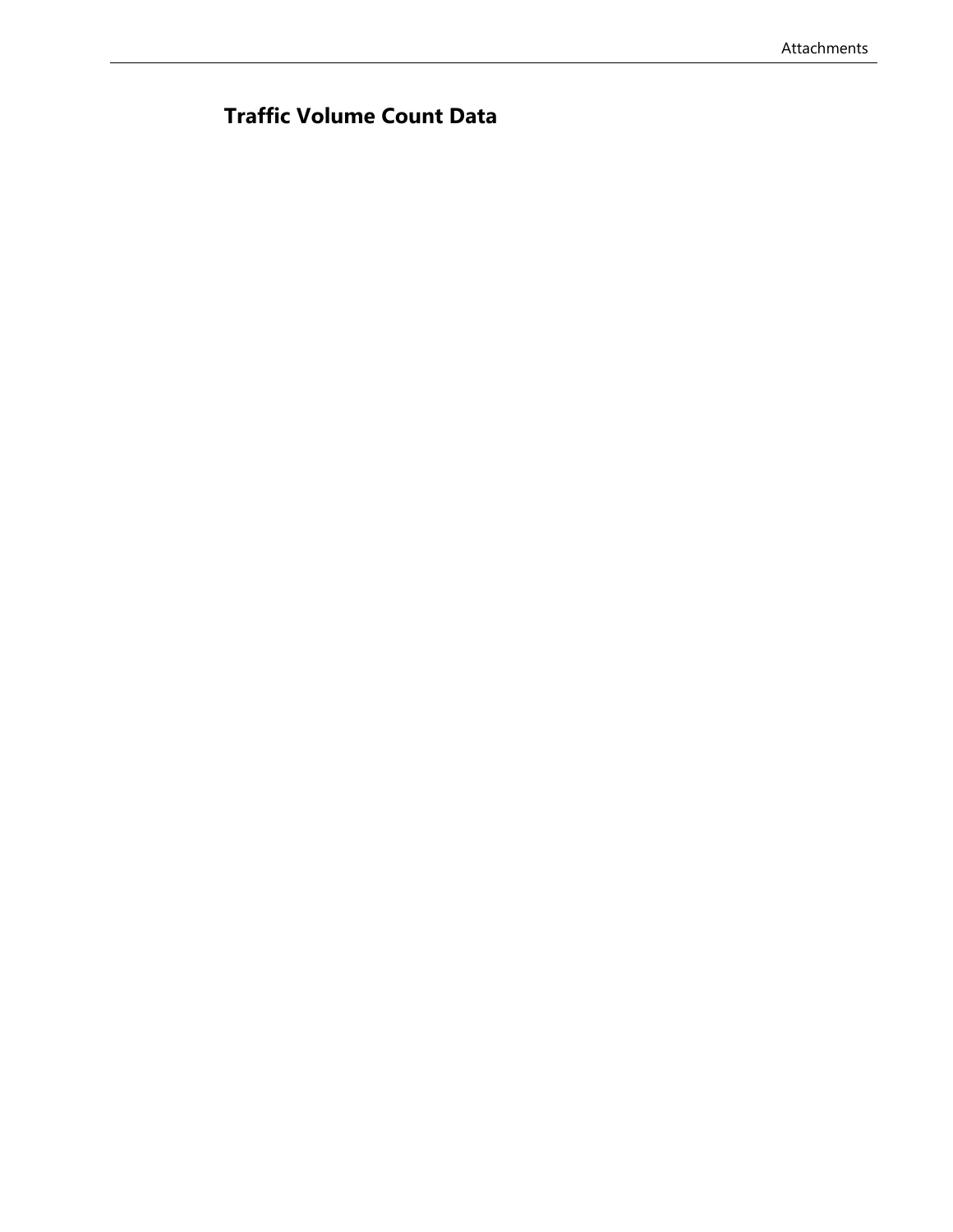PDI File #: Location: Location: **217815 A N: Sgt. William B. Terry Drive S: Lynch Field Driveway** 

**E: Beal Street W: Beal Street** 

City, State: Client: **Hingham, MA VHB/ E. Chan**

Site Code: **13554.02**

Count Date: **Wednesday, March 3, 2021**

Start Time: **7:00 AM**

End Time: **9:00 AM**

Class:

PRECISI<br>D A T D A T A INDUSTRIES, LLC

46 Morton Street, Framingham, MA 01702 Office: 508-875-0100 Fax: 508-875-0118 Email: datarequests@pdillc.com

### **Cars and Heavy Vehicles (Combined)**

|                          |                |             |                | Sgt. William B. Terry Drive |                         |       | <b>Beal Street</b> |                |             |       |             |      |            | Lynch Field Driveway |             |                |      | <b>Beal Street</b> |          |       |       |
|--------------------------|----------------|-------------|----------------|-----------------------------|-------------------------|-------|--------------------|----------------|-------------|-------|-------------|------|------------|----------------------|-------------|----------------|------|--------------------|----------|-------|-------|
|                          |                |             | from North     |                             |                         |       |                    | from East      |             |       |             |      | from South |                      |             |                |      | from West          |          |       |       |
|                          | Right          | Thru        | Left           | U-Turn                      | Total                   | Right | Thru               | Left           | U-Turn      | Total | Right       | Thru | Left       | U-Turn               | Total       | Right          | Thru | Left               | U-Turn   | Total | Total |
| 7:00 AM                  | 0              | 0           | 5              | $\Omega$                    |                         | 13    | 11                 | $\Omega$       | 0           | 24    | 0           | 0    | $\Omega$   | 0                    | $\Omega$    | $\mathbf{1}$   | 10   | 5                  | $\Omega$ | 16    | 45    |
| 7:15 AM                  | $\mathbf{1}$   | 0           |                | 0                           |                         | 16    | 14                 | $\Omega$       | 0           | 30    | 0           | 0    | $\Omega$   | 0                    |             | $\Omega$       | 30   | $\overline{2}$     | 0        | 32    | 70    |
| 7:30 AM                  | $\overline{1}$ | 0           | 5              | 0                           | 6                       | 26    | 12                 | 0              | 0           | 38    | 0           | 0    | 0          | 0                    |             | $\overline{2}$ | 18   | 5                  | 0        | 25    | 69    |
| 7:45 AM                  | 1              | 0           | 5              | 0                           | 61                      | 34    | 16                 | 0              | 0           | 50    | 0           | 0    | 0          | 0                    | 0           |                | 26   | 5                  | 0        | 32    | 88    |
| Total                    | 3              | $\mathbf 0$ | 22             | $\mathbf 0$                 | 25                      | 89    | 53                 | 0              | 0           | 142   | $\mathbf 0$ | 0    | $\Omega$   | 0                    | 0           | $\overline{4}$ | 84   | 17                 | 0        | 105   | 272   |
| 8:00 AM                  | 0              | 0           | 3              | $\mathbf 0$                 | $\overline{\mathbf{3}}$ | 33    | 22                 | $\Omega$       | 0           | 55    | $\Omega$    | 0    | $\Omega$   | 0                    | U           | $\Omega$       | 28   |                    | 0        | 35    | 93    |
| 8:15 AM                  | $\mathbf{1}$   | 0           | 16             | 0                           | 17                      | 52    | 15                 |                | 0           | 68    | $\Omega$    | 0    | $\Omega$   | 0                    |             | 0              | 30   | 4                  | 0        | 34    | 119   |
| 8:30 AM                  | -1             | 0           | 19             | $\Omega$                    | 20                      | 26    | 19                 |                | 0           | 49    | $\Omega$    | 0    | $\Omega$   | 0                    |             | 3              | 41   | 10                 | 0        | 54    | 123   |
| 8:45 AM                  | 0              | 0           | 20             | $\mathbf 0$                 | 20                      | 43    | 27                 | 0              | 0           | 70    | 0           | 0    | 0          | 0                    |             | $\mathbf 0$    | 37   | 11                 | 0        | 48    | 138   |
| Total                    | $\overline{2}$ | $\mathbf 0$ | 58             | $\mathbf 0$                 | 60                      | 154   | 83                 | 5              | $\mathbf 0$ | 242   | 0           | 0    | $\Omega$   | 0                    | 0           | 3              | 136  | 32                 | 0        | 171   | 473   |
| <b>Grand Total</b>       | 5              | $\mathsf 0$ | 80             | 0                           | 85                      | 243   | 136                | 5              | 0           | 384   | $\Omega$    | 0    | 0          | 0                    | $\Omega$    | 7              | 220  | 49                 | 0        | 276   | 745   |
| Approach %               | 5.9            | 0.0         | 94.1           | 0.0                         |                         | 63.3  | 35.4               | 1.3            | 0.0         |       | 0.0         | 0.0  | 0.0        | 0.0                  |             | 2.5            | 79.7 | 17.8               | 0.0      |       |       |
| Total %                  | 0.7            | 0.0         | 10.7           | 0.0                         | 11.4                    | 32.6  | 18.3               | 0.7            | 0.0         | 51.5  | 0.0         | 0.0  | 0.0        | 0.0                  | 0.0         | 0.9            | 29.5 | 6.6                | 0.0      | 37.0  |       |
| <b>Exiting Leg Total</b> |                |             |                |                             | 292                     |       |                    |                |             | 300   |             |      |            |                      | 12          |                |      |                    |          | 141   | 745   |
| Cars                     | 5              | $\mathsf 0$ | 78             | 0                           | 83                      | 238   | 135                | $\overline{a}$ | 0           | 377   | 0           | 0    | 0          | 0                    | $\mathbf 0$ | $\overline{7}$ | 210  | 47                 | 0        | 264   | 724   |
| % Cars                   | 100.0          | 0.0         | 97.5           | 0.0                         | 97.6                    | 97.9  | 99.3               | 80.0           | 0.0         | 98.2  | 0.0         | 0.0  | 0.0        | 0.0                  | 0.0         | 100.0          | 95.5 | 95.9               | 0.0      | 95.7  | 97.2  |
| <b>Exiting Leg Total</b> |                |             |                |                             | 285                     |       |                    |                |             | 288   |             |      |            |                      | 11          |                |      |                    |          | 140   | 724   |
| <b>Heavy Vehicles</b>    | 0              | 0           | $\overline{2}$ | 0                           |                         | 5     |                    |                | 0           |       | $\Omega$    | 0    | $\Omega$   | 0                    | 0           | 0              | 10   | $\overline{2}$     | 0        | 12    | 21    |
| % Heavy Vehicles         | 0.0            | 0.0         | 2.5            | 0.0                         | 2.4                     | 2.1   | 0.7                | 20.0           | 0.0         | 1.8   | 0.0         | 0.0  | 0.0        | 0.0                  | 0.0         | 0.0            | 4.5  | 4.1                | 0.0      | 4.3   | 2.8   |
| <b>Exiting Leg Total</b> |                |             |                |                             |                         |       |                    |                |             | 12    |             |      |            |                      |             |                |      |                    |          |       | 21    |

| 8:00 AM                   |                |             |                         | Sgt. William B. Terry Drive |       |       |       | <b>Beal Street</b> |        |       |          |             |            | Lynch Field Driveway |              |             |       | <b>Beal Street</b> |             |       |       |
|---------------------------|----------------|-------------|-------------------------|-----------------------------|-------|-------|-------|--------------------|--------|-------|----------|-------------|------------|----------------------|--------------|-------------|-------|--------------------|-------------|-------|-------|
|                           |                |             | from North              |                             |       |       |       | from East          |        |       |          |             | from South |                      |              |             |       | from West          |             |       |       |
|                           | Right          | Thru        | Left                    | U-Turn                      | Total | Right | Thru  | Left               | U-Turn | Total | Right    | Thru        | Left       | U-Turn               | Total        | Right       | Thru  | Left               | U-Turn      | Total | Total |
| 8:00 AM                   | 0              | 0           | з                       |                             |       | 33    | 22    | $\Omega$           | 0      | 55    | 0        | $\Omega$    | $\Omega$   | 0                    |              | $\mathbf 0$ | 28    |                    | 0           | 35    | 93    |
| 8:15 AM                   |                | 0           | 16                      | 0                           | 17    | 52    | 15    |                    | 0      | 68    | O        | 0           | $\Omega$   | 0                    |              | $\Omega$    | 30    |                    | 0           | 34    | 119   |
| 8:30 AM                   | $\mathbf{1}$   | 0           | 19                      | 0                           | 20    | 26    | 19    | 4                  | 0      | 49    | 0        | 0           | $\Omega$   | 0                    |              | 3           | 41    | 10                 | 0           | 54    | 123   |
| 8:45 AM                   | $\Omega$       | 0           | 20                      | 0                           | 20    | 43    | 27    | 0                  | 0      | 70    | $\Omega$ | 0           | 0          | 0                    |              | $\mathbf 0$ | 37    | 11                 | 0           | 48    | 138   |
| <b>Total Volume</b>       | $\overline{2}$ | 0           | 58                      | 0                           | 60    | 154   | 83    | 5                  | 0      | 242   | $\Omega$ | 0           | $\Omega$   | 0                    | 0            | 3           | 136   | 32                 | 0           | 171   | 473   |
| % Approach Total          | 3.3            | 0.0         | 96.7                    | 0.0                         |       | 63.6  | 34.3  | 2.1                | 0.0    |       | 0.0      | 0.0         | 0.0        | 0.0                  |              | 1.8         | 79.5  | 18.7               | 0.0         |       |       |
| PHF                       | 0.500          | 0.000       | 0.725                   | 0.000                       | 0.750 | 0.740 | 0.769 | 0.313              | 0.000  | 0.864 | 0.000    | 0.000       | 0.000      | 0.000                | 0.000        | 0.250       | 0.829 | 0.727              | 0.000       | 0.792 | 0.857 |
|                           |                |             |                         |                             |       |       |       |                    |        |       |          |             |            |                      |              |             |       |                    |             |       |       |
| Cars                      | $\overline{2}$ | 0           | 56                      | 0                           | 58    | 150   | 82    | 4                  | 0      | 236   | 0        | 0           | $\Omega$   | 0                    | $\mathbf{0}$ | 3           | 129   | 31                 | 0           | 163   | 457   |
| Cars %                    | 100.0          | 0.0         | 96.6                    | 0.0                         | 96.7  | 97.4  | 98.8  | 80.0               | 0.0    | 97.5  | 0.0      | 0.0         | 0.0        | 0.0                  | 0.0          | 100.0       | 94.9  | 96.9               | 0.0         | 95.3  | 96.6  |
| <b>Heavy Vehicles</b>     | 0              | $\mathbf 0$ | $\overline{\mathbf{z}}$ | 0                           |       | 4     |       | -1                 | 0      | 6     | 0        | $\mathbf 0$ | 0          | 0                    | 0            | 0           |       |                    | 0           | 8     | 16    |
| <b>Heavy Vehicles %</b>   | 0.0            | 0.0         | 3.4                     | 0.0                         | 3.3   | 2.6   | 1.2   | 20.0               | 0.0    | 2.5   | 0.0      | 0.0         | 0.0        | 0.0                  | 0.0          | 0.0         | 5.1   | 3.1                | 0.0         | 4.7   | 3.4   |
| Cars Enter Leg            | $\overline{2}$ | 0           | 56                      | 0                           | 58    | 150   | 82    | 4                  | 0      | 236   | 0        | 0           | $\Omega$   | 0                    | 0            | 3           | 129   | 31                 | 0           | 163   | 457   |
| <b>Heavy Enter Leg</b>    | 0              | 0           |                         | 0                           |       | Δ     |       |                    | 0      |       | 0        | $\Omega$    | 0          | 0                    |              | 0           |       |                    | 0           | 8     | 16    |
| <b>Total Entering Leg</b> | $\overline{2}$ | 0           | 58                      | 0                           | 60    | 154   | 83    | 5                  | 0      | 242   | $\Omega$ | 0           | $\Omega$   | 0                    | <sup>0</sup> | 3           | 136   | 32                 | $\mathbf 0$ | 171   | 473   |
| Cars Exiting Leg          |                |             |                         |                             | 181   |       |       |                    |        | 185   |          |             |            |                      |              |             |       |                    |             | 84    | 457   |
| <b>Heavy Exiting Leg</b>  |                |             |                         |                             |       |       |       |                    |        |       |          |             |            |                      |              |             |       |                    |             |       | 16    |
| <b>Total Exiting Leg</b>  |                |             |                         |                             | 186   |       |       |                    |        | 194   |          |             |            |                      | 8            |             |       |                    |             | 85    | 473   |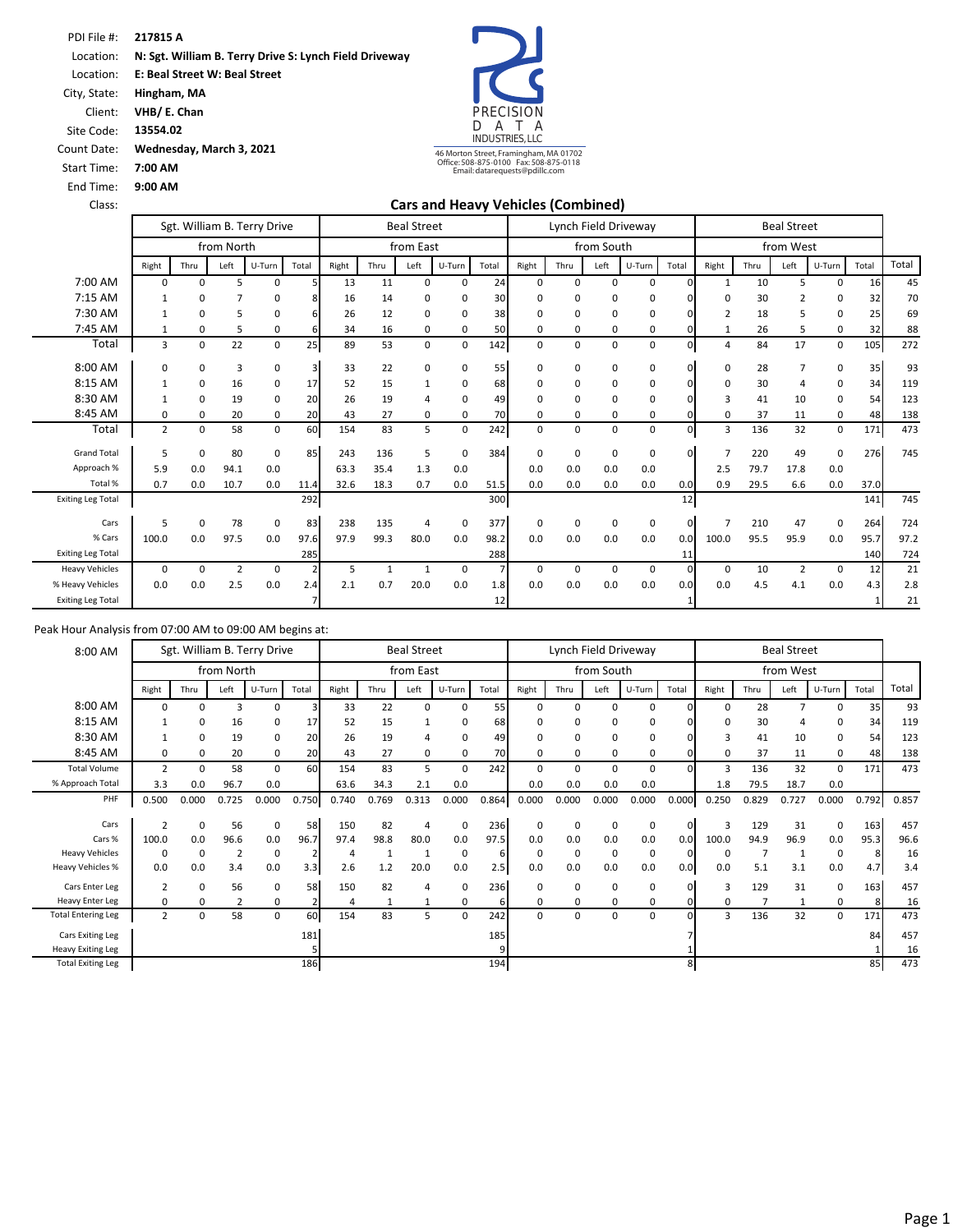PDI File #: **217815 A** Location: Location: City, State: Client: **N: Sgt. William B. Terry Drive S: Lynch Field Driveway E: Beal Street W: Beal Street Hingham, MA VHB/ E. Chan**



46 Morton Street, Framingham, MA 01702 Office: 508-875-0100 Fax: 508-875-0118 Email: datarequests@pdillc.com

**Cars**

Lynch Field Driveway **Beal Street** 

| Site Code:  |  |
|-------------|--|
| Count Date: |  |
| Start Time: |  |

End Time: **9:00 AM 7:00 AM**

**13554.02**

**Wednesday, March 3, 2021**

 $\mathcal{L}$ 

| Class:  |       |      |            |                             |       |       |      |                    |     |
|---------|-------|------|------------|-----------------------------|-------|-------|------|--------------------|-----|
|         |       |      |            | Sgt. William B. Terry Drive |       |       |      | <b>Beal Street</b> |     |
|         |       |      | from North |                             |       |       |      | from East          |     |
|         | Right | Thru | Left       | U-Turn                      | Total | Right | Thru | Left               | U-T |
| 7:00 AM | 0     | 0    |            | 0                           |       | 13    | 11   |                    |     |
| 7:15 AM |       | 0    |            | 0                           | 8     | 16    | 14   | 0                  |     |
| 7:30 AM |       | 0    |            | 0                           | 6     | 26    | 12   |                    |     |

|                          |                |             | from North |        |       |       |      | from East |          |       |          |             | from South |              |          |          |      | from West      |             |       |       |
|--------------------------|----------------|-------------|------------|--------|-------|-------|------|-----------|----------|-------|----------|-------------|------------|--------------|----------|----------|------|----------------|-------------|-------|-------|
|                          | Right          | Thru        | Left       | U-Turn | Total | Right | Thru | Left      | U-Turn   | Total | Right    | Thru        | Left       | U-Turn       | Total    | Right    | Thru | Left           | U-Turn      | Total | Total |
| 7:00 AM                  | 0              | $\Omega$    |            | 0      |       | 13    | 11   | $\Omega$  | $\Omega$ | 24    | 0        | $\Omega$    |            | <sup>0</sup> | $\Omega$ |          | 10   |                | 0           | 16    | 45    |
| 7:15 AM                  |                | 0           |            | 0      | 8     | 16    | 14   | O         | 0        | 30    | 0        | $\Omega$    |            | 0            |          | $\Omega$ | 28   |                | 0           | 29    | 67    |
| 7:30 AM                  |                | 0           |            | 0      | 6     | 26    | 12   | 0         | 0        | 38    | 0        | $\mathbf 0$ |            | 0            |          |          | 18   | 5              | 0           | 25    | 69    |
| 7:45 AM                  |                | 0           |            | 0      |       | 33    | 16   | 0         | 0        | 49    | 0        | 0           |            | 0            |          |          | 25   | 5              | 0           | 31    | 86    |
| Total                    | 3              | 0           | 22         | 0      | 25    | 88    | 53   | 0         | 0        | 141   | 0        | 0           | $\Omega$   | 0            | $\Omega$ | 4        | 81   | 16             | 0           | 101   | 267   |
| 8:00 AM                  | 0              | 0           | 3          | 0      | 3     | 33    | 21   | 0         | 0        | 54    | 0        | 0           |            | 0            | $\Omega$ | 0        | 28   | 7              | 0           | 35    | 92    |
| 8:15 AM                  |                | $\Omega$    | 14         | 0      | 15    | 50    | 15   | O         | 0        | 65    | 0        | 0           |            | 0            | $\Omega$ | 0        | 29   | $\overline{4}$ | 0           | 33    | 113   |
| 8:30 AM                  |                | $\Omega$    | 19         | 0      | 20    | 26    | 19   |           | 0        | 49    | 0        | $\Omega$    |            | 0            | $\Omega$ | 3        | 39   | 9              | 0           | 51    | 120   |
| 8:45 AM                  | 0              | 0           | 20         | 0      | 20    | 41    | 27   | O         | $\Omega$ | 68    | $\Omega$ | $\Omega$    |            | 0            |          | $\Omega$ | 33   | 11             | 0           | 44    | 132   |
| Total                    | $\overline{2}$ | 0           | 56         | 0      | 58    | 150   | 82   | 4         | 0        | 236   | 0        | 0           | $\Omega$   | 0            | $\Omega$ | 3        | 129  | 31             | 0           | 163   | 457   |
| <b>Grand Total</b>       | 5              | $\mathbf 0$ | 78         | 0      | 83    | 238   | 135  | 4         | 0        | 377   | 0        | $\Omega$    | $\Omega$   | 0            | $\Omega$ |          | 210  | 47             | $\mathbf 0$ | 264   | 724   |
| Approach %               | 6.0            | 0.0         | 94.0       | 0.0    |       | 63.1  | 35.8 | 1.1       | 0.0      |       | 0.0      | 0.0         | 0.0        | 0.0          |          | 2.7      | 79.5 | 17.8           | 0.0         |       |       |
| Total %                  | 0.7            | 0.0         | 10.8       | 0.0    | 11.5  | 32.9  | 18.6 | 0.6       | 0.0      | 52.1  | 0.0      | 0.0         | 0.0        | 0.0          | 0.0      | 1.0      | 29.0 | 6.5            | 0.0         | 36.5  |       |
| <b>Exiting Leg Total</b> |                |             |            |        | 285   |       |      |           |          | 288   |          |             |            |              | 11       |          |      |                |             | 140   | 724   |

| 8:00 AM             |                |          |            | Sgt. William B. Terry Drive |       |       |       | <b>Beal Street</b> |          |       |       |       |            | Lynch Field Driveway |       |          |       | <b>Beal Street</b> |        |       |       |
|---------------------|----------------|----------|------------|-----------------------------|-------|-------|-------|--------------------|----------|-------|-------|-------|------------|----------------------|-------|----------|-------|--------------------|--------|-------|-------|
|                     |                |          | from North |                             |       |       |       | from East          |          |       |       |       | from South |                      |       |          |       | from West          |        |       |       |
|                     | Right          | Thru     | Left       | U-Turn                      | Total | Right | Thru  | Left               | U-Turn   | Total | Right | Thru  | Left       | U-Turn               | Total | Right    | Thru  | Left               | U-Turn | Total | Total |
| 8:00 AM             | 0              | $\Omega$ | З          |                             |       | 33    | 21    | 0                  | 0        | 54    |       | 0     | 0          | 0                    |       | $\Omega$ | 28    |                    | 0      | 35    | 92    |
| 8:15 AM             |                | 0        | 14         | 0                           | 15    | 50    | 15    | 0                  | 0        | 65    |       | 0     | 0          | 0                    |       | $\Omega$ | 29    |                    | 0      | 33    | 113   |
| 8:30 AM             |                | 0        | 19         | 0                           | 20    | 26    | 19    | 4                  | 0        | 49    |       | 0     | 0          | 0                    |       | 3        | 39    | q                  | 0      | 51    | 120   |
| 8:45 AM             | 0              | $\Omega$ | 20         | 0                           | 20    | 41    | 27    | $\Omega$           | $\Omega$ | 68    |       | U     | 0          | 0                    |       | O        | 33    | 11                 | 0      | 44    | 132   |
| <b>Total Volume</b> |                | $\Omega$ | 56         |                             | 58    | 150   | 82    |                    | $\Omega$ | 236   |       | 0     | O          | $\Omega$             |       | з        | 129   | 31                 | 0      | 163   | 457   |
| % Approach Total    | 3.4            | 0.0      | 96.6       | 0.0                         |       | 63.6  | 34.7  | 1.7                | 0.0      |       | 0.0   | 0.0   | 0.0        | 0.0                  |       | 1.8      | 79.1  | 19.0               | 0.0    |       |       |
| PHF                 | 0.500          | 0.000    | 0.700      | 0.000                       | 0.725 | 0.750 | 0.759 | 0.250              | 0.000    | 0.868 | 0.000 | 0.000 | 0.000      | 0.000                | 0.000 | 0.250    | 0.827 | 0.705              | 0.000  | 0.799 | 0.866 |
|                     |                |          |            |                             |       |       |       |                    |          |       |       |       |            |                      |       |          |       |                    |        |       |       |
| <b>Entering Leg</b> | $\overline{2}$ | 0        | 56         | $\Omega$                    | 58    | 150   | 82    | $\overline{a}$     | $\Omega$ | 236   | 0     | 0     | 0          | 0                    |       | 3        | 129   | 31                 | 0      | 163   | 457   |
| <b>Exiting Leg</b>  |                |          |            |                             | 181   |       |       |                    |          | 185   |       |       |            |                      |       |          |       |                    |        | 84    | 457   |
| Total               |                |          |            |                             | 239   |       |       |                    |          | 421   |       |       |            |                      |       |          |       |                    |        | 247   | 914   |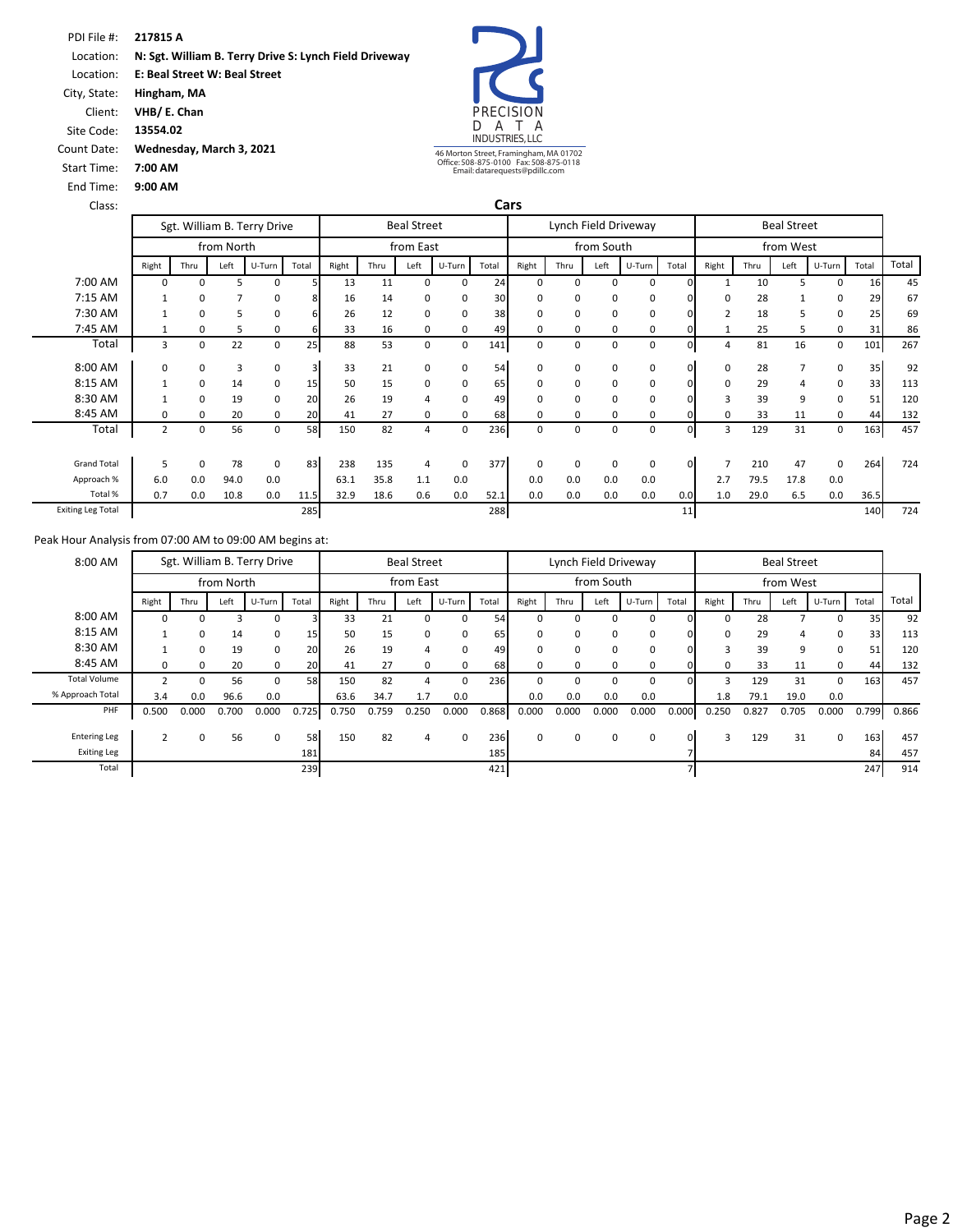Location: **E: Beal Street W: Beal Street** 

City, State: **Hingham, MA** Client: **VHB/ E. Chan**

Site Code: **13554.02**

**7:00 AM** Start Time: End Time: **9:00 AM**

Count Date: **Wednesday, March 3, 2021**



#### Class: **Heavy Vehicles‐Combined (Buses, Single‐Unit Trucks, Articulated Trucks)**

|                           |             |             |                | Sgt. William B. Terry Drive |                | <b>Beal Street</b> |              |              |             |                         |             |          |            | Lynch Field Driveway |              |             |                | <b>Beal Street</b> |              |          |          |
|---------------------------|-------------|-------------|----------------|-----------------------------|----------------|--------------------|--------------|--------------|-------------|-------------------------|-------------|----------|------------|----------------------|--------------|-------------|----------------|--------------------|--------------|----------|----------|
|                           |             |             | from North     |                             |                |                    |              | from East    |             |                         |             |          | from South |                      |              |             |                | from West          |              |          |          |
|                           | Right       | Thru        | Left           | U-Turn                      | Total          | Right              | Thru         | Left         | U-Turn      | Total                   | Right       | Thru     | Left       | U-Turn               | Total        | Right       | Thru           | Left               | U-Turn       | Total    | Total    |
| 7:00 AM                   | $\Omega$    | $\Omega$    | 0              | 0                           |                | 0                  | $\Omega$     | $\Omega$     | $\mathbf 0$ | O                       | $\Omega$    | $\Omega$ | 0          | $\Omega$             | <sup>n</sup> | $\Omega$    | 0              | $\Omega$           | <sup>n</sup> |          | $\Omega$ |
| 7:15 AM                   | 0           | 0           | 0              | 0                           |                | ŋ                  | $\Omega$     | 0            | 0           |                         | $\mathbf 0$ | O        | 0          | $\Omega$             |              | O           | $\overline{2}$ | $\mathbf{1}$       |              |          | З        |
| 7:30 AM                   | 0           | 0           | $\Omega$       | 0                           |                | ŋ                  | $\Omega$     | 0            | 0           |                         | 0           | $\Omega$ | 0          | 0                    |              | 0           | $\Omega$       | 0                  | 0            |          | O        |
| 7:45 AM                   | 0           | 0           | 0              | 0                           |                | 1                  | 0            | 0            | 0           |                         | 0           | $\Omega$ | 0          | 0                    |              | 0           | 1              | 0                  | 0            |          | 2        |
| Total                     | 0           | 0           | 0              | $\pmb{0}$                   | $\mathsf{o}$   |                    | 0            | 0            | $\mathbf 0$ |                         | $\mathbf 0$ | 0        | 0          | $\mathbf 0$          | $\mathbf{0}$ | $\mathbf 0$ | 3              | $\mathbf{1}$       | 0            |          | 5        |
| 8:00 AM                   | $\Omega$    | 0           | 0              | 0                           |                | 0                  | 1            | $\Omega$     | 0           |                         | 0           | $\Omega$ | 0          | 0                    | <sup>0</sup> | 0           | 0              | 0                  | 0            |          | -1       |
| 8:15 AM                   | $\Omega$    | 0           | $\overline{2}$ | 0                           |                | $\overline{2}$     | $\Omega$     |              | 0           |                         | $\Omega$    | $\Omega$ | 0          | 0                    |              | $\Omega$    |                | $\Omega$           | 0            |          |          |
| 8:30 AM                   | 0           | 0           | ŋ              | 0                           |                | O                  | 0            | O            | 0           |                         | $\mathbf 0$ | 0        | 0          | 0                    |              | $\Omega$    | 2              | $\mathbf{1}$       | 0            |          |          |
| 8:45 AM                   | 0           | 0           | $\Omega$       | 0                           |                | 2                  | 0            | 0            | 0           |                         | 0           | $\Omega$ | 0          | 0                    |              | 0           | 4              | 0                  | $\Omega$     |          | 6        |
| Total                     | $\mathbf 0$ | $\mathbf 0$ | $\overline{2}$ | $\pmb{0}$                   |                | 4                  | $\mathbf{1}$ | $\mathbf{1}$ | 0           | 6                       | $\mathbf 0$ | 0        | 0          | 0                    | 0            | $\mathbf 0$ | $\overline{7}$ | $\mathbf{1}$       | 0            | 8        | 16       |
| <b>Grand Total</b>        | $\Omega$    | 0           | $\overline{2}$ | 0                           |                | 5                  | -1           | $\mathbf{1}$ | 0           |                         | $\mathbf 0$ | $\Omega$ | 0          | 0                    | <sup>n</sup> | 0           | 10             | $\overline{2}$     | $\Omega$     | 12       | 21       |
| Approach %                | 0.0         | 0.0         | 100.0          | 0.0                         |                | 71.4               | 14.3         | 14.3         | 0.0         |                         | 0.0         | 0.0      | 0.0        | 0.0                  |              | 0.0         | 83.3           | 16.7               | 0.0          |          |          |
| Total %                   | 0.0         | 0.0         | 9.5            | 0.0                         | 9.5            | 23.8               | 4.8          | 4.8          | 0.0         | 33.3                    | 0.0         | 0.0      | 0.0        | 0.0                  | 0.0          | 0.0         | 47.6           | 9.5                | 0.0          | 57.1     |          |
| <b>Exiting Leg Total</b>  |             |             |                |                             |                |                    |              |              |             | 12                      |             |          |            |                      |              |             |                |                    |              |          | 21       |
| <b>Buses</b>              | $\Omega$    | $\Omega$    | $\overline{2}$ | $\mathbf 0$                 | $\overline{2}$ | $\overline{2}$     |              | $\Omega$     | $\mathbf 0$ | $\overline{\mathbf{3}}$ | 0           | $\Omega$ | 0          | 0                    | $\Omega$     | 0           | 4              | $\mathbf 0$        | $\Omega$     |          | 9        |
| % Buses                   | 0.0         | 0.0         | 100.0          | 0.0                         | 100.0          | 40.0               | 100.0        | 0.0          | 0.0         | 42.9                    | 0.0         | 0.0      | 0.0        | 0.0                  | 0.0          | 0.0         | 40.0           | 0.0                | 0.0          | 33.3     | 42.9     |
| <b>Exiting Leg Total</b>  |             |             |                |                             |                |                    |              |              |             | 6                       |             |          |            |                      | $\Omega$     |             |                |                    |              |          | 9        |
| Single-Unit Trucks        | $\Omega$    | $\Omega$    | $\Omega$       | $\mathbf 0$                 | $\Omega$       | $\overline{2}$     | $\Omega$     | $\mathbf{1}$ | $\mathbf 0$ | 3                       | $\Omega$    | $\Omega$ | $\Omega$   | $\Omega$             | $\Omega$     | $\Omega$    | 5              | $\mathbf{1}$       | $\Omega$     | 6        | 9        |
| % Single-Unit             | 0.0         | 0.0         | 0.0            | 0.0                         | 0.0            | 40.0               | 0.0          | 100.0        | 0.0         | 42.9                    | 0.0         | 0.0      | 0.0        | 0.0                  | 0.0          | 0.0         | 50.0           | 50.0               | 0.0          | 50.0     | 42.9     |
| <b>Exiting Leg Total</b>  |             |             |                |                             |                |                    |              |              |             |                         |             |          |            |                      |              |             |                |                    |              |          | 9        |
| <b>Articulated Trucks</b> | $\Omega$    | $\mathbf 0$ | 0              | 0                           | $\Omega$       | $\mathbf{1}$       | $\mathbf 0$  | $\Omega$     | $\mathbf 0$ |                         | 0           | 0        | 0          | $\mathbf 0$          | 0            | 0           | $\mathbf{1}$   | $\mathbf{1}$       | $\mathbf 0$  |          | 3        |
| % Articulated             | 0.0         | 0.0         | 0.0            | 0.0                         | 0.0            | 20.0               | 0.0          | 0.0          | 0.0         | 14.3                    | 0.0         | 0.0      | 0.0        | 0.0                  | 0.0          | 0.0         | 10.0           | 50.0               | 0.0          | 16.7     | 14.3     |
| <b>Exiting Leg Total</b>  |             |             |                |                             |                |                    |              |              |             | 1                       |             |          |            |                      | $\Omega$     |             |                |                    |              | $\Omega$ | 3        |

| 8:00 AM                   |          |             |                | Sgt. William B. Terry Drive |                |                |                | <b>Beal Street</b> |             |                |             | Lynch Field Driveway |             |        |          |             |                | <b>Beal Street</b> |             |              |              |
|---------------------------|----------|-------------|----------------|-----------------------------|----------------|----------------|----------------|--------------------|-------------|----------------|-------------|----------------------|-------------|--------|----------|-------------|----------------|--------------------|-------------|--------------|--------------|
|                           |          |             | from North     |                             |                |                |                | from East          |             |                |             |                      | from South  |        |          |             |                | from West          |             |              |              |
|                           | Right    | Thru        | Left           | U-Turn                      | Total          | Right          | Thru           | Left               | U-Turn      | Total          | Right       | Thru                 | Left        | U-Turn | Total    | Right       | Thru           | Left               | U-Turn      | Total        | Total        |
| 8:00 AM                   | $\Omega$ | 0           | $\Omega$       | 0                           | <sup>0</sup>   | $\Omega$       | $\mathbf{1}$   | $\Omega$           | 0           |                | 0           | 0                    | $\Omega$    | 0      | $\Omega$ | 0           | $\mathbf 0$    | $\Omega$           | 0           |              | $\mathbf{1}$ |
| 8:15 AM                   | 0        | 0           | $\overline{2}$ | 0                           |                | $\overline{2}$ | 0              |                    | 0           |                | 0           | 0                    | $\Omega$    | 0      |          | 0           |                | O                  | 0           |              |              |
| 8:30 AM                   | $\Omega$ | 0           | $\mathbf 0$    | 0                           | n              | $\Omega$       | 0              | $\Omega$           | 0           |                | 0           | 0                    | $\Omega$    | 0      |          | 0           | $\overline{2}$ |                    | 0           |              |              |
| 8:45 AM                   | $\Omega$ | 0           | $\mathbf 0$    | 0                           |                | 2              | 0              | $\Omega$           | 0           |                | $\Omega$    | 0                    | $\Omega$    | 0      | οı       | 0           |                | $\Omega$           | 0           |              |              |
| <b>Total Volume</b>       | $\Omega$ | $\mathbf 0$ | $\overline{2}$ | 0                           |                | 4              | $\overline{1}$ | $\mathbf{1}$       | $\mathbf 0$ | 6              | $\Omega$    | 0                    | $\Omega$    | 0      | n.       | $\mathbf 0$ | $\overline{7}$ | 1                  | $\mathbf 0$ | $\mathbf{R}$ | 16           |
| % Approach Total          | 0.0      | 0.0         | 100.0          | 0.0                         |                | 66.7           | 16.7           | 16.7               | 0.0         |                | 0.0         | 0.0                  | 0.0         | 0.0    |          | 0.0         | 87.5           | 12.5               | 0.0         |              |              |
| PHF                       | 0.000    | 0.000       | 0.250          | 0.000                       | 0.250          | 0.500          | 0.250          | 0.250              | 0.000       | 0.500          | 0.000       | 0.000                | 0.000       | 0.000  | 0.000    | 0.000       | 0.438          | 0.250              | 0.000       | 0.500        | 0.667        |
|                           |          |             |                |                             |                |                |                |                    |             |                |             |                      |             |        |          |             |                |                    |             |              |              |
| <b>Buses</b>              | $\Omega$ | 0           | $\overline{2}$ | 0                           |                | $\overline{2}$ | $\mathbf{1}$   | 0                  | 0           | $\overline{3}$ | 0           | 0                    | $\mathbf 0$ | 0      | 0        | 0           | $\overline{4}$ | $\Omega$           | 0           |              | 9            |
| Buses %                   | 0.0      | 0.0         | 100.0          | 0.0                         | 100.0          | 50.0           | 100.0          | 0.0                | 0.0         | 50.0           | 0.0         | 0.0                  | 0.0         | 0.0    | 0.0      | 0.0         | 57.1           | 0.0                | 0.0         | 50.0         | 56.3         |
| Single-Unit Trucks        | $\Omega$ | 0           | 0              | $\mathbf 0$                 | $\Omega$       | -1             | 0              | $\mathbf{1}$       | $\mathbf 0$ | $\overline{2}$ | 0           | 0                    | $\mathbf 0$ | 0      | $\Omega$ | $\mathbf 0$ | 3              | $\overline{1}$     | 0           |              | 6            |
| Single-Unit %             | 0.0      | 0.0         | 0.0            | 0.0                         | 0.0            | 25.0           | 0.0            | 100.0              | 0.0         | 33.3           | 0.0         | 0.0                  | 0.0         | 0.0    | 0.0      | 0.0         | 42.9           | 100.0              | 0.0         | 50.0         | 37.5         |
| <b>Articulated Trucks</b> | $\Omega$ | 0           | $\mathbf 0$    | $\mathbf 0$                 | 0              | 1              | 0              | 0                  | 0           |                | $\mathbf 0$ | 0                    | $\mathbf 0$ | 0      | $\Omega$ | $\mathbf 0$ | $\Omega$       | $\Omega$           | 0           | $\Omega$     | $\mathbf{1}$ |
| Articulated %             | 0.0      | 0.0         | 0.0            | 0.0                         | 0.0            | 25.0           | 0.0            | 0.0                | 0.0         | 16.7           | 0.0         | 0.0                  | 0.0         | 0.0    | 0.0      | 0.0         | 0.0            | 0.0                | 0.0         | 0.0          | 6.3          |
| <b>Buses</b>              | 0        | 0           | $\overline{2}$ | 0                           |                | $\overline{2}$ | 1              | 0                  | 0           | 3              | 0           | 0                    | $\Omega$    | 0      | $\Omega$ | 0           | $\overline{4}$ | 0                  | 0           |              | ٩            |
| Single-Unit Trucks        | $\Omega$ | 0           | $\Omega$       | 0                           | ŋ              |                | 0              |                    | $\mathbf 0$ |                | 0           | 0                    | $\Omega$    | 0      | n.       | 0           | 3              |                    | 0           |              |              |
| <b>Articulated Trucks</b> | $\Omega$ | 0           | $\Omega$       | 0                           | 0              |                | 0              | 0                  | 0           |                | $\Omega$    | 0                    | $\Omega$    | 0      | O.       | 0           | $\mathbf 0$    | 0                  | 0           | n            |              |
| <b>Total Entering Leg</b> | $\Omega$ | 0           | $\overline{2}$ | 0                           | $\overline{2}$ | 4              | $\mathbf{1}$   | 1                  | $\mathbf 0$ | 6              | $\Omega$    | 0                    | $\mathbf 0$ | 0      | $\Omega$ | $\mathbf 0$ | $\overline{7}$ | $\mathbf{1}$       | $\mathbf 0$ | R            | 16           |
| <b>Buses</b>              |          |             |                |                             |                |                |                |                    |             |                |             |                      |             |        |          |             |                |                    |             |              | q            |
| Single-Unit Trucks        |          |             |                |                             |                |                |                |                    |             |                |             |                      |             |        |          |             |                |                    |             |              |              |
| <b>Articulated Trucks</b> |          |             |                |                             |                |                |                |                    |             |                |             |                      |             |        |          |             |                |                    |             |              |              |
| <b>Total Exiting Leg</b>  |          |             |                |                             | 5              |                |                |                    |             | 9              |             |                      |             |        |          |             |                |                    |             |              | 16           |
|                           |          |             |                |                             |                |                |                |                    |             |                |             |                      |             |        |          |             |                |                    |             |              |              |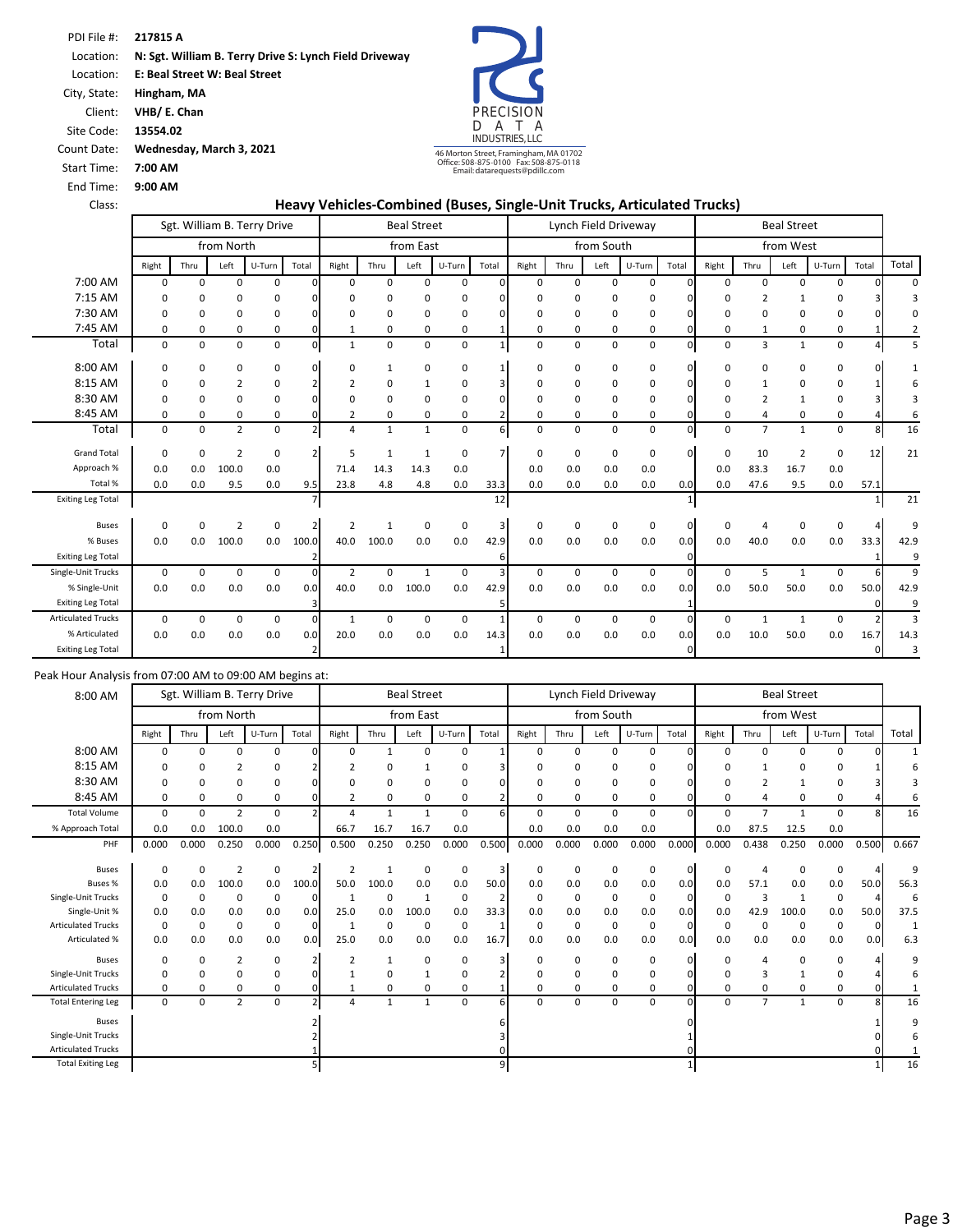PDI File #: **217815 A** Location: **N: Sgt. William B. Terry Drive S: Lynch Field Driveway**  Location: **E: Beal Street W: Beal Street**  City, State: **Hingham, MA**



46 Morton Street, Framingham, MA 01702 Office: 508-875-0100 Fax: 508-875-0118 Email: datarequests@pdillc.com

| Count Date: | Wednesday, March 3, 2021 |
|-------------|--------------------------|
| Start Time: | 7:00 AM                  |

Start Time: **7:00 AM** End Time: **9:00 AM**

Client: **VHB/ E. Chan** Site Code: **13554.02**

| Class:                   |             |          |                |                             |          |                |          |                    |             |                | <b>Buses</b> |             |            |                      |          |             |          |                    |        |              |              |
|--------------------------|-------------|----------|----------------|-----------------------------|----------|----------------|----------|--------------------|-------------|----------------|--------------|-------------|------------|----------------------|----------|-------------|----------|--------------------|--------|--------------|--------------|
|                          |             |          |                | Sgt. William B. Terry Drive |          |                |          | <b>Beal Street</b> |             |                |              |             |            | Lynch Field Driveway |          |             |          | <b>Beal Street</b> |        |              |              |
|                          |             |          | from North     |                             |          |                |          | from East          |             |                |              |             | from South |                      |          |             |          | from West          |        |              |              |
|                          | Right       | Thru     | Left           | U-Turn                      | Total    | Right          | Thru     | Left               | U-Turn      | Total          | Right        | Thru        | Left       | U-Turn               | Total    | Right       | Thru     | Left               | U-Turn | Total        | Total        |
| 7:00 AM                  | $\Omega$    | $\Omega$ | 0              | 0                           | ΩI       | $\Omega$       | $\Omega$ | $\Omega$           | 0           |                | $\Omega$     | $\Omega$    | $\Omega$   | $\Omega$             |          | $\Omega$    | $\Omega$ | $\Omega$           | 0      |              | $\Omega$     |
| 7:15 AM                  | 0           | 0        | 0              | 0                           | $\Omega$ | $\Omega$       | $\Omega$ | 0                  | 0           |                | $\Omega$     | 0           | $\Omega$   | 0                    |          | 0           | $\Omega$ | $\Omega$           | 0      |              | <sup>0</sup> |
| 7:30 AM                  | 0           | 0        | 0              | 0                           | $\Omega$ | 0              | $\Omega$ | 0                  | 0           |                | $\Omega$     | $\Omega$    | $\Omega$   | 0                    |          | $\Omega$    | $\Omega$ | $\Omega$           | 0      |              |              |
| 7:45 AM                  | 0           | 0        | 0              | 0                           |          | 0              | 0        | 0                  | 0           |                | 0            | 0           | 0          | 0                    |          | 0           | 0        | 0                  | 0      |              | $\Omega$     |
| Total                    | 0           | 0        | 0              | 0                           | $\Omega$ | $\Omega$       | 0        | 0                  | $\mathbf 0$ | $\Omega$       | $\Omega$     | 0           | $\Omega$   | 0                    | n.       | 0           | $\Omega$ | $\Omega$           | 0      | <sup>n</sup> | $\Omega$     |
| 8:00 AM                  | 0           | 0        | 0              | 0                           | $\Omega$ | 0              |          | 0                  | 0           |                | $\Omega$     | 0           | 0          | 0                    | ΩI       | 0           | $\Omega$ | 0                  | 0      | ∩            |              |
| 8:15 AM                  | 0           | 0        | 2              | 0                           |          |                | 0        | 0                  | $\mathbf 0$ |                | 0            | 0           | 0          | 0                    |          | 0           | 0        | 0                  | 0      |              |              |
| 8:30 AM                  | $\Omega$    | 0        | 0              | 0                           |          | $\Omega$       | $\Omega$ | $\Omega$           | $\mathbf 0$ |                | $\Omega$     | $\Omega$    | $\Omega$   | 0                    |          | $\Omega$    |          | <sup>0</sup>       | 0      |              |              |
| 8:45 AM                  | 0           | 0        | 0              | 0                           |          |                | 0        | 0                  | 0           |                | $\Omega$     | 0           | 0          | 0                    |          | 0           | 3        | 0                  | 0      |              |              |
| Total                    | $\mathbf 0$ | 0        | $\overline{2}$ | $\mathbf 0$                 |          | $\overline{2}$ | 1        | 0                  | 0           | $\overline{3}$ | 0            | $\mathbf 0$ | 0          | 0                    | ΩI       | $\mathbf 0$ | 4        | 0                  | 0      |              | q            |
|                          |             |          |                |                             |          |                |          |                    |             |                |              |             |            |                      |          |             |          |                    |        |              |              |
| <b>Grand Total</b>       | 0           | 0        | $\overline{2}$ | $\mathbf 0$                 |          |                |          | $\mathbf 0$        | $\mathbf 0$ | 3              | $\Omega$     | $\Omega$    | $\Omega$   | 0                    | ΩI       | $\Omega$    |          | $\Omega$           | 0      |              |              |
| Approach %               | 0.0         | 0.0      | 100.0          | 0.0                         |          | 66.7           | 33.3     | 0.0                | 0.0         |                | 0.0          | 0.0         | 0.0        | 0.0                  |          | 0.0         | 100.0    | 0.0                | 0.0    |              |              |
| Total %                  | 0.0         | 0.0      | 22.2           | 0.0                         | 22.2     | 22.2           | 11.1     | 0.0                | 0.0         | 33.3           | 0.0          | 0.0         | 0.0        | 0.0                  | 0.0      | 0.0         | 44.4     | 0.0                | 0.0    | 44.4         |              |
| <b>Exiting Leg Total</b> |             |          |                |                             |          |                |          |                    |             |                |              |             |            |                      | $\Omega$ |             |          |                    |        |              |              |

|       |       |          | <b>Beal Street</b> |          |          |       |          |            | Lynch Field Driveway |       |       |        | <b>Beal Street</b> |          |       |       |          |              | Sgt. William B. Terry Drive |          | 8:00 AM             |
|-------|-------|----------|--------------------|----------|----------|-------|----------|------------|----------------------|-------|-------|--------|--------------------|----------|-------|-------|----------|--------------|-----------------------------|----------|---------------------|
|       |       |          | from West          |          |          |       |          | from South |                      |       |       |        | from East          |          |       |       |          | from North   |                             |          |                     |
| Total | Total | U-Turn   | Left               | Thru     | Right    | Total | U-Turn   | Left       | Thru                 | Right | Total | U-Turn | Left               | Thru     | Right | Total | U-Turn   | Left         | Thru                        | Right    |                     |
|       |       | $\Omega$ |                    |          |          |       | $\Omega$ | ŋ          |                      |       |       | 0      |                    |          |       |       | $\Omega$ | <sup>0</sup> |                             |          | 8:00 AM             |
|       |       | 0        | ŋ                  | $\Omega$ |          |       | 0        | 0          | <sup>0</sup>         |       |       | 0      | 0                  | 0        |       |       | $\Omega$ |              | 0                           |          | 8:15 AM             |
|       |       | 0        |                    |          |          |       | 0        | ŋ          |                      |       |       | 0      | 0                  | $\Omega$ |       |       | 0        | $\Omega$     | 0                           |          | 8:30 AM             |
|       |       | 0        | 0                  |          | $\Omega$ |       | 0        | $\Omega$   | 0                    |       |       | 0      | $\Omega$           | $\Omega$ |       |       | 0        | $\Omega$     | 0                           | 0        | 8:45 AM             |
|       |       | 0        |                    |          |          |       | 0        |            |                      |       |       | 0      |                    |          |       |       | 0        |              |                             |          | <b>Total Volume</b> |
|       |       | 0.0      | 0.0                | 100.0    | 0.0      |       | 0.0      | 0.0        | 0.0                  | 0.0   |       | 0.0    | 0.0                | 33.3     | 66.7  |       | 0.0      | 100.0        | 0.0                         | 0.0      | % Approach Total    |
| 0.563 | 0.333 | 0.000    | 0.000              | 0.333    | 0.000    | 0.000 | 0.000    | 0.000      | 0.000                | 0.000 | 0.750 | 0.000  | 0.000              | 0.250    | 0.500 | 0.250 | 0.000    | 0.250        | 0.000                       | 0.000    | PHF                 |
|       |       |          |                    |          |          |       |          |            |                      |       |       |        |                    |          |       |       |          |              |                             |          |                     |
|       |       | 0        | 0                  |          | $\Omega$ |       | 0        | $\Omega$   | 0                    |       |       | 0      | $\Omega$           |          |       |       | 0        |              | $\mathbf 0$                 | $\Omega$ | <b>Entering Leg</b> |
|       |       |          |                    |          |          |       |          |            |                      |       |       |        |                    |          |       |       |          |              |                             |          | <b>Exiting Leg</b>  |
| 18    |       |          |                    |          |          |       |          |            |                      |       |       |        |                    |          |       |       |          |              |                             |          | Total               |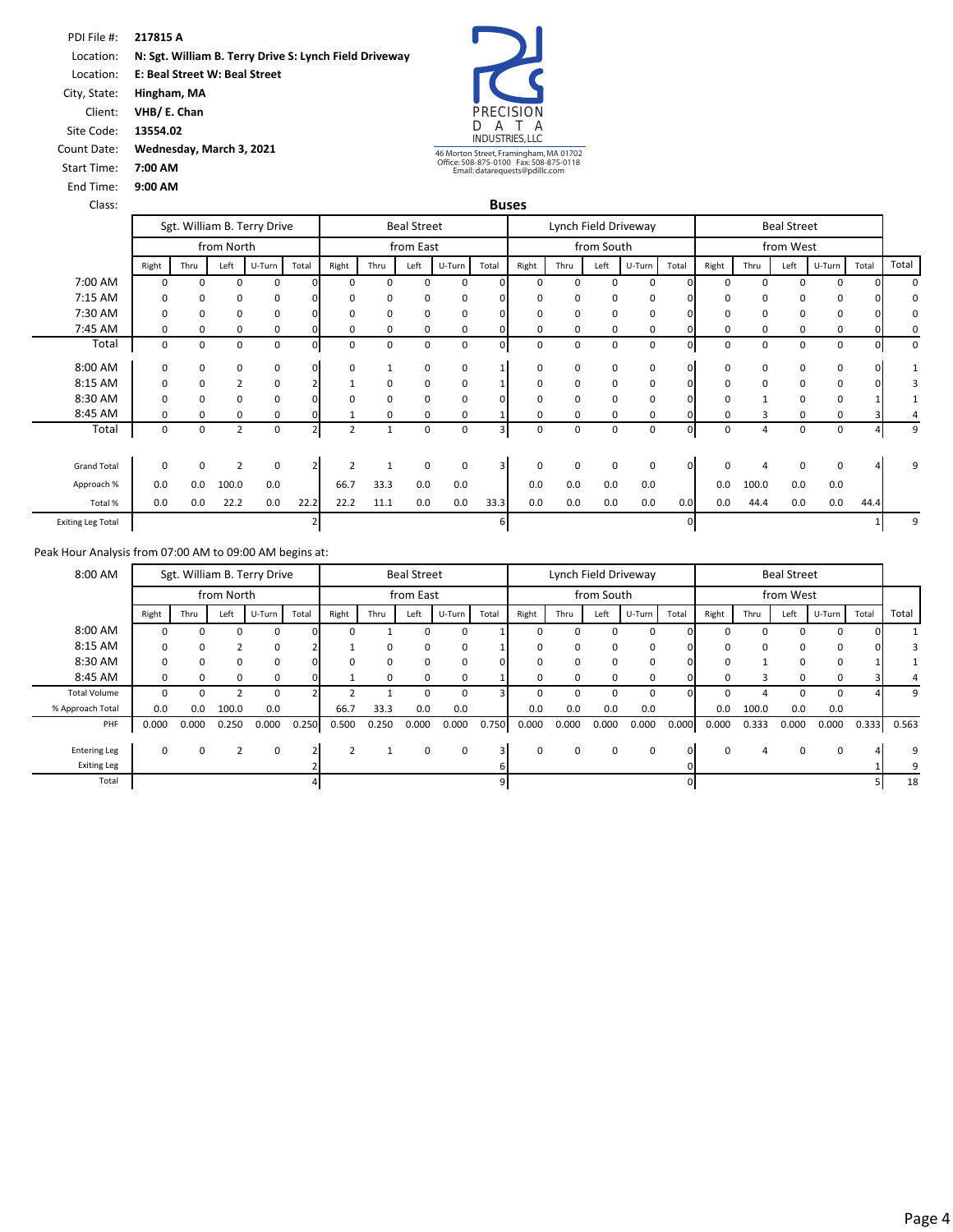PDI File #: **217815 A** Location: **N: Sgt. William B. Terry Drive S: Lynch Field Driveway**  Location: **E: Beal Street W: Beal Street**  City, State: **Hingham, MA** Client: **VHB/ E. Chan**

Count Date: **Wednesday, March 3, 2021**

Start Time: **7:00 AM** End Time: **9:00 AM**

Site Code: **13554.02**



46 Morton Street, Framingham, MA 01702 Office: 508-875-0100 Fax: 508-875-0118 Email: datarequests@pdillc.com

| Class: | <b>Single-Unit Trucks</b> |
|--------|---------------------------|
|        |                           |

|                          |          |      |            | Sgt. William B. Terry Drive |          |          |          | <b>Beal Street</b> |        |                |             |              |            | Lynch Field Driveway |              |             |                | <b>Beal Street</b> |              |       |          |
|--------------------------|----------|------|------------|-----------------------------|----------|----------|----------|--------------------|--------|----------------|-------------|--------------|------------|----------------------|--------------|-------------|----------------|--------------------|--------------|-------|----------|
|                          |          |      | from North |                             |          |          |          | from East          |        |                |             |              | from South |                      |              |             |                | from West          |              |       |          |
|                          | Right    | Thru | Left       | U-Turn                      | Total    | Right    | Thru     | Left               | U-Turn | Total          | Right       | Thru         | Left       | U-Turn               | Total        | Right       | Thru           | Left               | U-Turn       | Total | Total    |
| 7:00 AM                  | 0        | 0    | $\Omega$   | $\mathbf 0$                 |          | $\Omega$ | $\Omega$ | $\Omega$           | 0      | $\Omega$       | $\mathbf 0$ | $\Omega$     | 0          | $\Omega$             | <sup>n</sup> | 0           | $\Omega$       | $\Omega$           | <sup>0</sup> |       | $\Omega$ |
| 7:15 AM                  | 0        | 0    | $\Omega$   | 0                           |          | 0        | 0        | 0                  | 0      | 0              | $\Omega$    | 0            | 0          | 0                    |              | 0           |                | 0                  | 0            |       |          |
| 7:30 AM                  | 0        | 0    | 0          | 0                           |          | 0        | 0        | 0                  | 0      | 0              | $\mathbf 0$ | 0            | 0          | 0                    |              | 0           | 0              | 0                  | 0            |       |          |
| 7:45 AM                  | $\Omega$ | 0    | $\Omega$   | 0                           |          |          | $\Omega$ | 0                  | 0      |                | $\Omega$    | 0            | 0          | 0                    |              | 0           |                | 0                  | 0            |       |          |
| Total                    | 0        | 0    | $\Omega$   | 0                           |          |          | $\Omega$ | $\Omega$           | 0      |                | $\mathbf 0$ | $\Omega$     | 0          | $\Omega$             |              | 0           | $\overline{2}$ | 0                  | 0            |       | 3        |
| 8:00 AM                  | 0        | 0    | 0          | 0                           | $\Omega$ | 0        | 0        | 0                  | 0      | $\mathbf{0}$   | $\mathbf 0$ | $\Omega$     | 0          | 0                    | $\Omega$     | $\mathbf 0$ | 0              | 0                  | 0            |       | $\Omega$ |
| 8:15 AM                  | $\Omega$ | 0    | 0          | 0                           |          |          | 0        | $\mathbf{1}$       | 0      |                | $\mathbf 0$ | $\Omega$     | 0          | 0                    |              | 0           | 1              | 0                  | 0            |       | 3        |
| 8:30 AM                  | 0        | 0    | 0          | 0                           |          | 0        | 0        | 0                  | 0      | $\Omega$       | $\Omega$    | 0            | 0          | 0                    |              | 0           |                |                    | 0            |       | 2        |
| 8:45 AM                  | 0        | 0    | $\Omega$   | 0                           |          | 0        | $\Omega$ | 0                  | 0      |                | $\Omega$    | <sup>0</sup> | 0          | $\Omega$             |              | 0           |                | $\mathbf 0$        | $\Omega$     |       |          |
| Total                    | 0        | 0    | 0          | 0                           |          |          | 0        | $\mathbf{1}$       | 0      | $\overline{2}$ | 0           | $\Omega$     | 0          | 0                    |              | 0           | 3              |                    | 0            |       | 6        |
| <b>Grand Total</b>       | $\Omega$ | 0    | 0          | 0                           | 0        | ς        | $\Omega$ |                    | 0      | 3              | $\Omega$    | $\Omega$     | 0          | 0                    |              | 0           | 5              |                    | $\Omega$     |       | 9        |
| Approach %               | 0.0      | 0.0  | 0.0        | 0.0                         |          | 66.7     | 0.0      | 33.3               | 0.0    |                | 0.0         | 0.0          | 0.0        | 0.0                  |              | 0.0         | 83.3           | 16.7               | 0.0          |       |          |
| Total %                  | 0.0      | 0.0  | 0.0        | 0.0                         | 0.0      | 22.2     | 0.0      | 11.1               | 0.0    | 33.3           | 0.0         | 0.0          | 0.0        | 0.0                  | 0.0          | 0.0         | 55.6           | 11.1               | 0.0          | 66.7  |          |
| <b>Exiting Leg Total</b> |          |      |            |                             |          |          |          |                    |        |                |             |              |            |                      |              |             |                |                    |              |       | 9        |

| 7:45 AM             |          | Sgt. William B. Terry Drive |            |          |       |       |          | <b>Beal Street</b> |        |                         |          |       |            | Lynch Field Driveway |       |          |              | <b>Beal Street</b> |        |       |                |
|---------------------|----------|-----------------------------|------------|----------|-------|-------|----------|--------------------|--------|-------------------------|----------|-------|------------|----------------------|-------|----------|--------------|--------------------|--------|-------|----------------|
|                     |          |                             | from North |          |       |       |          | from East          |        |                         |          |       | from South |                      |       |          |              | from West          |        |       |                |
|                     | Right    | Thru                        | Left       | U-Turn   | Total | Right | Thru     | Left               | U-Turn | Total                   | Right    | Thru  | Left       | U-Turn               | Total | Right    | Thru         | Left               | U-Turn | Total | Total          |
| 7:45 AM             |          | 0                           | $\Omega$   | $\Omega$ |       |       |          |                    | 0      |                         | $\Omega$ | ŋ     |            | $\Omega$             |       | $\Omega$ |              |                    | 0      |       |                |
| 8:00 AM             | $\Omega$ | 0                           | 0          | 0        |       |       | $\Omega$ | $\Omega$           | 0      | $\Omega$                | $\Omega$ | 0     | $\Omega$   | 0                    | ΩI    | 0        | 0            | $\Omega$           | 0      |       | 0              |
| 8:15 AM             |          | 0                           | 0          | 0        |       |       |          |                    | 0      |                         |          | 0     |            | 0                    |       | 0        |              | $\Omega$           | 0      |       |                |
| 8:30 AM             | $\Omega$ | 0                           | $\Omega$   | $\Omega$ |       |       | $\Omega$ | <sup>0</sup>       | 0      | $\Omega$                | $\Omega$ | 0     | n          | $\Omega$             |       | 0        |              |                    | 0      |       |                |
| <b>Total Volume</b> | $\Omega$ | 0                           | 0          | $\Omega$ |       |       |          |                    | 0      | 31                      | $\Omega$ | 0     |            | 0                    | O.    | $\Omega$ |              |                    | 0      |       | $\overline{7}$ |
| % Approach Total    | 0.0      | 0.0                         | 0.0        | 0.0      |       | 66.7  | 0.0      | 33.3               | 0.0    |                         | 0.0      | 0.0   | 0.0        | 0.0                  |       | 0.0      | 75.0         | 25.0               | 0.0    |       |                |
| PHF                 | 0.000    | 0.000                       | 0.000      | 0.000    | 0.000 | 0.500 | 0.000    | 0.250              | 0.000  | 0.375                   | 0.000    | 0.000 | 0.000      | 0.000                | 0.000 | 0.000    | 0.750        | 0.250              | 0.000  | 0.500 | 0.583          |
|                     |          |                             |            |          |       |       |          |                    |        |                         |          |       |            |                      |       |          |              |                    |        |       |                |
| <b>Entering Leg</b> | $\Omega$ | 0                           | 0          | 0        | οI    |       | $\Omega$ |                    | 0      | $\overline{\mathbf{3}}$ | $\Omega$ | 0     | $\Omega$   | 0                    | O.    | $\Omega$ | $\mathbf{a}$ |                    | 0      |       |                |
| <b>Exiting Leg</b>  |          |                             |            |          |       |       |          |                    |        |                         |          |       |            |                      |       |          |              |                    |        |       |                |
| Total               |          |                             |            |          |       |       |          |                    |        | 61                      |          |       |            |                      |       |          |              |                    |        |       | 14             |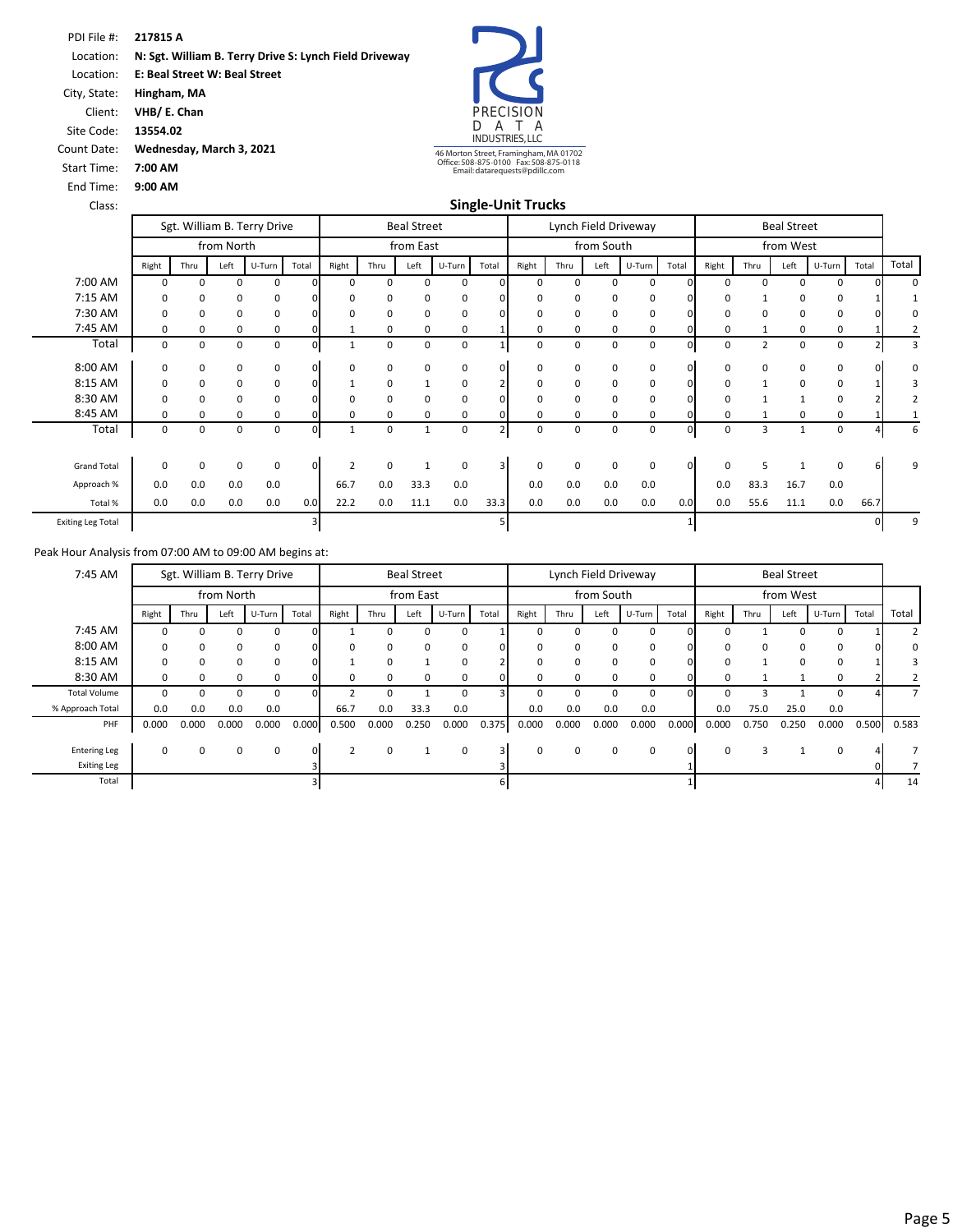PDI File #: **217815 A** Location: **N: Sgt. William B. Terry Drive S: Lynch Field Driveway**  Location: **E: Beal Street W: Beal Street**  City, State: **Hingham, MA**

Count Date: **Wednesday, March 3, 2021**

Client: **VHB/ E. Chan** Site Code: **13554.02**

Start Time: **7:00 AM** End Time: **9:00 AM**



46 Morton Street, Framingham, MA 01702 Office: 508-875-0100 Fax: 508-875-0118 Email: datarequests@pdillc.com

#### Class: **Articulated Trucks**

|                          |          |             |            | Sgt. William B. Terry Drive |                |          |             | <b>Beal Street</b> |             |          |             |          |            | Lynch Field Driveway |          |          |             | <b>Beal Street</b> |          |       |                |
|--------------------------|----------|-------------|------------|-----------------------------|----------------|----------|-------------|--------------------|-------------|----------|-------------|----------|------------|----------------------|----------|----------|-------------|--------------------|----------|-------|----------------|
|                          |          |             | from North |                             |                |          |             | from East          |             |          |             |          | from South |                      |          |          |             | from West          |          |       |                |
|                          | Right    | Thru        | Left       | U-Turn                      | Total          | Right    | Thru        | Left               | U-Turn      | Total    | Right       | Thru     | Left       | U-Turn               | Total    | Right    | Thru        | Left               | U-Turn   | Total | Total          |
| 7:00 AM                  | $\Omega$ | $\Omega$    | $\Omega$   | 0                           | $\Omega$       | $\Omega$ | $\Omega$    | $\Omega$           | 0           | $\Omega$ | 0           | $\Omega$ | 0          | $\Omega$             | $\Omega$ | 0        | $\Omega$    | $\Omega$           | $\Omega$ |       | $\Omega$       |
| 7:15 AM                  | 0        | 0           | 0          | 0                           |                | O        | 0           | $\Omega$           | 0           |          | 0           | 0        | 0          | 0                    |          | 0        |             |                    |          |       |                |
| 7:30 AM                  | 0        | 0           | 0          | 0                           |                | 0        | 0           | 0                  | 0           |          | 0           | 0        | 0          | 0                    |          | 0        | $\mathbf 0$ | 0                  | 0        |       | $\Omega$       |
| 7:45 AM                  | 0        | 0           | 0          | 0                           |                | $\Omega$ | $\Omega$    | 0                  | 0           |          | 0           | $\Omega$ | 0          | 0                    |          | 0        | $\Omega$    | 0                  | 0        |       | 0              |
| Total                    | 0        | $\mathbf 0$ | 0          | $\mathbf 0$                 | $\Omega$       | $\Omega$ | $\mathbf 0$ | $\Omega$           | $\mathbf 0$ | $\Omega$ | 0           | $\Omega$ | 0          | $\mathbf 0$          |          | 0        | 1           |                    | $\Omega$ |       | $\overline{2}$ |
| 8:00 AM                  | 0        | 0           | 0          | $\mathbf 0$                 | $\overline{0}$ | 0        | 0           | $\Omega$           | $\mathbf 0$ | 0        | 0           | 0        | 0          | 0                    | $\Omega$ | 0        | 0           | $\mathbf 0$        | 0        |       | $\Omega$       |
| 8:15 AM                  | 0        | 0           | 0          | 0                           | $\Omega$       | 0        | $\Omega$    | $\Omega$           | 0           | $\Omega$ | 0           | $\Omega$ | 0          | 0                    | O.       | 0        | 0           | 0                  | $\Omega$ |       | 0              |
| 8:30 AM                  | 0        | 0           | 0          | 0                           | $\Omega$       | 0        | 0           | 0                  | 0           |          | 0           | 0        | 0          | $\mathbf 0$          |          | 0        | $\mathbf 0$ | 0                  | 0        |       | 0              |
| 8:45 AM                  | 0        | 0           | 0          | 0                           |                |          | $\Omega$    | 0                  | 0           |          | 0           | 0        | 0          | $\mathbf 0$          |          | 0        | $\Omega$    | 0                  | 0        |       |                |
| Total                    | 0        | 0           | 0          | 0                           | οı             |          | 0           | 0                  | 0           |          | 0           | 0        | 0          | $\mathbf 0$          | n.       | 0        | 0           | 0                  | 0        |       |                |
| <b>Grand Total</b>       | $\Omega$ | $\Omega$    | 0          | $\mathbf 0$                 | $\mathbf{0}$   |          | $\Omega$    | $\Omega$           | 0           |          | $\mathbf 0$ | $\Omega$ | 0          | $\Omega$             | $\Omega$ | $\Omega$ |             |                    | $\Omega$ |       | 3              |
| Approach %               | 0.0      | 0.0         | 0.0        | 0.0                         |                | 100.0    | 0.0         | 0.0                | 0.0         |          | 0.0         | 0.0      | 0.0        | 0.0                  |          | 0.0      | 50.0        | 50.0               | 0.0      |       |                |
| Total %                  | 0.0      | 0.0         | 0.0        | 0.0                         | 0.0            | 33.3     | 0.0         | 0.0                | 0.0         | 33.3     | 0.0         | 0.0      | 0.0        | 0.0                  | 0.0      | 0.0      | 33.3        | 33.3               | 0.0      | 66.7  |                |
| <b>Exiting Leg Total</b> |          |             |            |                             |                |          |             |                    |             |          |             |          |            |                      | $\Omega$ |          |             |                    |          |       |                |

| 7:00 AM             |          | Sgt. William B. Terry Drive |              |        |          |          |          | <b>Beal Street</b> |        |          |          | Lynch Field Driveway |              |        |          |          |          | <b>Beal Street</b> |        |       |                |
|---------------------|----------|-----------------------------|--------------|--------|----------|----------|----------|--------------------|--------|----------|----------|----------------------|--------------|--------|----------|----------|----------|--------------------|--------|-------|----------------|
|                     |          |                             | from North   |        |          |          |          | from East          |        |          |          |                      | from South   |        |          |          |          | from West          |        |       |                |
|                     | Right    | Thru                        | Left         | U-Turn | Total    | Right    | Thru     | Left               | U-Turn | Total    | Right    | Thru                 | Left         | U-Turn | Total    | Right    | Thru     | Left               | U-Turn | Total | Total          |
| 7:00 AM             |          | O                           |              | 0      |          |          |          |                    | 0      |          |          |                      |              | 0      |          | $\Omega$ |          |                    | 0      |       | $\Omega$       |
| 7:15 AM             | 0        | 0                           | 0            | 0      |          | O        | $\Omega$ | $\Omega$           | 0      | $\Omega$ | $\Omega$ | 0                    | <sup>0</sup> | 0      | n        | 0        |          |                    | 0      |       |                |
| 7:30 AM             |          | 0                           | 0            | 0      |          |          | 0        |                    | 0      | $\Omega$ |          | 0                    |              | 0      |          | 0        | 0        |                    |        |       | 0              |
| 7:45 AM             | 0        | 0                           | <sup>0</sup> | 0      |          | O        | $\Omega$ |                    | 0      | 0.       | $\Omega$ | 0                    |              | 0      |          | 0        | $\Omega$ |                    | 0      |       | $\Omega$       |
| <b>Total Volume</b> | O        | 0                           | $\Omega$     | 0      |          |          | 0        |                    | 0      | ΩL       |          | 0                    |              | 0      | οı       | $\Omega$ |          |                    | 0      |       | $\overline{2}$ |
| % Approach Total    | 0.0      | 0.0                         | 0.0          | 0.0    |          | 0.0      | 0.0      | 0.0                | 0.0    |          | 0.0      | 0.0                  | 0.0          | 0.0    |          | 0.0      | 50.0     | 50.0               | 0.0    |       |                |
| PHF                 | 0.000    | 0.000                       | 0.000        | 0.000  | 0.000    | 0.000    | 0.000    | 0.000              | 0.000  | 0.000    | 0.000    | 0.000                | 0.000        | 0.000  | 0.000    | 0.000    | 0.250    | 0.250              | 0.000  | 0.250 | 0.250          |
|                     |          |                             |              |        |          |          |          |                    |        |          |          |                      |              |        |          |          |          |                    |        |       |                |
| <b>Entering Leg</b> | $\Omega$ | 0                           | $\Omega$     | 0      | $\Omega$ | $\Omega$ | $\Omega$ | $\Omega$           | 0      | $\Omega$ | $\Omega$ | 0                    | $\Omega$     | 0      | $\Omega$ | $\Omega$ |          |                    | 0      |       |                |
| <b>Exiting Leg</b>  |          |                             |              |        |          |          |          |                    |        |          |          |                      |              |        |          |          |          |                    |        |       |                |
| Total               |          |                             |              |        |          |          |          |                    |        |          |          |                      |              |        |          |          |          |                    |        |       | 4              |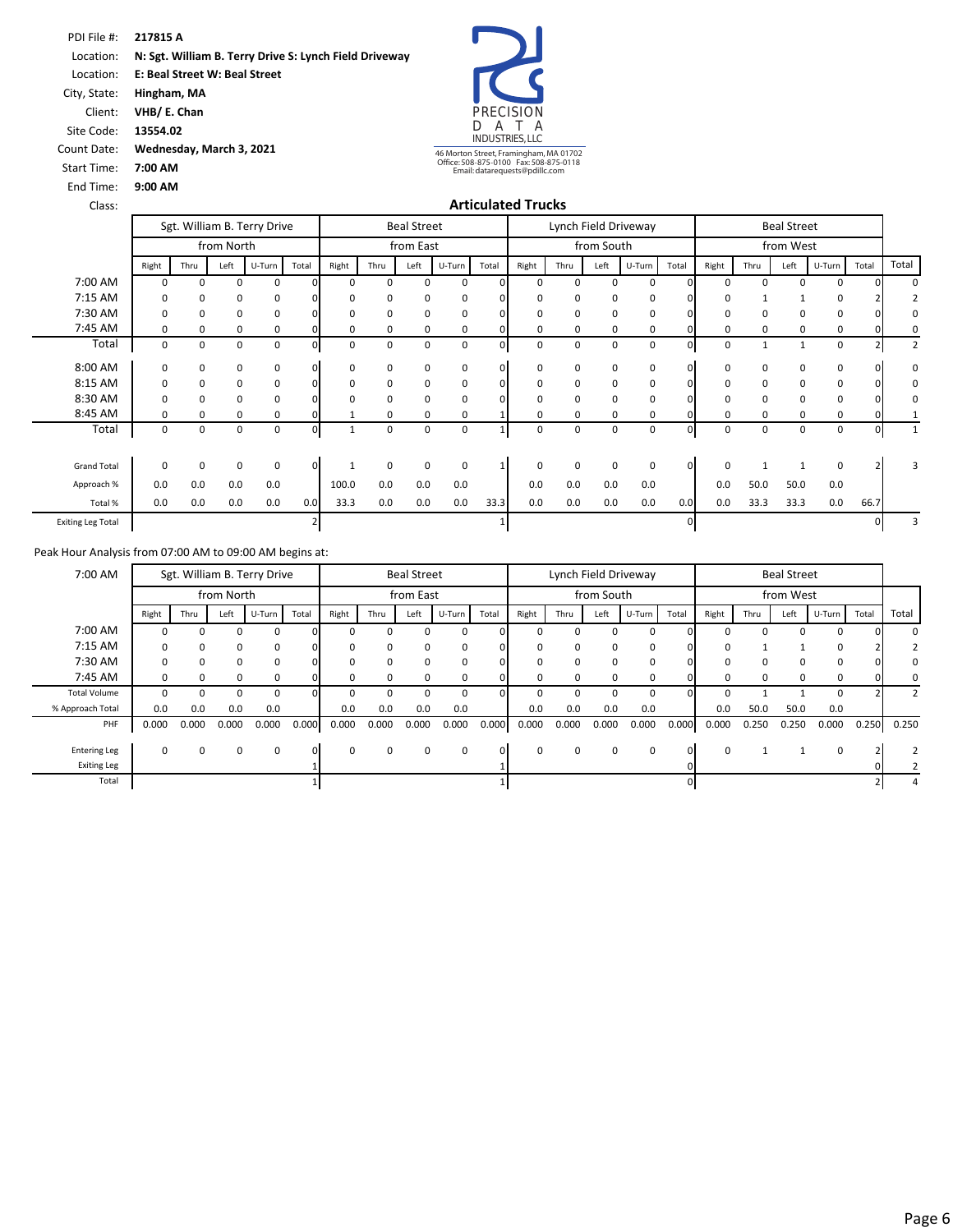**217815 A** PDI File #: **N: Sgt. William B. Terry Drive S: Lynch Field Driveway E: Beal Street W: Beal Street**  Location: Location:

**Hingham, MA** City, State:

**VHB/ E. Chan** Client:

End Time:

**13554.02** Site Code:

**9:00 AM**

**7:00 AM** Start Time:

**Wednesday, March 3, 2021** Count Date:



**Bicycles (on Roadway and Crosswalks)**

| Class:                   |              |      |                             |            |     |                    |          |          |      |          | <b>Bicycles (on Roadway and Crosswalks)</b> |             |     |              |          |      |          |                      |          |     |       |          |      |          |                    |          |          |          |                |
|--------------------------|--------------|------|-----------------------------|------------|-----|--------------------|----------|----------|------|----------|---------------------------------------------|-------------|-----|--------------|----------|------|----------|----------------------|----------|-----|-------|----------|------|----------|--------------------|----------|----------|----------|----------------|
|                          |              |      | Sgt. William B. Terry Drive |            |     |                    |          |          |      |          | <b>Beal Street</b>                          |             |     |              |          |      |          | Lynch Field Driveway |          |     |       |          |      |          | <b>Beal Street</b> |          |          |          |                |
|                          |              |      |                             | from North |     |                    |          |          |      |          | from East                                   |             |     |              |          |      |          | from South           |          |     |       |          |      |          | from West          |          |          |          |                |
|                          | Right        | Thru | Left                        |            |     | U-Turn CW-EB CW-WB | Total    | Right    | Thru | Left     | U-Turn CW-SB CW-NB                          |             |     | Total        | Right    | Thru | Left     | U-Turn CW-WB CW-EB   |          |     | Total | Right    | Thru | Left     | U-Turn CW-NB       |          | CW-SB    | Total    | Total          |
| 7:00 AM                  | $\Omega$     |      |                             |            |     |                    |          | 0        |      |          |                                             | O           | 0   | n            |          |      |          |                      |          | O   |       |          |      |          |                    |          |          |          | $\Omega$       |
| 7:15 AM                  | $\Omega$     |      |                             |            | 0   | 0                  |          |          |      |          |                                             | 0           | 0   |              |          |      |          | $\Omega$             |          | 0   |       |          |      |          |                    |          |          |          |                |
| 7:30 AM                  | $\Omega$     |      | 0                           | U          | 0   | 0                  |          | 0        | 0    | C        | 0                                           | 0           | 0   | <sup>0</sup> |          | 0    | ۵        | $\Omega$             | 0        | 0   |       |          |      |          |                    | n        |          |          | 0              |
| 7:45 AM                  | 0            | 0    | 0                           | 0          | 0   | 0                  |          |          | 0    | $\Omega$ | 0                                           | 0           | 0   |              | n        | 0    | 0        | 0                    | 0        | 0   |       | n        |      |          |                    | $\Omega$ | 0        |          |                |
| Total                    | 0            | 0    | 0                           | 0          | 0   | 0                  | 0        |          |      | 0        | 0                                           | 0           | 0   |              | 0        | 0    | 0        | 0                    | 0        | 0   | 01    | 0        | 0    | 0        | 0                  | 0        | 0        | 0        | $\overline{2}$ |
| 8:00 AM                  | $\Omega$     |      | ŋ                           |            | 0   | 0                  |          | 0        | 0    |          |                                             | 0           | 0   | $\Omega$     |          | O    |          |                      |          | 0   | ΩI    |          |      |          |                    |          |          |          | 0              |
| 8:15 AM                  | <sup>0</sup> |      | 0                           | 0          | 0   | $\Omega$           | $\Omega$ | 0        | 0    |          | 0                                           | 0           | 0   | $\Omega$     |          | 0    |          |                      |          | 0   |       |          |      |          |                    |          |          |          | $\Omega$       |
| 8:30 AM                  | $\Omega$     | 0    | 0                           | 0          | 0   | 0                  |          | 0        | 0    | 0        | 0                                           | 0           | 0   | $\Omega$     |          | 0    | 0        | $\Omega$             | 0        | 0   |       |          |      |          |                    |          |          |          | 0              |
| 8:45 AM                  | $\Omega$     |      |                             |            | 0   | 0                  |          |          | 0    |          |                                             | 0           | 0   |              |          | 0    |          |                      |          | 0   |       |          |      |          |                    |          |          |          | 0              |
| Total                    | 0            | 0    | $\Omega$                    | 0          | 0   | 0                  |          | $\Omega$ | 0    | 0        | 0                                           | 0           | 0   | $\Omega$     | $\Omega$ | 0    | 0        | 0                    | 0        | 0   | n     | $\Omega$ | O    | $\Omega$ | $\Omega$           | $\Omega$ | $\Omega$ |          | 0              |
| <b>Grand Total</b>       | $\Omega$     | 0    | 0                           | $\Omega$   | 0   | $\Omega$           | $\Omega$ |          |      | $\Omega$ | $\Omega$                                    | $\mathbf 0$ | 0   |              | 0        | 0    | $\Omega$ | $\Omega$             | $\Omega$ | 0   | n     | $\Omega$ |      | 0        | $\Omega$           | $\Omega$ | $\Omega$ | $\Omega$ | $\overline{2}$ |
| Approach %               | 0.0          | 0.0  | 0.0                         | 0.0        | 0.0 | 0.0                |          | 50.0     | 50.0 | 0.0      | 0.0                                         | 0.0         | 0.0 |              | 0.0      | 0.0  | 0.0      | 0.0                  | 0.0      | 0.0 |       | 0.0      | 0.0  | 0.0      | 0.0                | 0.0      | 0.0      |          |                |
| Total %                  | 0.0          | 0.0  | 0.0                         | 0.0        | 0.0 | 0.0                | 0.0      | 50.0     | 50.0 | 0.0      | 0.0                                         | 0.0         | 0.0 | 100.0        | 0.0      | 0.0  | 0.0      | 0.0                  | 0.0      | 0.0 | 0.0   | 0.0      | 0.0  | 0.0      | 0.0                | 0.0      | 0.0      | 0.0      |                |
| <b>Exiting Leg Total</b> |              |      |                             |            |     |                    |          |          |      |          |                                             |             |     | $\Omega$     |          |      |          |                      |          |     |       |          |      |          |                    |          |          |          | 2              |

| 7:00 AM             |              |              |              |              |       | Sgt. William B. Terry Drive |          |                 |       |          | <b>Beal Street</b> |       |                    |                |          |          |                     | Lynch Field Driveway |          |                    |          |       |          |       | <b>Beal Street</b> |       |             |             |                |
|---------------------|--------------|--------------|--------------|--------------|-------|-----------------------------|----------|-----------------|-------|----------|--------------------|-------|--------------------|----------------|----------|----------|---------------------|----------------------|----------|--------------------|----------|-------|----------|-------|--------------------|-------|-------------|-------------|----------------|
|                     |              |              |              | from North   |       |                             |          |                 |       |          | from East          |       |                    |                |          |          |                     | from South           |          |                    |          |       |          |       | from West          |       |             |             |                |
|                     | Right        | Thru         | Left         |              |       | U-Turn CW-EB CW-WB          | Total    | Right           | Thru  | Left     |                    |       | U-Turn CW-SB CW-NB | Total          | Right    | Thru     | Left                |                      |          | U-Turn CW-WB CW-EB | Total    | Right | Thru     | Left  | U-Turn CW-NB CW-SB |       |             | Total       | Total          |
| 7:00 AM             | U            | <sup>n</sup> | <sup>0</sup> |              | 0     | 0                           | O.       |                 | n     | n        | U                  | 0     | 0                  | $\cap$         |          | $\Omega$ |                     | n                    | $\Omega$ | $\Omega$           |          | ŋ     | $\Omega$ | O     | U                  | 0     | $\Omega$    |             | $\Omega$       |
| 7:15 AM             | 0            | $\Omega$     | $\Omega$     | $\Omega$     | 0     | 0                           | 0.       | $\Omega$        |       | $\Omega$ | $\Omega$           | 0     | 0                  |                |          |          |                     |                      | $\Omega$ | $\Omega$           | $\Omega$ | 0     | $\Omega$ | 0     | 0                  | 0     | 0           |             |                |
| 7:30 AM             | <sup>o</sup> |              | $\Omega$     |              | 0     | $\Omega$                    |          | $\Omega$        |       | $\Omega$ | 0                  | 0     | 0                  | $\Omega$       |          |          |                     |                      |          | $\Omega$           |          | 0     | 0        | 0     | O.                 | 0     | $\Omega$    |             | 0              |
| 7:45 AM             | 0            | $\Omega$     | $\Omega$     | <sup>0</sup> | 0     | $\mathbf 0$                 |          |                 | 0     | 0        | 0                  | 0     | 0                  |                |          | 0        |                     |                      |          | 0                  |          | 0     | 0        | 0     | <sup>0</sup>       | 0     | $\Omega$    |             |                |
| <b>Total Volume</b> | 0            |              | 0            |              | 0     | 0                           |          |                 |       |          |                    | 0     | 0                  |                |          |          |                     |                      |          | 0                  |          | 0     | 0        | 0     | 0                  | 0     | $\mathbf 0$ |             | 2              |
| % Approach Total    | 0.0          | 0.0          | 0.0          | 0.0          | 0.0   | 0.0                         |          | 50.0            | 50.0  | 0.0      | 0.0                | 0.0   | 0.0                |                | 0.0      | 0.0      | 0.0                 | 0.0                  | 0.0      | 0.0                |          | 0.0   | 0.0      | 0.0   | 0.0                | 0.0   | 0.0         |             |                |
| PHF                 | 0.000        | 0.000        | 0.000        | 0.000        | 0.000 | 0.000                       |          | $0.000$ $0.250$ | 0.250 | 0.000    | 0.000              | 0.000 | 0.000              | 0.500          | 0.000    |          | $0.000 \quad 0.000$ | 0.000                | 0.000    | 0.000              | 0.000    | 0.000 | 0.000    | 0.000 | 0.000              | 0.000 |             | 0.000 0.000 | 0.500          |
|                     |              |              |              |              |       |                             |          |                 |       |          |                    |       |                    |                |          |          |                     |                      |          |                    |          |       |          |       |                    |       |             |             |                |
| <b>Entering Leg</b> | 0            | $\Omega$     | $\Omega$     | $\Omega$     | 0     | $\Omega$                    | $\Omega$ |                 |       | $\Omega$ | 0                  | 0     | $\Omega$           | $\overline{2}$ | $\Omega$ | $\Omega$ | $\Omega$            | $\Omega$             | $\Omega$ | $\Omega$           | $\Omega$ | 0     | $\Omega$ | 0     | $\Omega$           | 0     | 0           |             | $\overline{2}$ |
| <b>Exiting Leg</b>  |              |              |              |              |       |                             |          |                 |       |          |                    |       |                    |                |          |          |                     |                      |          |                    |          |       |          |       |                    |       |             |             |                |
| Total               |              |              |              |              |       |                             |          |                 |       |          |                    |       |                    |                |          |          |                     |                      |          |                    |          |       |          |       |                    |       |             |             |                |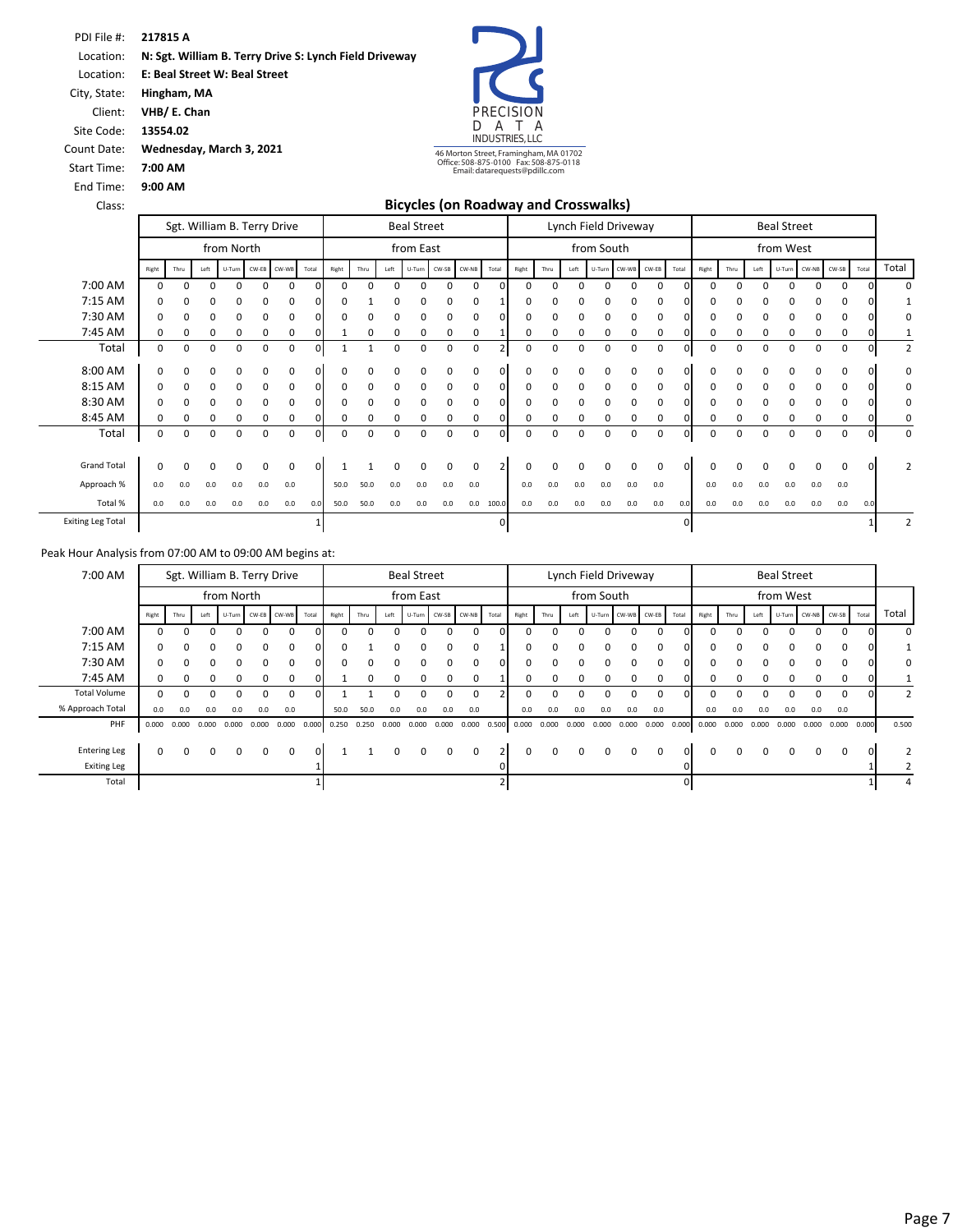**217815 A** PDI File #: **N: Sgt. William B. Terry Drive S: Lynch Field Driveway**  Location:

**E: Beal Street W: Beal Street**  Location:

**Hingham, MA VHB/ E. Chan** City, State:

Client:

**13554.02** Site Code:

**Wednesday, March 3, 2021**

Count Date: Start Time: **7:00 AM**

End Time: Class: **9:00 AM** PRECISION<br>D A T A D A T A INDUSTRIES, LLC

46 Morton Street, Framingham, MA 01702 Office: 508-875-0100 Fax: 508-875-0118 Email: datarequests@pdillc.com

| <b>Pedestrians</b> |  |  |
|--------------------|--|--|
|                    |  |  |

|                          |          |             |      |            |          | Sgt. William B. Terry Drive |       |       |      |             | <b>Beal Street</b> |          |          |              |       |      |          |            | Lynch Field Driveway |          |              |       |      |          | <b>Beal Street</b> |                    |                |       |              |
|--------------------------|----------|-------------|------|------------|----------|-----------------------------|-------|-------|------|-------------|--------------------|----------|----------|--------------|-------|------|----------|------------|----------------------|----------|--------------|-------|------|----------|--------------------|--------------------|----------------|-------|--------------|
|                          |          |             |      | from North |          |                             |       |       |      |             | from East          |          |          |              |       |      |          | from South |                      |          |              |       |      |          | from West          |                    |                |       |              |
|                          | Right    | Thru        | Left |            |          | U-Turn CW-EB CW-WB          | Total | Right | Thru | Left        | U-Turn             | CW-SB    | CW-NB    | Total        | Right | Thru | Left     | U-Turn     | CW-WB CW-EB          |          | Total        | Right | Thru | Left     |                    | U-Turn CW-NB CW-SB |                | Total | Total        |
| 7:00 AM                  | $\Omega$ | $\Omega$    |      |            | n        |                             |       | O     |      |             |                    | $\Omega$ | $\Omega$ | $\Omega$     |       |      |          |            |                      | $\cap$   |              | n     |      |          |                    | $\Omega$           | $\Omega$       |       |              |
| 7:15 AM                  | $\Omega$ |             |      | O          | 0        | $\Omega$                    |       |       |      |             |                    | O        | $\Omega$ | n            |       |      |          |            |                      | $\Omega$ |              |       |      |          |                    | O                  |                |       | 0            |
| 7:30 AM                  | 0        |             |      | 0          | 0        | 0                           |       |       |      |             |                    |          |          | 0            |       |      |          |            |                      |          |              | O     |      |          |                    |                    |                |       | 0            |
| 7:45 AM                  | 0        | 0           | 0    | 0          | 0        | 0                           |       | 0     | O    | O           |                    | $\Omega$ | $\Omega$ |              |       | n    |          |            |                      | $\Omega$ |              | 0     |      | 0        |                    | 0                  | 0              |       | 0            |
| Total                    | 0        | 0           | 0    | 0          | 0        | 1                           |       | 0     | 0    | 0           | 0                  | 0        | 0        | $\mathbf{0}$ | 0     | 0    | 0        | 0          | 0                    | 0        |              | 0     | 0    | 0        | 0                  | 0                  | 0              | 0     | $\mathbf{1}$ |
| 8:00 AM                  | $\Omega$ | n           |      |            |          | $\Omega$                    |       |       |      |             |                    |          |          |              |       |      |          |            |                      |          |              |       |      |          |                    |                    |                |       |              |
| 8:15 AM                  | $\Omega$ | n           | 0    | 0          | $\Omega$ | $\Omega$                    | n     | ŋ     |      | O           |                    | $\Omega$ | $\Omega$ |              |       | n    |          |            |                      | $\Omega$ |              | n     |      | O        |                    |                    |                |       |              |
| 8:30 AM                  | 0        | $\Omega$    | ŋ    | 0          | 0        | 0                           |       |       |      |             |                    | O        |          |              |       |      |          |            |                      |          |              | O     |      |          |                    | n                  |                |       | 0            |
| 8:45 AM                  | 0        | 0           | 0    | 0          | 0        | 0                           |       | 0     |      |             |                    | 0        | $\Omega$ |              |       |      |          |            |                      | $\Omega$ |              | 0     |      |          |                    | O                  | ŋ              |       | 0            |
| Total                    | 0        | $\mathbf 0$ | 0    | 0          | 0        | 0                           | ΩI    | 0     | 0    | $\mathbf 0$ | 0                  | 0        | 0        | $\Omega$     | 0     | 0    | $\Omega$ | 0          | 0                    | 0        |              | 0     | 0    | 0        | 0                  | 2                  | $\overline{2}$ |       | 4            |
| <b>Grand Total</b>       |          |             |      |            | O        |                             |       |       |      |             |                    |          |          |              |       |      |          |            |                      |          |              | n     |      |          |                    |                    |                |       |              |
|                          | $\Omega$ |             |      | 0          |          |                             |       |       |      |             |                    |          |          |              |       |      |          |            |                      | $\Omega$ |              |       |      |          |                    |                    |                |       | 5            |
| Approach %               | $\Omega$ |             |      | 0          | 0        | 100                         |       | ŋ     | n    | $\Omega$    | <sup>0</sup>       | $\Omega$ | $\Omega$ |              |       |      |          | n          |                      | $\Omega$ |              | n     |      | $\Omega$ |                    | 50                 | 50             |       |              |
| Total %                  | 0        | $\Omega$    |      | 0          |          | 20                          | 20    | 0     |      |             |                    |          |          | 0            |       |      |          |            |                      | 0        |              |       |      |          |                    | 40                 | 40             | 80    |              |
| <b>Exiting Leg Total</b> |          |             |      |            |          |                             |       |       |      |             |                    |          |          | $\mathbf{0}$ |       |      |          |            |                      |          | $\mathbf{0}$ |       |      |          |                    |                    |                |       | 5            |

| 7:30 AM             |          |              |             |                 |       | Sgt. William B. Terry Drive |       |       |          |                 | <b>Beal Street</b> |          |                    |              |       |          | Lynch Field Driveway |            |              |                    |              |              |              |       | <b>Beal Street</b> |       |             |       |                |
|---------------------|----------|--------------|-------------|-----------------|-------|-----------------------------|-------|-------|----------|-----------------|--------------------|----------|--------------------|--------------|-------|----------|----------------------|------------|--------------|--------------------|--------------|--------------|--------------|-------|--------------------|-------|-------------|-------|----------------|
|                     |          |              |             | from North      |       |                             |       |       |          |                 | from East          |          |                    |              |       |          |                      | from South |              |                    |              |              |              |       | from West          |       |             |       |                |
|                     | Right    | Thru         | Left        |                 |       | U-Turn CW-EB CW-WB          | Total | Right | Thru     | Left            |                    |          | U-Turn CW-SB CW-NB | Total        | Right | Thru     | Left                 |            |              | U-Turn CW-WB CW-EB | Total        | Right        | Thru         | Left  | U-Turn CW-NB CW-SB |       |             | Total | Total          |
| 7:30 AM             |          | n            | ŋ           | 0               | n     | $\Omega$                    | nΙ    |       |          |                 |                    |          |                    |              |       | $\Omega$ |                      | O          | $\Omega$     | $\Omega$           | ΩI           | ŋ            | $\Omega$     |       |                    | 0     | $\Omega$    |       | 0              |
| 7:45 AM             | $\Omega$ | $\Omega$     | $\Omega$    | $\Omega$        | 0     | 0                           | οı    | 0     |          |                 |                    |          |                    |              |       | $\Omega$ | <sup>0</sup>         | $\Omega$   | $\Omega$     | 0                  | $\Omega$     | 0            | 0            | 0     | 0                  | 0     | $\Omega$    |       | 0              |
| 8:00 AM             | $\Omega$ | <sup>0</sup> | 0           | $\Omega$        | 0     | $\Omega$                    | nΙ    | ŋ     |          |                 |                    |          |                    | <sup>n</sup> |       | ŋ        |                      | $\Omega$   | $\Omega$     | $\Omega$           | O.           | 0            | <sup>o</sup> | n     | <sup>0</sup>       | 0     |             |       | $\overline{2}$ |
| 8:15 AM             | $\Omega$ | n            |             | $\Omega$        | 0     | $\Omega$                    |       |       |          |                 |                    |          |                    |              |       | $\Omega$ | <sup>0</sup>         | 0          | 0            | $\Omega$           | ΩI           | 0            | <sup>0</sup> | 0     | 0                  |       | $\Omega$    |       |                |
| <b>Total Volume</b> | 0        | n            | U           | O               | n     | $\Omega$                    | ∩∎    |       |          |                 |                    |          |                    |              |       | ŋ        |                      |            | <sup>0</sup> | $\Omega$           | n.           | <sup>0</sup> | <sup>n</sup> |       |                    |       | ∍           |       |                |
| % Approach Total    | 0.0      | 0.0          | 0.0         | 0.0             | 0.0   | 0.0                         |       | 0.0   | 0.0      | 0.0             | 0.0                | 0.0      | 0.0                |              | 0.0   | 0.0      | 0.0                  | 0.0        | 0.0          | 0.0                |              | 0.0          | 0.0          | 0.0   | 0.0                | 50.0  | 50.0        |       |                |
| PHF                 | 0.000    | 0.000        |             | $0.000$ $0.000$ | 0.000 | $0.000$ $0.000$             |       | 0.000 | 0.000    | $0.000$ $0.000$ |                    |          | $0.000$ $0.000$    | 0.000        | 0.000 | 0.000    | 0.000                | 0.000      | 0.000        |                    | 0.000 0.000  | 0.000        | 0.000        | 0.000 | 0.000              | 0.250 | 0.250 0.500 |       | 0.500          |
| <b>Entering Leg</b> | 0        | 0            | $\mathbf 0$ | 0               | 0     | 0                           | οı    | 0     | $\Omega$ | $\Omega$        |                    | $\Omega$ | 0                  |              |       | 0        | 0                    | 0          | $\mathbf{0}$ | 0                  | $\Omega$     | 0            | $\mathbf{0}$ | 0     | 0                  |       |             |       |                |
| <b>Exiting Leg</b>  |          |              |             |                 |       |                             |       |       |          |                 |                    |          |                    |              |       |          |                      |            |              |                    |              |              |              |       |                    |       |             |       |                |
| Total               |          |              |             |                 |       |                             |       |       |          |                 |                    |          |                    |              |       |          |                      |            |              |                    | $\mathbf{0}$ |              |              |       |                    |       |             |       | 8              |
|                     |          |              |             |                 |       |                             |       |       |          |                 |                    |          |                    |              |       |          |                      |            |              |                    |              |              |              |       |                    |       |             |       |                |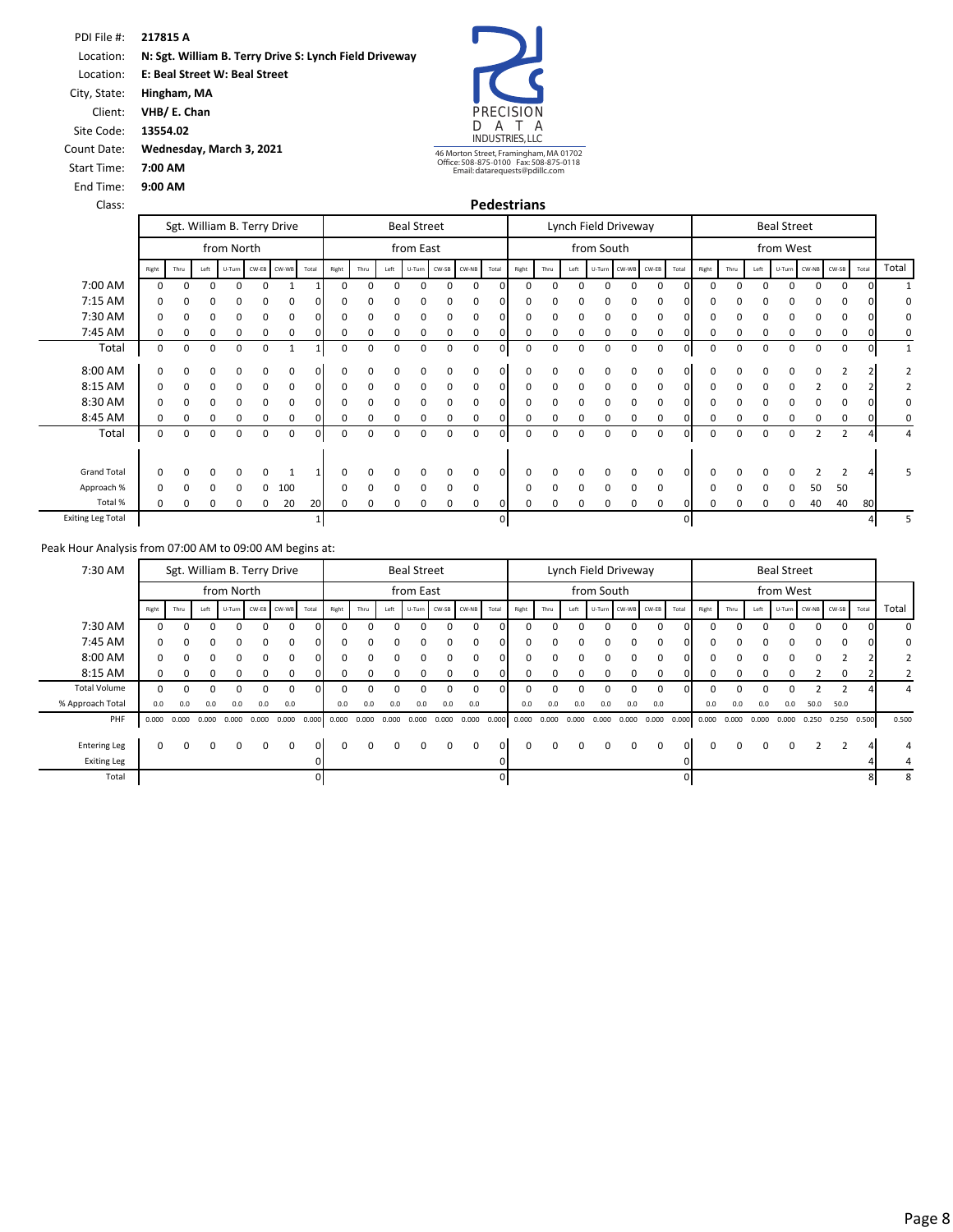Location: **E: Beal Street W: Beal Street** 

City, State: **Hingham, MA**

Client: **VHB/ E. Chan**

Site Code: **13554.02**

Count Date: **Wednesday, March 3, 2021**

Start Time: **4:00 PM**

End Time: **6:00 PM**



Class: **Cars and Heavy Vehicles (Combined)**

|                          |          |          |            | Sgt. William B. Terry Drive |       |       |       | <b>Beal Street</b> |             |                |             |          |            | Lynch Field Driveway |              |                |                | <b>Beal Street</b> |             |       |       |
|--------------------------|----------|----------|------------|-----------------------------|-------|-------|-------|--------------------|-------------|----------------|-------------|----------|------------|----------------------|--------------|----------------|----------------|--------------------|-------------|-------|-------|
|                          |          |          | from North |                             |       |       |       | from East          |             |                |             |          | from South |                      |              |                |                | from West          |             |       |       |
|                          | Right    | Thru     | Left       | U-Turn                      | Total | Right | Thru  | Left               | U-Turn      | Total          | Right       | Thru     | Left       | U-Turn               | Total        | Right          | Thru           | Left               | U-Turn      | Total | Total |
| 4:00 PM                  | $\Omega$ | 0        | 21         | 0                           | 21    | 36    | 28    | 1                  | $\Omega$    | 65             | $\mathbf 0$ | $\Omega$ | $\Omega$   | $\Omega$             | $\Omega$     | 2              | 69             | $\Lambda$          | n           | 75    | 161   |
| 4:15 PM                  | 1        | 0        | 26         | 0                           | 27    | 40    | 31    | $\overline{2}$     | 0           | 73             | $\Omega$    | 0        | O          | 0                    |              | 0              | 58             | 6                  |             | 64    | 164   |
| 4:30 PM                  | $\Delta$ | $\Omega$ | 24         | $\Omega$                    | 28    | 33    | 27    | $\Omega$           | 0           | 60             | $\Omega$    | $\Omega$ | 0          | 0                    |              | 1              | 59             | $\overline{7}$     | $\Omega$    | 67    | 155   |
| 4:45 PM                  | 5        | 0        | 29         | 0                           | 34    | 45    | 19    | 1                  | 0           | 65             | 0           | 0        | 0          | 0                    |              | 0              | 60             | 2                  | 0           | 62    | 161   |
| Total                    | 10       | 0        | 100        | $\mathbf 0$                 | 110   | 154   | 105   | 4                  | $\mathbf 0$ | 263            | $\mathbf 0$ | 0        | 0          | 0                    | $\Omega$     | 3              | 246            | 19                 | 0           | 268   | 641   |
| 5:00 PM                  | 1        | 0        | 15         | 0                           | 16    | 35    | 28    |                    | 0           | 64             | $\mathbf 0$ | 0        | 0          | 0                    | U            | 1              | 76             | 4                  | $\Omega$    | 81    | 161   |
| 5:15 PM                  | 7        | 0        | 26         | 0                           | 33    | 43    | 29    | $\Omega$           | 0           | 72             | $\mathbf 0$ | 0        | 0          | 0                    |              | 0              | 89             | 5                  | 0           | 94    | 199   |
| 5:30 PM                  | $\Omega$ | 0        | 19         | 0                           | 19    | 33    | 26    | $\Omega$           | 0           | 59             | 0           | 0        | $\Omega$   | 0                    |              | $\mathbf{1}$   | 59             | 6                  | 0           | 66    | 144   |
| 5:45 PM                  | 3        | 0        | 19         | 0                           | 22    | 30    | 25    | $\mathbf 0$        | 0           | 55             | 0           | 0        | 0          | 0                    |              | 0              | 56             | 3                  | 0           | 59    | 136   |
| Total                    | 11       | 0        | 79         | 0                           | 90    | 141   | 108   | $\mathbf{1}$       | 0           | 250            | 0           | 0        | $\Omega$   | 0                    | <sup>n</sup> | $\overline{2}$ | 280            | 18                 | 0           | 300   | 640   |
| <b>Grand Total</b>       | 21       | 0        | 179        | 0                           | 200   | 295   | 213   | 5                  | $\Omega$    | 513            | $\mathbf 0$ | $\Omega$ | 0          | 0                    | $\Omega$     | 5              | 526            | 37                 | $\Omega$    | 568   | 1281  |
| Approach %               | 10.5     | 0.0      | 89.5       | 0.0                         |       | 57.5  | 41.5  | 1.0                | 0.0         |                | 0.0         | 0.0      | 0.0        | 0.0                  |              | 0.9            | 92.6           | 6.5                | 0.0         |       |       |
| Total %                  | 1.6      | 0.0      | 14.0       | 0.0                         | 15.6  | 23.0  | 16.6  | 0.4                | 0.0         | 40.0           | 0.0         | 0.0      | 0.0        | 0.0                  | 0.0          | 0.4            | 41.1           | 2.9                | 0.0         | 44.3  |       |
| <b>Exiting Leg Total</b> |          |          |            |                             | 332   |       |       |                    |             | 705            |             |          |            |                      | 10           |                |                |                    |             | 234   | 1281  |
| Cars                     | 21       | 0        | 179        | $\mathbf 0$                 | 200   | 294   | 213   | 5                  | 0           | 512            | $\mathbf 0$ | $\Omega$ | 0          | $\mathbf 0$          | $\Omega$     | 5              | 524            | 37                 | $\Omega$    | 566   | 1278  |
| % Cars                   | 100.0    | 0.0      | 100.0      | 0.0                         | 100.0 | 99.7  | 100.0 | 100.0              | 0.0         | 99.8           | 0.0         | 0.0      | 0.0        | 0.0                  | 0.0          | 100.0          | 99.6           | 100.0              | 0.0         | 99.6  | 99.8  |
| <b>Exiting Leg Total</b> |          |          |            |                             | 331   |       |       |                    |             | 703            |             |          |            |                      | 10           |                |                |                    |             | 234   | 1278  |
| <b>Heavy Vehicles</b>    | $\Omega$ | 0        | 0          | 0                           | C     |       | 0     | $\Omega$           | 0           |                | $\mathbf 0$ | 0        | $\Omega$   | 0                    |              | $\mathbf 0$    | $\overline{2}$ | $\mathbf 0$        | $\mathbf 0$ |       | 3     |
| % Heavy Vehicles         | 0.0      | 0.0      | 0.0        | 0.0                         | 0.0   | 0.3   | 0.0   | 0.0                | 0.0         | 0.2            | 0.0         | 0.0      | 0.0        | 0.0                  | 0.0          | 0.0            | 0.4            | 0.0                | 0.0         | 0.4   | 0.2   |
| <b>Exiting Leg Total</b> |          |          |            |                             |       |       |       |                    |             | $\overline{2}$ |             |          |            |                      | $\mathbf{0}$ |                |                |                    |             | 0     | 3     |

| 4:30 PM                   |       | Sgt. William B. Terry Drive |            |          |          |       |          | <b>Beal Street</b>      |             |       |          |          |            | Lynch Field Driveway |       |                |       | <b>Beal Street</b> |          |       |       |
|---------------------------|-------|-----------------------------|------------|----------|----------|-------|----------|-------------------------|-------------|-------|----------|----------|------------|----------------------|-------|----------------|-------|--------------------|----------|-------|-------|
|                           |       |                             | from North |          |          |       |          | from East               |             |       |          |          | from South |                      |       |                |       | from West          |          |       |       |
|                           | Right | Thru                        | Left       | U-Turn   | Total    | Right | Thru     | Left                    | U-Turn      | Total | Right    | Thru     | Left       | U-Turn               | Total | Right          | Thru  | Left               | U-Turn   | Total | Total |
| 4:30 PM                   |       | $\mathbf 0$                 | 24         | 0        | 28       | 33    | 27       | $\Omega$                | $\Omega$    | 60    | $\Omega$ | 0        | $\Omega$   | $\Omega$             |       |                | 59    |                    | $\Omega$ | 67    | 155   |
| 4:45 PM                   | 5     | $\Omega$                    | 29         | 0        | 34       | 45    | 19       |                         | 0           | 65    | $\Omega$ | 0        | O          | 0                    |       | 0              | 60    |                    | 0        | 62    | 161   |
| 5:00 PM                   |       | 0                           | 15         | 0        | 16       | 35    | 28       |                         | 0           | 64    | 0        | 0        | $\Omega$   | 0                    |       | 1              | 76    |                    | 0        | 81    | 161   |
| 5:15 PM                   |       | 0                           | 26         | 0        | 33       | 43    | 29       | 0                       | 0           | 72    | $\Omega$ | 0        | 0          | 0                    |       | 0              | 89    | 5                  | 0        | 94    | 199   |
| <b>Total Volume</b>       | 17    | 0                           | 94         | 0        | 111      | 156   | 103      | $\overline{2}$          | 0           | 261   | $\Omega$ | 0        | $\Omega$   | 0                    | O.    | $\overline{2}$ | 284   | 18                 | 0        | 304   | 676   |
| % Approach Total          | 15.3  | 0.0                         | 84.7       | 0.0      |          | 59.8  | 39.5     | 0.8                     | 0.0         |       | 0.0      | 0.0      | 0.0        | 0.0                  |       | 0.7            | 93.4  | 5.9                | 0.0      |       |       |
| PHF                       | 0.607 | 0.000                       | 0.810      | 0.000    | 0.816    | 0.867 | 0.888    | 0.500                   | 0.000       | 0.906 | 0.000    | 0.000    | 0.000      | 0.000                | 0.000 | 0.500          | 0.798 | 0.643              | 0.000    | 0.809 | 0.849 |
|                           |       |                             |            |          |          |       |          |                         |             |       |          |          |            |                      |       |                |       |                    |          |       |       |
| Cars                      | 17    | 0                           | 94         | 0        | 111      | 155   | 103      | $\overline{\mathbf{z}}$ | 0           | 260   | 0        | 0        | 0          | 0                    | 0     | $\overline{2}$ | 283   | 18                 | 0        | 303   | 674   |
| Cars %                    | 100.0 | 0.0                         | 100.0      | 0.0      | 100.0    | 99.4  | 100.0    | 100.0                   | 0.0         | 99.6  | 0.0      | 0.0      | 0.0        | 0.0                  | 0.0   | 100.0          | 99.6  | 100.0              | 0.0      | 99.7  | 99.7  |
| <b>Heavy Vehicles</b>     | 0     | 0                           | $\Omega$   | 0        | 0        |       | 0        | 0                       | $\mathbf 0$ |       | 0        | 0        | 0          | 0                    | 0     | 0              |       | 0                  | 0        |       |       |
| <b>Heavy Vehicles %</b>   | 0.0   | 0.0                         | 0.0        | 0.0      | 0.0      | 0.6   | 0.0      | 0.0                     | 0.0         | 0.4   | 0.0      | 0.0      | 0.0        | 0.0                  | 0.0   | 0.0            | 0.4   | 0.0                | 0.0      | 0.3   | 0.3   |
| Cars Enter Leg            | 17    | 0                           | 94         | 0        | 111      | 155   | 103      | $\overline{2}$          | 0           | 260   | 0        | 0        | $\Omega$   | 0                    | 01    | $\overline{2}$ | 283   | 18                 | 0        | 303   | 674   |
| <b>Heavy Enter Leg</b>    | 0     | 0                           | ŋ          | 0        | $\Omega$ |       | $\Omega$ | 0                       | 0           |       | 0        | $\Omega$ | 0          | 0                    |       | 0              |       | 0                  | 0        |       | 2     |
| <b>Total Entering Leg</b> | 17    | 0                           | 94         | $\Omega$ | 111      | 156   | 103      | $\overline{2}$          | $\Omega$    | 261   | $\Omega$ | 0        | 0          | 0                    | n     | $\overline{2}$ | 284   | 18                 | 0        | 304   | 676   |
| Cars Exiting Leg          |       |                             |            |          | 173      |       |          |                         |             | 377   |          |          |            |                      |       |                |       |                    |          | 120   | 674   |
| <b>Heavy Exiting Leg</b>  |       |                             |            |          |          |       |          |                         |             |       |          |          |            |                      |       |                |       |                    |          |       | 2     |
| <b>Total Exiting Leg</b>  |       |                             |            |          | 174      |       |          |                         |             | 378   |          |          |            |                      |       |                |       |                    |          | 120   | 676   |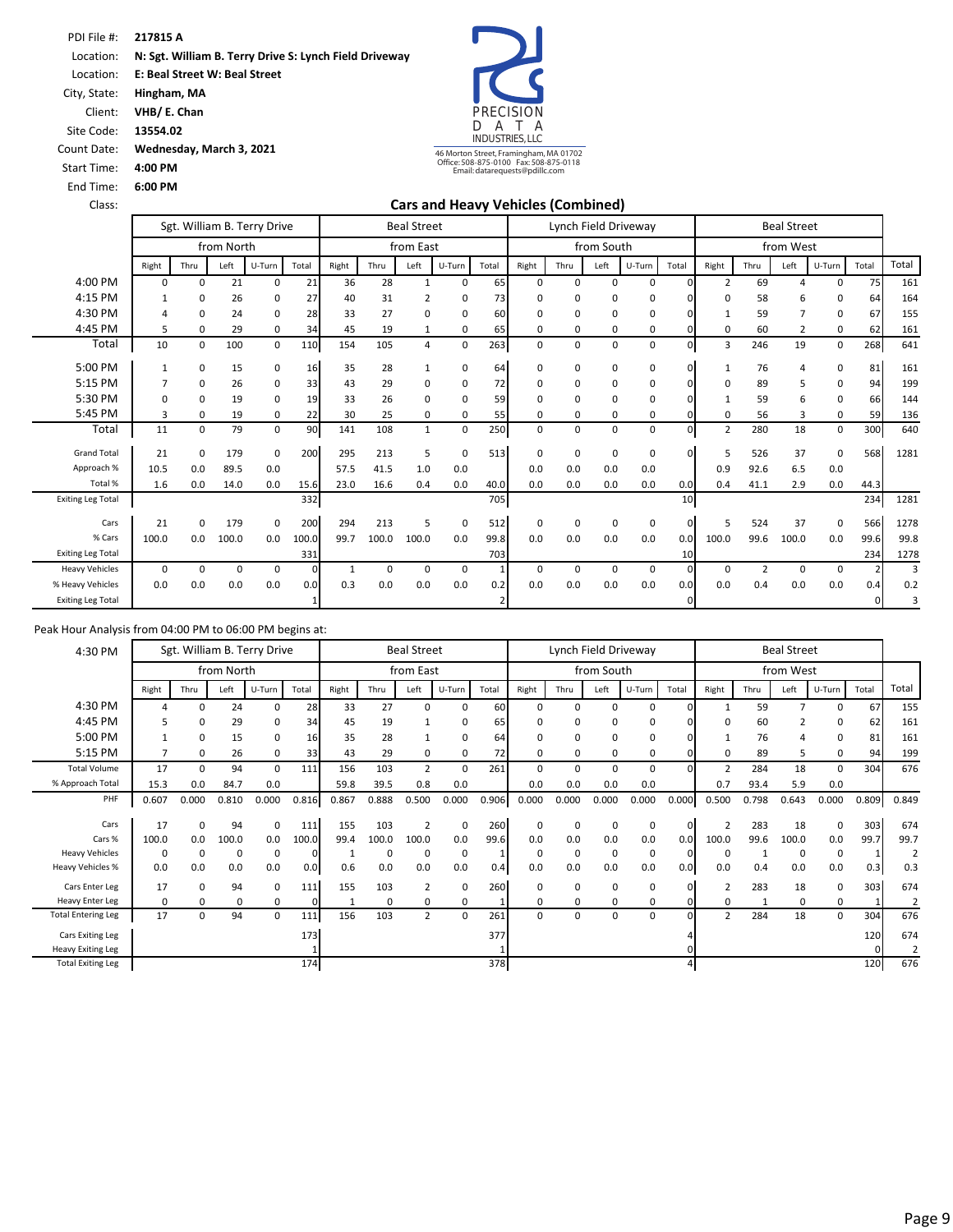Location: **E: Beal Street W: Beal Street** 

City, State: **Hingham, MA**

Client: **VHB/ E. Chan** Site Code: **13554.02**

End Time: **6:00 PM**

Start Time: **4:00 PM**

Count Date: **Wednesday, March 3, 2021**



46 Morton Street, Framingham, MA 01702 Office: 508-875-0100 Fax: 508-875-0118 Email: datarequests@pdillc.com

| Class:                   |          |                             |            |             |       |       |      |                    |        | Cars  |          |          |            |                      |                 |                |      |                    |          |       |       |
|--------------------------|----------|-----------------------------|------------|-------------|-------|-------|------|--------------------|--------|-------|----------|----------|------------|----------------------|-----------------|----------------|------|--------------------|----------|-------|-------|
|                          |          | Sgt. William B. Terry Drive |            |             |       |       |      | <b>Beal Street</b> |        |       |          |          |            | Lynch Field Driveway |                 |                |      | <b>Beal Street</b> |          |       |       |
|                          |          |                             | from North |             |       |       |      | from East          |        |       |          |          | from South |                      |                 |                |      | from West          |          |       |       |
|                          | Right    | Thru                        | Left       | U-Turn      | Total | Right | Thru | Left               | U-Turn | Total | Right    | Thru     | Left       | U-Turn               | Total           | Right          | Thru | Left               | U-Turn   | Total | Total |
| 4:00 PM                  | 0        | 0                           | 21         | 0           | 21    | 36    | 28   |                    | 0      | 65    | $\Omega$ | $\Omega$ | 0          | 0                    |                 | $\overline{2}$ | 68   |                    | 0        | 74    | 160   |
| 4:15 PM                  |          | 0                           | 26         | 0           | 27    | 40    | 31   |                    | 0      | 73    | 0        | $\Omega$ | 0          | 0                    |                 | 0              | 58   | 6                  | 0        | 64    | 164   |
| 4:30 PM                  | 4        | 0                           | 24         | 0           | 28    | 33    | 27   | $\Omega$           | 0      | 60    | 0        | $\Omega$ | 0          | 0                    |                 |                | 59   | $\overline{7}$     | 0        | 67    | 155   |
| 4:45 PM                  | 5        | 0                           | 29         | 0           | 34    | 45    | 19   | 1                  | 0      | 65    | 0        | 0        | 0          | 0                    |                 | 0              | 60   | $\overline{2}$     | 0        | 62    | 161   |
| Total                    | 10       | 0                           | 100        | 0           | 110   | 154   | 105  | 4                  | 0      | 263   | 0        | $\Omega$ | 0          | 0                    | 0               | 3              | 245  | 19                 | 0        | 267   | 640   |
| 5:00 PM                  |          | 0                           | 15         | 0           | 16    | 34    | 28   |                    | 0      | 63    | 0        | 0        | 0          | 0                    |                 | 1              | 76   | 4                  | 0        | 81    | 160   |
| 5:15 PM                  |          | 0                           | 26         | 0           | 33    | 43    | 29   | 0                  | 0      | 72    | 0        | 0        | 0          | 0                    |                 | 0              | 88   | 5                  | 0        | 93    | 198   |
| 5:30 PM                  | $\Omega$ | 0                           | 19         | $\mathbf 0$ | 19    | 33    | 26   | $\Omega$           | 0      | 59    | $\Omega$ | $\Omega$ | 0          | 0                    |                 |                | 59   | 6                  | 0        | 66    | 144   |
| 5:45 PM                  | 3        | 0                           | 19         | 0           | 22    | 30    | 25   | 0                  | 0      | 55    | 0        | 0        | 0          | 0                    |                 | $\Omega$       | 56   | 3                  | 0        | 59    | 136   |
| Total                    | 11       | 0                           | 79         | 0           | 90    | 140   | 108  | 1                  | 0      | 249   | 0        | 0        | 0          | 0                    | 0               | 2              | 279  | 18                 | 0        | 299   | 638   |
| <b>Grand Total</b>       | 21       | 0                           | 179        | $\mathbf 0$ | 200   | 294   | 213  | 5                  | 0      | 512   | 0        | $\Omega$ | 0          | 0                    | $\Omega$        | 5              | 524  | 37                 | $\Omega$ | 566   | 1278  |
| Approach %               | 10.5     | 0.0                         | 89.5       | 0.0         |       | 57.4  | 41.6 | 1.0                | 0.0    |       | 0.0      | 0.0      | 0.0        | 0.0                  |                 | 0.9            | 92.6 | 6.5                | 0.0      |       |       |
| Total %                  | 1.6      | 0.0                         | 14.0       | 0.0         | 15.6  | 23.0  | 16.7 | 0.4                | 0.0    | 40.1  | 0.0      | 0.0      | 0.0        | 0.0                  | 0.0             | 0.4            | 41.0 | 2.9                | 0.0      | 44.3  |       |
| <b>Exiting Leg Total</b> |          |                             |            |             | 331   |       |      |                    |        | 703   |          |          |            |                      | 10 <sup>1</sup> |                |      |                    |          | 234   | 1278  |

| 4:30 PM             |       |             |            | Sgt. William B. Terry Drive |       |       |       | <b>Beal Street</b> |          |       |              |          |            | Lynch Field Driveway |       |                |       | <b>Beal Street</b> |          |       |       |
|---------------------|-------|-------------|------------|-----------------------------|-------|-------|-------|--------------------|----------|-------|--------------|----------|------------|----------------------|-------|----------------|-------|--------------------|----------|-------|-------|
|                     |       |             | from North |                             |       |       |       | from East          |          |       |              |          | from South |                      |       |                |       | from West          |          |       |       |
|                     | Right | Thru        | Left       | U-Turn                      | Total | Right | Thru  | Left               | U-Turn   | Total | Right        | Thru     | Left       | U-Turn               | Total | Right          | Thru  | Left               | U-Turn   | Total | Total |
| 4:30 PM             | 4     | $\Omega$    | 24         | 0                           | 28    | 33    | 27    | 0                  | 0        | 60    |              | $\Omega$ |            | 0                    | OΙ    |                | 59    |                    | $\Omega$ | 67    | 155   |
| 4:45 PM             | 5.    | 0           | 29         | 0                           | 34    | 45    | 19    |                    | 0        | 65    |              | 0        |            | 0                    | οı    | 0              | 60    |                    | 0        | 62    | 161   |
| 5:00 PM             |       | 0           | 15         | 0                           | 16    | 34    | 28    |                    | 0        | 63    |              | $\Omega$ | O          | $\Omega$             | ΩI    |                | 76    |                    | $\Omega$ | 81    | 160   |
| 5:15 PM             |       | 0           | 26         | 0                           | 33    | 43    | 29    | $\Omega$           | 0        | 72    |              | $\Omega$ | O          | 0                    |       | 0              | 88    |                    | 0        | 93    | 198   |
| <b>Total Volume</b> | 17    | $\Omega$    | 94         |                             | 111   | 155   | 103   |                    | $\Omega$ | 260   |              | U        |            | $\Omega$             |       |                | 283   | 18                 | 0        | 303   | 674   |
| % Approach Total    | 15.3  | 0.0         | 84.7       | 0.0                         |       | 59.6  | 39.6  | 0.8                | 0.0      |       | 0.0          | 0.0      | 0.0        | 0.0                  |       | 0.7            | 93.4  | 5.9                | 0.0      |       |       |
| PHF                 | 0.607 | 0.000       | 0.810      | 0.000                       | 0.816 | 0.861 | 0.888 | 0.500              | 0.000    | 0.903 | 0.000        | 0.000    | 0.000      | 0.000                | 0.000 | 0.500          | 0.804 | 0.643              | 0.000    | 0.815 | 0.851 |
|                     |       |             |            |                             |       |       |       |                    |          |       |              |          |            |                      |       |                |       |                    |          |       |       |
| <b>Entering Leg</b> | 17    | $\mathbf 0$ | 94         | $\Omega$                    | 111   | 155   | 103   | $\overline{2}$     | $\Omega$ | 260   | <sup>0</sup> | 0        | $\Omega$   | 0                    | οı    | $\overline{2}$ | 283   | 18                 | 0        | 303   | 674   |
| <b>Exiting Leg</b>  |       |             |            |                             | 173   |       |       |                    |          | 377   |              |          |            |                      |       |                |       |                    |          | 120   | 674   |
| Total               |       |             |            |                             | 284   |       |       |                    |          | 637   |              |          |            |                      |       |                |       |                    |          | 423   | 1348  |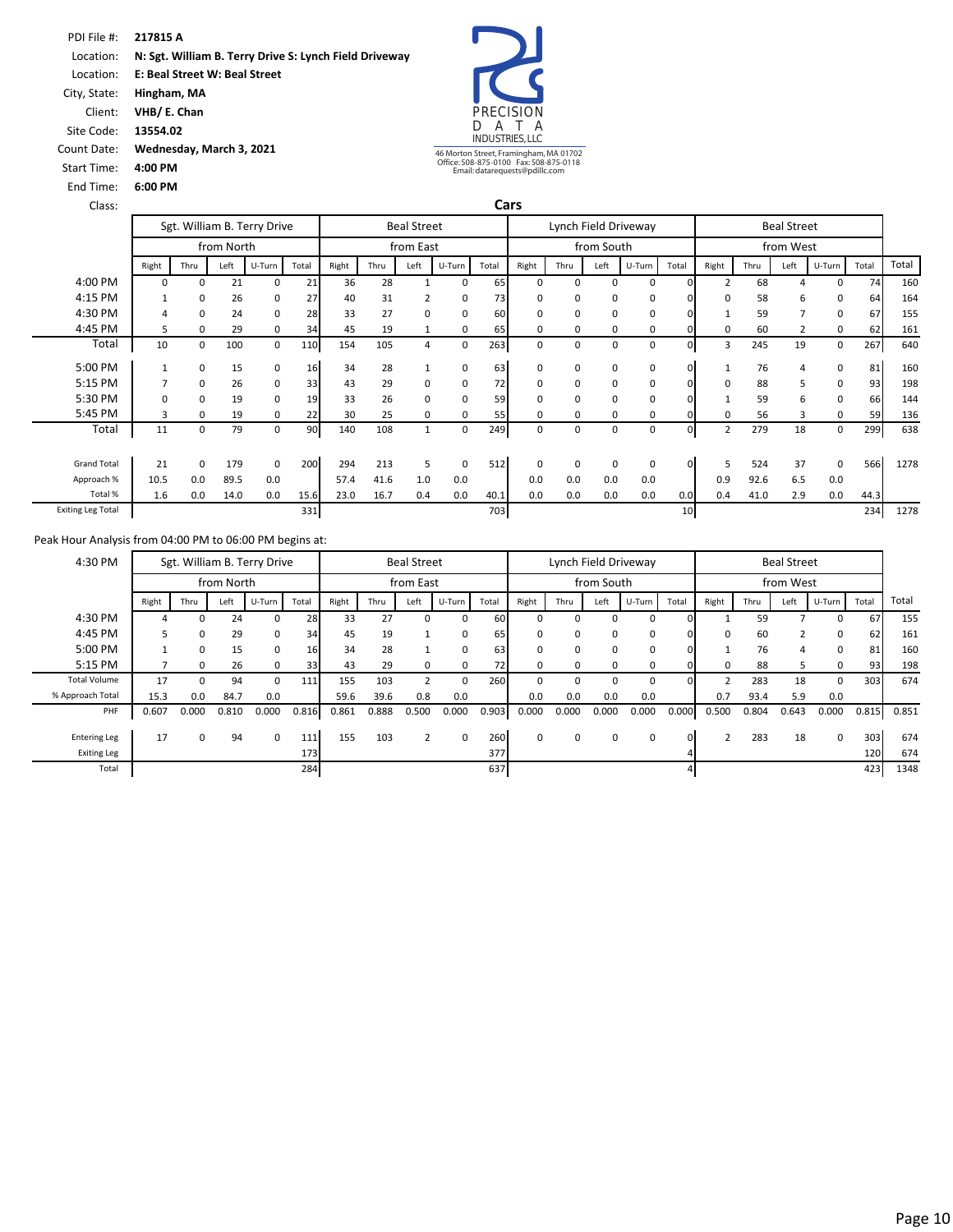Location: **E: Beal Street W: Beal Street** 

City, State: **Hingham, MA**

Client: **VHB/ E. Chan**

Site Code: **13554.02**

Count Date: **Wednesday, March 3, 2021**

Start Time: **4:00 PM**

End Time: **6:00 PM**

PRECISION D A T A INDUSTRIES, LLC 46 Morton Street, Framingham, MA 01702 Office: 508-875-0100 Fax: 508-875-0118 Email: datarequests@pdillc.com

#### Class: **Heavy Vehicles‐Combined (Buses, Single‐Unit Trucks, Articulated Trucks)**

|                           |          |             |             | Sgt. William B. Terry Drive |              |              |          | <b>Beal Street</b> |             |                |             |             |            | Lynch Field Driveway |              |             |                | <b>Beal Street</b> |        |              |                |
|---------------------------|----------|-------------|-------------|-----------------------------|--------------|--------------|----------|--------------------|-------------|----------------|-------------|-------------|------------|----------------------|--------------|-------------|----------------|--------------------|--------|--------------|----------------|
|                           |          |             | from North  |                             |              |              |          | from East          |             |                |             |             | from South |                      |              |             |                | from West          |        |              |                |
|                           | Right    | Thru        | Left        | U-Turn                      | Total        | Right        | Thru     | Left               | U-Turn      | Total          | Right       | Thru        | Left       | U-Turn               | Total        | Right       | Thru           | Left               | U-Turn | Total        | Total          |
| 4:00 PM                   | $\Omega$ | $\Omega$    | $\Omega$    | 0                           | <sup>0</sup> | $\Omega$     | $\Omega$ | $\Omega$           | 0           | $\Omega$       | $\Omega$    | $\Omega$    | 0          | $\mathbf 0$          | $\Omega$     | $\Omega$    | $\mathbf{1}$   | $\Omega$           | 0      |              | $\mathbf{1}$   |
| 4:15 PM                   | $\Omega$ | $\Omega$    | $\Omega$    | 0                           |              | $\Omega$     | $\Omega$ | $\Omega$           | 0           | ŋ              | $\Omega$    | $\Omega$    | $\Omega$   | 0                    |              | $\Omega$    | $\Omega$       | O                  | 0      |              | 0              |
| 4:30 PM                   | 0        | 0           | 0           | 0                           |              | 0            | 0        | $\Omega$           | 0           |                | $\mathbf 0$ | $\Omega$    | $\Omega$   | 0                    |              | $\Omega$    | 0              | O                  | 0      |              | $\Omega$       |
| 4:45 PM                   | 0        | 0           | 0           | 0                           | ŋ            | 0            | 0        | 0                  | 0           | $\Omega$       | 0           | 0           | 0          | 0                    | $\Omega$     | 0           | 0              | 0                  | 0      | 0            | 0              |
| Total                     | 0        | 0           | $\mathbf 0$ | $\mathbf 0$                 | $\mathbf 0$  | 0            | 0        | $\mathbf 0$        | 0           | $\mathbf 0$    | $\mathbf 0$ | 0           | 0          | $\mathbf 0$          | $\mathbf{0}$ | $\mathbf 0$ | $\mathbf{1}$   | $\mathbf 0$        | 0      | $\mathbf{1}$ | $\mathbf{1}$   |
| 5:00 PM                   | 0        | 0           | 0           | 0                           | <sup>0</sup> | 1            | 0        | 0                  | 0           |                | 0           | 0           | 0          | 0                    | $\Omega$     | 0           | 0              | 0                  | 0      |              |                |
| 5:15 PM                   | $\Omega$ | 0           | $\Omega$    | $\mathbf 0$                 |              | 0            | 0        | $\Omega$           | 0           |                | $\mathbf 0$ | 0           | 0          | 0                    | n            | 0           | $\mathbf{1}$   | 0                  | 0      |              |                |
| 5:30 PM                   | $\Omega$ | 0           | $\Omega$    | $\Omega$                    |              | $\Omega$     | $\Omega$ | $\Omega$           | 0           | ŋ              | $\Omega$    | $\Omega$    | 0          | 0                    |              | $\Omega$    | $\Omega$       | O                  | 0      |              |                |
| 5:45 PM                   | 0        | 0           | 0           | 0                           | <sup>n</sup> | 0            | 0        | $\Omega$           | 0           | $\Omega$       | $\mathbf 0$ | 0           | $\Omega$   | 0                    | <sup>0</sup> | $\Omega$    | 0              | 0                  | 0      |              | $\Omega$       |
| Total                     | 0        | 0           | $\mathbf 0$ | $\mathbf 0$                 | $\Omega$     | $\mathbf{1}$ | 0        | 0                  | $\mathbf 0$ | $\mathbf{1}$   | 0           | 0           | 0          | $\mathbf 0$          | $\mathbf{0}$ | $\mathbf 0$ | $\mathbf{1}$   | 0                  | 0      | $\mathbf{1}$ | $\overline{2}$ |
| <b>Grand Total</b>        | $\Omega$ | $\mathbf 0$ | 0           | 0                           | $\Omega$     | 1            | 0        | 0                  | 0           | 1              | $\mathbf 0$ | 0           | 0          | 0                    | $\Omega$     | $\mathbf 0$ | $\overline{2}$ | 0                  | 0      |              | з              |
| Approach %                | 0.0      | 0.0         | 0.0         | 0.0                         |              | 100.0        | 0.0      | 0.0                | 0.0         |                | 0.0         | 0.0         | 0.0        | 0.0                  |              | 0.0         | 100.0          | 0.0                | 0.0    |              |                |
| Total %                   | 0.0      | 0.0         | 0.0         | 0.0                         | 0.0          | 33.3         | 0.0      | 0.0                | 0.0         | 33.3           | 0.0         | 0.0         | 0.0        | 0.0                  | 0.0          | 0.0         | 66.7           | 0.0                | 0.0    | 66.7         |                |
| <b>Exiting Leg Total</b>  |          |             |             |                             |              |              |          |                    |             | $\overline{2}$ |             |             |            |                      | $\mathbf{0}$ |             |                |                    |        |              | 3              |
| <b>Buses</b>              | $\Omega$ | $\mathbf 0$ | $\mathbf 0$ | 0                           | $\Omega$     | 0            | 0        | $\Omega$           | $\mathbf 0$ | $\mathbf 0$    | $\mathbf 0$ | $\Omega$    | 0          | 0                    | $\mathbf{0}$ | 0           | $\Omega$       | $\Omega$           | 0      | 0            | $\Omega$       |
| % Buses                   | 0.0      | 0.0         | 0.0         | 0.0                         | 0.0          | 0.0          | 0.0      | 0.0                | 0.0         | 0.0            | 0.0         | 0.0         | 0.0        | 0.0                  | 0.0          | 0.0         | 0.0            | 0.0                | 0.0    | 0.0          | 0.0            |
| <b>Exiting Leg Total</b>  |          |             |             |                             | $\Omega$     |              |          |                    |             | $\Omega$       |             |             |            |                      | $\Omega$     |             |                |                    |        | $\Omega$     | 0              |
| Single-Unit Trucks        | $\Omega$ | 0           | $\mathbf 0$ | $\mathbf 0$                 | $\Omega$     | 1            | 0        | 0                  | $\mathbf 0$ |                | $\mathbf 0$ | 0           | 0          | $\mathbf 0$          | $\Omega$     | 0           | $\overline{2}$ | 0                  | 0      |              | 3              |
| % Single-Unit             | 0.0      | 0.0         | 0.0         | 0.0                         | 0.0          | 100.0        | 0.0      | 0.0                | 0.0         | 100.0          | 0.0         | 0.0         | 0.0        | 0.0                  | 0.0          | 0.0         | 100.0          | 0.0                | 0.0    | 100.0        | 100.0          |
| <b>Exiting Leg Total</b>  |          |             |             |                             |              |              |          |                    |             | $\overline{2}$ |             |             |            |                      | $\mathbf{0}$ |             |                |                    |        |              | 3              |
| <b>Articulated Trucks</b> | 0        | 0           | $\mathbf 0$ | $\mathbf 0$                 | $\Omega$     | 0            | 0        | 0                  | 0           | 0              | 0           | $\mathbf 0$ | 0          | 0                    | $\Omega$     | 0           | $\mathbf 0$    | $\Omega$           | 0      | $\Omega$     | $\Omega$       |
| % Articulated             | 0.0      | 0.0         | 0.0         | 0.0                         | 0.0          | 0.0          | 0.0      | 0.0                | 0.0         | 0.0            | 0.0         | 0.0         | 0.0        | 0.0                  | 0.0          | 0.0         | 0.0            | 0.0                | 0.0    | 0.0          | 0.0            |
| <b>Exiting Leg Total</b>  |          |             |             |                             | $\Omega$     |              |          |                    |             | οI             |             |             |            |                      | $\Omega$     |             |                |                    |        | $\Omega$     | $\Omega$       |

| 4:30 PM                   |             |             |             | Sgt. William B. Terry Drive |              |              |             | <b>Beal Street</b> |             |       |              | Lynch Field Driveway |            |             |              |          |              | <b>Beal Street</b> |          |       |                |
|---------------------------|-------------|-------------|-------------|-----------------------------|--------------|--------------|-------------|--------------------|-------------|-------|--------------|----------------------|------------|-------------|--------------|----------|--------------|--------------------|----------|-------|----------------|
|                           |             |             | from North  |                             |              |              |             | from East          |             |       |              |                      | from South |             |              |          |              | from West          |          |       |                |
|                           | Right       | Thru        | Left        | U-Turn                      | Total        | Right        | Thru        | Left               | U-Turn      | Total | Right        | Thru                 | Left       | U-Turn      | Total        | Right    | Thru         | Left               | U-Turn   | Total | Total          |
| 4:30 PM                   | $\Omega$    | 0           | $\Omega$    | $\Omega$                    | nι           | 0            | $\Omega$    | $\Omega$           | 0           |       | $\Omega$     | $\Omega$             | $\Omega$   | 0           |              | $\Omega$ | $\Omega$     | <sup>0</sup>       | $\Omega$ |       | $\Omega$       |
| 4:45 PM                   | $\Omega$    | 0           | $\Omega$    | 0                           |              | O            | $\Omega$    |                    | 0           |       | <sup>0</sup> | ŋ                    | O          | 0           |              | 0        | n            | ŋ                  | 0        |       |                |
| 5:00 PM                   | n           | 0           | $\Omega$    | 0                           |              |              | $\mathbf 0$ | n                  | 0           |       | $\Omega$     | 0                    | 0          | $\mathbf 0$ |              | 0        | $\Omega$     | $\Omega$           | 0        |       |                |
| 5:15 PM                   | $\Omega$    | 0           | 0           | 0                           | n            | 0            | 0           | 0                  | 0           |       | 0            | 0                    | 0          | 0           |              | 0        |              | 0                  | 0        |       |                |
| <b>Total Volume</b>       | $\Omega$    | 0           | $\Omega$    | 0                           | n.           | $\mathbf{1}$ | 0           | $\Omega$           | 0           |       | $\Omega$     | $\Omega$             | $\Omega$   | $\mathbf 0$ |              | 0        | $\mathbf{1}$ | $\Omega$           | 0        |       |                |
| % Approach Total          | 0.0         | 0.0         | 0.0         | 0.0                         |              | 100.0        | 0.0         | 0.0                | 0.0         |       | 0.0          | 0.0                  | 0.0        | 0.0         |              | 0.0      | 100.0        | 0.0                | 0.0      |       |                |
| PHF                       | 0.000       | 0.000       | 0.000       | 0.000                       | 0.000        | 0.250        | 0.000       | 0.000              | 0.000       | 0.250 | 0.000        | 0.000                | 0.000      | 0.000       | 0.000        | 0.000    | 0.250        | 0.000              | 0.000    | 0.250 | 0.500          |
|                           |             |             |             |                             |              |              |             |                    |             |       |              |                      |            |             |              |          |              |                    |          |       |                |
| <b>Buses</b>              | $\Omega$    | 0           | $\Omega$    | 0                           | $\mathbf{0}$ | 0            | 0           | $\Omega$           | 0           | 0     | 0            | 0                    | 0          | 0           | 0            | 0        | $\Omega$     | 0                  | 0        | O     | 0              |
| Buses %                   | 0.0         | 0.0         | 0.0         | 0.0                         | 0.0          | 0.0          | 0.0         | 0.0                | 0.0         | 0.0   | 0.0          | 0.0                  | 0.0        | 0.0         | 0.0          | 0.0      | 0.0          | 0.0                | 0.0      | 0.0   | 0.0            |
| Single-Unit Trucks        | $\Omega$    | $\mathbf 0$ | $\Omega$    | 0                           | $\Omega$     | $\mathbf{1}$ | $\mathbf 0$ | $\Omega$           | $\mathbf 0$ |       | $\Omega$     | $\Omega$             | $\Omega$   | $\mathbf 0$ | <sup>0</sup> | 0        |              | 0                  | 0        |       | 2              |
| Single-Unit %             | 0.0         | 0.0         | 0.0         | 0.0                         | 0.0          | 100.0        | 0.0         | 0.0                | 0.0         | 100.0 | 0.0          | 0.0                  | 0.0        | 0.0         | 0.0          | 0.0      | 100.0        | 0.0                | 0.0      | 100.0 | 100.0          |
| <b>Articulated Trucks</b> | $\Omega$    | 0           | $\Omega$    | 0                           | $\Omega$     | 0            | 0           | 0                  | 0           | O     | $\mathbf 0$  | 0                    | 0          | 0           | $\Omega$     | 0        | 0            | 0                  | 0        | O     | 0              |
| Articulated %             | 0.0         | 0.0         | 0.0         | 0.0                         | 0.0          | 0.0          | 0.0         | 0.0                | 0.0         | 0.0   | 0.0          | 0.0                  | 0.0        | 0.0         | 0.0          | 0.0      | 0.0          | 0.0                | 0.0      | 0.0   | 0.0            |
| <b>Buses</b>              | 0           | 0           | $\Omega$    | 0                           | 01           | 0            | 0           | $\Omega$           | 0           |       | 0            | 0                    | 0          | 0           |              | 0        | $\Omega$     | 0                  | 0        |       | 0              |
| Single-Unit Trucks        | $\Omega$    | 0           | $\Omega$    | 0                           | n١           |              | $\mathbf 0$ |                    | 0           |       | $\Omega$     | 0                    | O          | 0           |              | 0        |              | $\Omega$           | 0        |       |                |
| <b>Articulated Trucks</b> | 0           | 0           | $\Omega$    | 0                           | 01           | 0            | 0           | $\Omega$           | 0           |       | $\Omega$     | 0                    | 0          | 0           |              | 0        | $\mathbf 0$  | $\Omega$           | 0        |       | 0              |
| Total Entering Leg        | $\mathbf 0$ | $\mathbf 0$ | $\mathbf 0$ | 0                           | ٥I           | 1            | 0           | 0                  | 0           |       | 0            | 0                    | 0          | 0           |              | 0        | $\mathbf{1}$ | 0                  | 0        |       | $\overline{2}$ |
| <b>Buses</b>              |             |             |             |                             |              |              |             |                    |             |       |              |                      |            |             |              |          |              |                    |          |       | 0              |
| Single-Unit Trucks        |             |             |             |                             |              |              |             |                    |             |       |              |                      |            |             |              |          |              |                    |          |       |                |
| <b>Articulated Trucks</b> |             |             |             |                             |              |              |             |                    |             |       |              |                      |            |             |              |          |              |                    |          |       |                |
| <b>Total Exiting Leg</b>  |             |             |             |                             |              |              |             |                    |             |       |              |                      |            |             |              |          |              |                    |          |       | $\overline{2}$ |
|                           |             |             |             |                             |              |              |             |                    |             |       |              |                      |            |             |              |          |              |                    |          |       |                |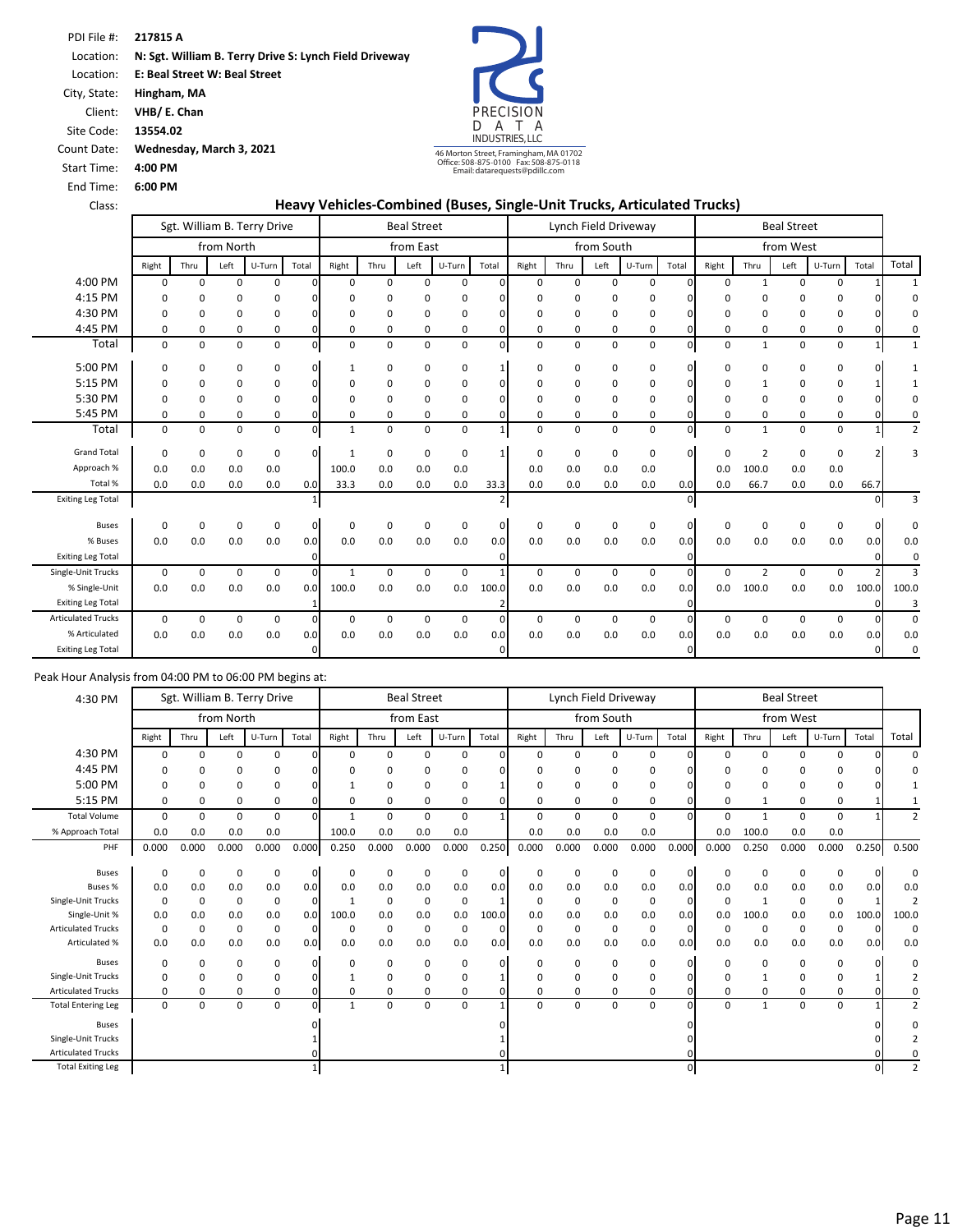Location: **E: Beal Street W: Beal Street** 

City, State: **Hingham, MA** Client: **VHB/ E. Chan**

Site Code: **13554.02**

End Time: **6:00 PM**

Count Date: **Wednesday, March 3, 2021** Start Time: **4:00 PM**



46 Morton Street, Framingham, MA 01702 Office: 508-875-0100 Fax: 508-875-0118 Email: datarequests@pdillc.com

| Class:                   |          |      |             |                             |          |             |             |                    |             |                | <b>Buses</b> |          |            |                      |              |             |          |                    |             |       |       |
|--------------------------|----------|------|-------------|-----------------------------|----------|-------------|-------------|--------------------|-------------|----------------|--------------|----------|------------|----------------------|--------------|-------------|----------|--------------------|-------------|-------|-------|
|                          |          |      |             | Sgt. William B. Terry Drive |          |             |             | <b>Beal Street</b> |             |                |              |          |            | Lynch Field Driveway |              |             |          | <b>Beal Street</b> |             |       |       |
|                          |          |      | from North  |                             |          |             |             | from East          |             |                |              |          | from South |                      |              |             |          | from West          |             |       |       |
|                          | Right    | Thru | Left        | U-Turn                      | Total    | Right       | Thru        | Left               | U-Turn      | Total          | Right        | Thru     | Left       | U-Turn               | Total        | Right       | Thru     | Left               | U-Turn      | Total | Total |
| 4:00 PM                  | $\Omega$ | 0    | $\Omega$    | <sup>0</sup>                |          | $\Omega$    | 0           | $\Omega$           | $\Omega$    |                | $\Omega$     | $\Omega$ | $\Omega$   | 0                    |              | $\Omega$    | $\Omega$ | 0                  | $\Omega$    |       |       |
| 4:15 PM                  | 0        | 0    | $\mathbf 0$ | 0                           | $\Omega$ | 0           | 0           | 0                  | 0           | $\Omega$       | $\Omega$     | 0        | 0          | 0                    |              | 0           | 0        | 0                  | 0           |       | 0     |
| 4:30 PM                  | $\Omega$ | 0    | 0           | 0                           | n        | 0           | 0           | 0                  | 0           |                | $\Omega$     | 0        | 0          | 0                    |              | $\Omega$    | $\Omega$ | 0                  | 0           |       |       |
| 4:45 PM                  | 0        | 0    | 0           | 0                           |          | 0           | 0           | 0                  | 0           |                | 0            | 0        | 0          | 0                    |              | 0           | 0        | 0                  | 0           |       |       |
| Total                    | 0        | 0    | 0           | $\Omega$                    | 0        | 0           | $\mathbf 0$ | 0                  | 0           | $\Omega$       | 0            | 0        | 0          | 0                    | 0            | 0           | 0        | 0                  | $\mathbf 0$ |       | 0     |
| 5:00 PM                  | 0        | 0    | 0           | 0                           | $\Omega$ | 0           | 0           | 0                  | 0           | $\overline{0}$ | 0            | 0        | 0          | 0                    | $\Omega$     | $\mathbf 0$ | 0        | 0                  | 0           |       | 0     |
| 5:15 PM                  | $\Omega$ | 0    | 0           | 0                           | O.       | 0           | 0           | 0                  | 0           | 0              | $\Omega$     | 0        | $\Omega$   | 0                    |              | 0           | 0        | 0                  | 0           |       | 0     |
| 5:30 PM                  | $\Omega$ | 0    | $\mathbf 0$ | 0                           | n        | $\mathbf 0$ | 0           | 0                  | $\mathbf 0$ |                | $\Omega$     | 0        | $\Omega$   | 0                    |              | $\Omega$    | $\Omega$ | 0                  | 0           |       |       |
| 5:45 PM                  | $\Omega$ | 0    | $\Omega$    | 0                           |          | 0           | 0           | 0                  | $\Omega$    |                | $\Omega$     | $\Omega$ | $\Omega$   | 0                    |              | $\Omega$    | 0        | 0                  | 0           |       |       |
| Total                    | 0        | 0    | 0           | $\Omega$                    | 0        | 0           | 0           | 0                  | 0           | 01             | 0            | 0        | 0          | 0                    | 0            | 0           | 0        | 0                  | 0           |       | 0     |
|                          |          |      |             |                             |          |             |             |                    |             |                |              |          |            |                      |              |             |          |                    |             |       |       |
| <b>Grand Total</b>       | 0        | 0    | $\Omega$    | 0                           | $\Omega$ | $\mathbf 0$ | 0           | $\mathbf 0$        | $\mathbf 0$ | $\mathbf{0}$   | $\mathbf 0$  | 0        | $\Omega$   | $\mathbf 0$          | $\Omega$     | $\mathbf 0$ | $\Omega$ | 0                  | $\mathbf 0$ |       | O     |
| Approach %               | 0.0      | 0.0  | 0.0         | 0.0                         |          | 0.0         | 0.0         | 0.0                | 0.0         |                | 0.0          | 0.0      | 0.0        | 0.0                  |              | 0.0         | 0.0      | 0.0                | 0.0         |       |       |
| Total %                  | 0.0      | 0.0  | 0.0         | 0.0                         | 0.0      | 0.0         | 0.0         | 0.0                | 0.0         | 0.0            | 0.0          | 0.0      | 0.0        | 0.0                  | 0.0          | 0.0         | 0.0      | 0.0                | 0.0         | 0.0   |       |
| <b>Exiting Leg Total</b> |          |      |             |                             | 0        |             |             |                    |             |                |              |          |            |                      | $\mathbf{0}$ |             |          |                    |             |       |       |

|          |       |          | <b>Beal Street</b> |          |          |       |          |            | Lynch Field Driveway |          |          |        | <b>Beal Street</b> |          |          |       |        |            | Sgt. William B. Terry Drive |              | 4:00 PM             |
|----------|-------|----------|--------------------|----------|----------|-------|----------|------------|----------------------|----------|----------|--------|--------------------|----------|----------|-------|--------|------------|-----------------------------|--------------|---------------------|
|          |       |          | from West          |          |          |       |          | from South |                      |          |          |        | from East          |          |          |       |        | from North |                             |              |                     |
| Total    | Total | U-Turn   | Left               | Thru     | Right    | Total | U-Turn   | Left       | Thru                 | Right    | Total    | U-Turn | Left               | Thru     | Right    | Total | U-Turn | Left       | Thru                        | Right        |                     |
|          |       | $\Omega$ |                    |          |          |       | 0        | O          |                      |          |          | 0      |                    |          |          |       | 0      | 0          | 0                           |              | 4:00 PM             |
|          |       | 0        | $\Omega$           | $\Omega$ |          |       | 0        | 0          | 0                    |          |          | 0      | 0                  | $\Omega$ |          |       | 0      | $\Omega$   | 0                           |              | 4:15 PM             |
|          |       | 0        |                    |          |          |       | 0        | 0          |                      |          |          | 0      | 0                  | 0        |          |       | 0      | $\Omega$   | 0                           |              | 4:30 PM             |
|          |       | 0        | 0                  | $\Omega$ | $\Omega$ |       | 0        | 0          | 0                    |          |          | 0      | $\Omega$           | $\Omega$ |          |       | 0      | $\Omega$   | $\mathbf 0$                 | <sup>0</sup> | 4:45 PM             |
| $\Omega$ |       | 0        |                    |          |          |       | $\Omega$ |            |                      |          |          | 0      |                    |          |          |       | 0      |            | 0                           |              | <b>Total Volume</b> |
|          |       | 0.0      | 0.0                | 0.0      | 0.0      |       | 0.0      | 0.0        | 0.0                  | 0.0      |          | 0.0    | 0.0                | 0.0      | 0.0      |       | 0.0    | 0.0        | 0.0                         | 0.0          | % Approach Total    |
| 0.000    | 0.000 | 0.000    | 0.000              | 0.000    | 0.000    | 0.000 | 0.000    | 0.000      | 0.000                | 0.000    | 0.000    | 0.000  | 0.000              | 0.000    | 0.000    | 0.000 | 0.000  | 0.000      | 0.000                       | 0.000        | PHF                 |
|          |       |          |                    |          |          |       |          |            |                      |          |          |        |                    |          |          |       |        |            |                             |              |                     |
| $\Omega$ |       | 0        | 0                  | $\Omega$ | $\Omega$ | O.    | 0        | $\Omega$   | 0                    | $\Omega$ | $\Omega$ | 0      | 0                  | $\Omega$ | $\Omega$ | ΩI    | 0      | 0          | $\mathbf 0$                 | $\Omega$     | <b>Entering Leg</b> |
|          |       |          |                    |          |          |       |          |            |                      |          |          |        |                    |          |          |       |        |            |                             |              | <b>Exiting Leg</b>  |
|          |       |          |                    |          |          |       |          |            |                      |          |          |        |                    |          |          |       |        |            |                             |              | Total               |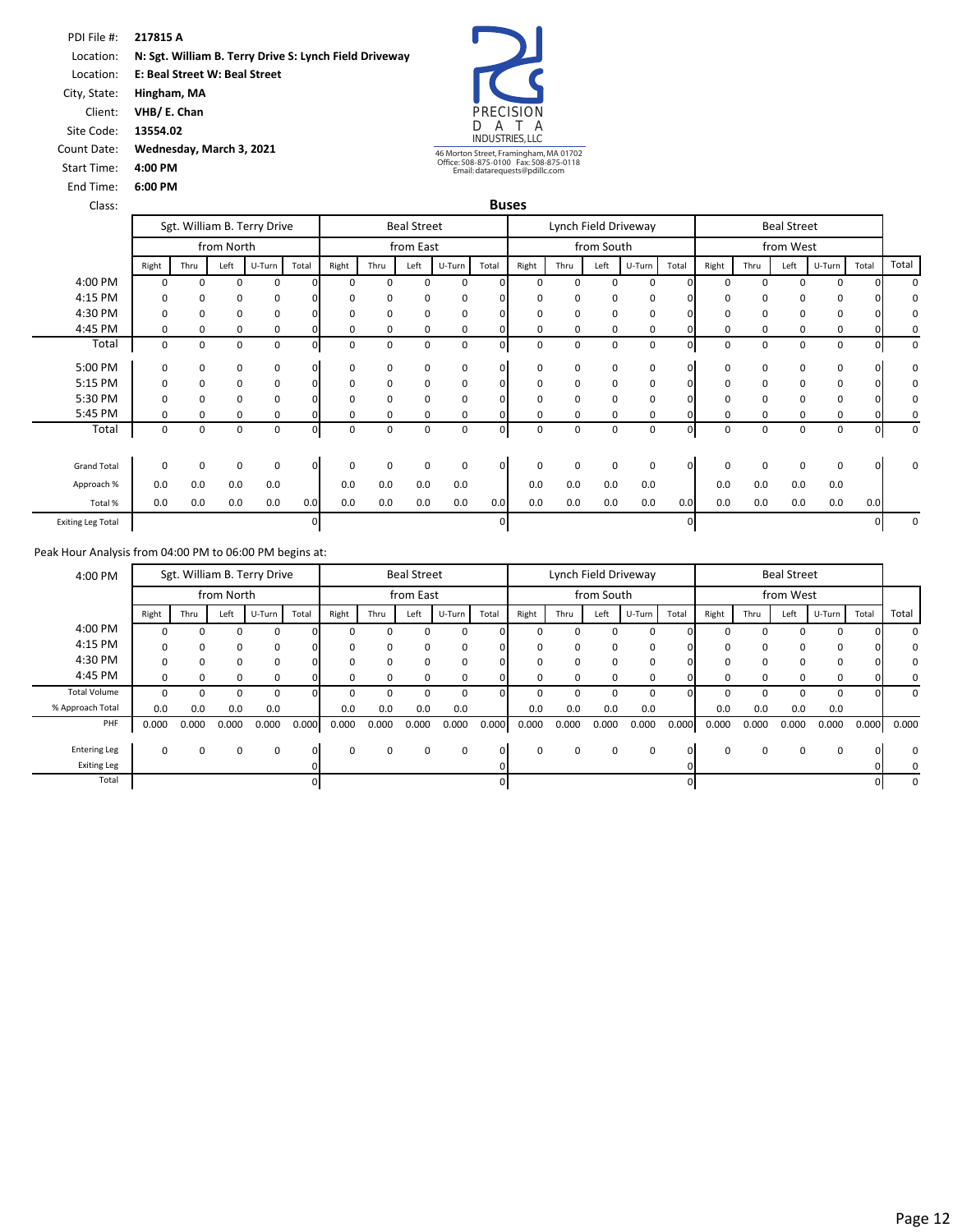Location: **E: Beal Street W: Beal Street** 

City, State: **Hingham, MA** Client: **VHB/ E. Chan**

Site Code: **13554.02**

Count Date: **Wednesday, March 3, 2021**

Start Time: **4:00 PM**

End Time: **6:00 PM**



Class: **Single‐Unit Trucks**

|                          |       |             |             | Sgt. William B. Terry Drive |              |       |      | <b>Beal Street</b> |             |              |          |          |            | Lynch Field Driveway |       |             |                | <b>Beal Street</b> |          |       |                |
|--------------------------|-------|-------------|-------------|-----------------------------|--------------|-------|------|--------------------|-------------|--------------|----------|----------|------------|----------------------|-------|-------------|----------------|--------------------|----------|-------|----------------|
|                          |       |             | from North  |                             |              |       |      | from East          |             |              |          |          | from South |                      |       |             |                | from West          |          |       |                |
|                          | Right | Thru        | Left        | U-Turn                      | Total        | Right | Thru | Left               | U-Turn      | Total        | Right    | Thru     | Left       | U-Turn               | Total | Right       | Thru           | Left               | U-Turn   | Total | Total          |
| 4:00 PM                  | 0     | 0           | $\Omega$    | $\Omega$                    |              | ŋ     | 0    | $\Omega$           | 0           | <sup>o</sup> | $\Omega$ | $\Omega$ | $\Omega$   | 0                    |       | $\Omega$    |                | $\Omega$           | $\Omega$ |       |                |
| 4:15 PM                  | 0     | 0           | 0           | 0                           |              | 0     | 0    | 0                  | 0           |              | 0        | 0        | 0          | 0                    |       | 0           | 0              | 0                  | 0        |       | 0              |
| 4:30 PM                  | 0     | $\mathbf 0$ | 0           | 0                           |              | 0     | 0    | 0                  | 0           |              | $\Omega$ | 0        | 0          | 0                    |       | 0           | $\Omega$       | 0                  | 0        |       | 0              |
| 4:45 PM                  | 0     | 0           | $\Omega$    | 0                           |              | 0     | 0    | 0                  | 0           |              | $\Omega$ | 0        | 0          | 0                    |       | 0           | $\Omega$       | 0                  | 0        |       |                |
| Total                    | 0     | 0           | 0           | 0                           |              | 0     | 0    | 0                  | 0           | 0            | 0        | 0        | 0          | 0                    |       | 0           |                | 0                  | 0        |       |                |
| 5:00 PM                  | 0     | $\mathbf 0$ | $\Omega$    | $\mathbf 0$                 | ΩI           |       | 0    | $\Omega$           | 0           |              | $\Omega$ | 0        | 0          | 0                    |       | $\mathbf 0$ | $\Omega$       | 0                  | 0        |       |                |
| 5:15 PM                  | 0     | $\mathbf 0$ | 0           | 0                           | 0            | 0     | 0    | 0                  | 0           |              | 0        | 0        | 0          | 0                    |       | $\mathbf 0$ |                | 0                  | 0        |       |                |
| 5:30 PM                  | 0     | 0           | $\Omega$    | 0                           |              | 0     | 0    | $\Omega$           | 0           |              | $\Omega$ | $\Omega$ | 0          | 0                    |       | 0           | $\Omega$       | 0                  | 0        |       | 0              |
| 5:45 PM                  | 0     | 0           | 0           | 0                           |              | 0     | 0    | 0                  | 0           |              | 0        | 0        | 0          | 0                    |       | 0           | 0              | 0                  | 0        |       |                |
| Total                    | 0     | 0           | 0           | 0                           | $\mathbf{0}$ |       | 0    | 0                  | $\mathbf 0$ |              | 0        | 0        | 0          | 0                    | 01    | $\mathbf 0$ | $\mathbf{1}$   | 0                  | 0        |       | $\overline{2}$ |
| <b>Grand Total</b>       | 0     | 0           | $\mathbf 0$ | 0                           | $\Omega$     |       | 0    | 0                  | 0           |              | $\Omega$ | 0        | 0          | 0                    |       | 0           | $\overline{2}$ | $\mathbf 0$        | 0        |       | 3              |
| Approach %               | 0.0   | 0.0         | 0.0         | 0.0                         |              | 100.0 | 0.0  | 0.0                | 0.0         |              | 0.0      | 0.0      | 0.0        | 0.0                  |       | 0.0         | 100.0          | 0.0                | 0.0      |       |                |
| Total %                  | 0.0   | 0.0         | 0.0         | 0.0                         | 0.0          | 33.3  | 0.0  | 0.0                | 0.0         | 33.3         | 0.0      | 0.0      | 0.0        | 0.0                  | 0.0   | 0.0         | 66.7           | 0.0                | 0.0      | 66.7  |                |
| <b>Exiting Leg Total</b> |       |             |             |                             |              |       |      |                    |             |              |          |          |            |                      |       |             |                |                    |          |       |                |

| 4:30 PM             |          |       |            | Sgt. William B. Terry Drive |          |       |          | <b>Beal Street</b> |        |       |       | Lynch Field Driveway |            |          |       |          |          | <b>Beal Street</b> |          |       |                |
|---------------------|----------|-------|------------|-----------------------------|----------|-------|----------|--------------------|--------|-------|-------|----------------------|------------|----------|-------|----------|----------|--------------------|----------|-------|----------------|
|                     |          |       | from North |                             |          |       |          | from East          |        |       |       |                      | from South |          |       |          |          | from West          |          |       |                |
|                     | Right    | Thru  | Left       | U-Turn                      | Total    | Right | Thru     | Left               | U-Turn | Total | Right | Thru                 | Left       | U-Turn   | Total | Right    | Thru     | Left               | U-Turn   | Total | Total          |
| 4:30 PM             | $\Omega$ | 0     |            | 0                           |          |       |          |                    | 0      |       |       |                      | $\Omega$   | $\Omega$ |       |          | 0        |                    |          |       | $\Omega$       |
| 4:45 PM             | $\Omega$ | 0     | $\Omega$   | 0                           |          |       | $\Omega$ | 0                  | 0      |       |       | 0                    | $\Omega$   | 0        |       | $\Omega$ | $\Omega$ | 0                  | 0        |       | 0              |
| 5:00 PM             | $\Omega$ | 0     | $\Omega$   | 0                           |          |       |          | 0                  | 0      |       |       | 0                    | $\Omega$   | 0        |       |          | 0        |                    | 0        |       |                |
| 5:15 PM             | $\Omega$ | 0     | $\Omega$   | $\mathbf{0}$                |          |       | $\Omega$ | $\Omega$           | 0      |       |       | 0                    | $\Omega$   | 0        |       | $\Omega$ |          | 0                  | $\Omega$ |       |                |
| <b>Total Volume</b> | $\Omega$ | 0     |            | 0                           |          |       | $\Omega$ |                    | 0      |       |       |                      | $\Omega$   | 0        |       |          |          |                    | 0        |       | $\overline{2}$ |
| % Approach Total    | 0.0      | 0.0   | 0.0        | 0.0                         |          | 100.0 | 0.0      | 0.0                | 0.0    |       | 0.0   | 0.0                  | 0.0        | 0.0      |       | 0.0      | 100.0    | 0.0                | 0.0      |       |                |
| PHF                 | 0.000    | 0.000 | 0.000      | 0.000                       | 0.000    | 0.250 | 0.000    | 0.000              | 0.000  | 0.250 | 0.000 | 0.000                | 0.000      | 0.000    | 0.000 | 0.000    | 0.250    | 0.000              | 0.000    | 0.250 | 0.500          |
| <b>Entering Leg</b> |          |       |            |                             |          |       |          |                    |        |       |       |                      |            |          |       | $\Omega$ |          |                    |          |       |                |
|                     | $\Omega$ | 0     | $\Omega$   | 0                           | $\Omega$ |       | $\Omega$ | 0                  | 0      |       |       | ŋ                    | $\Omega$   | 0        |       |          |          | <sup>0</sup>       | 0        |       |                |
| <b>Exiting Leg</b>  |          |       |            |                             |          |       |          |                    |        |       |       |                      |            |          |       |          |          |                    |          |       |                |
| Total               |          |       |            |                             |          |       |          |                    |        |       |       |                      |            |          |       |          |          |                    |          |       |                |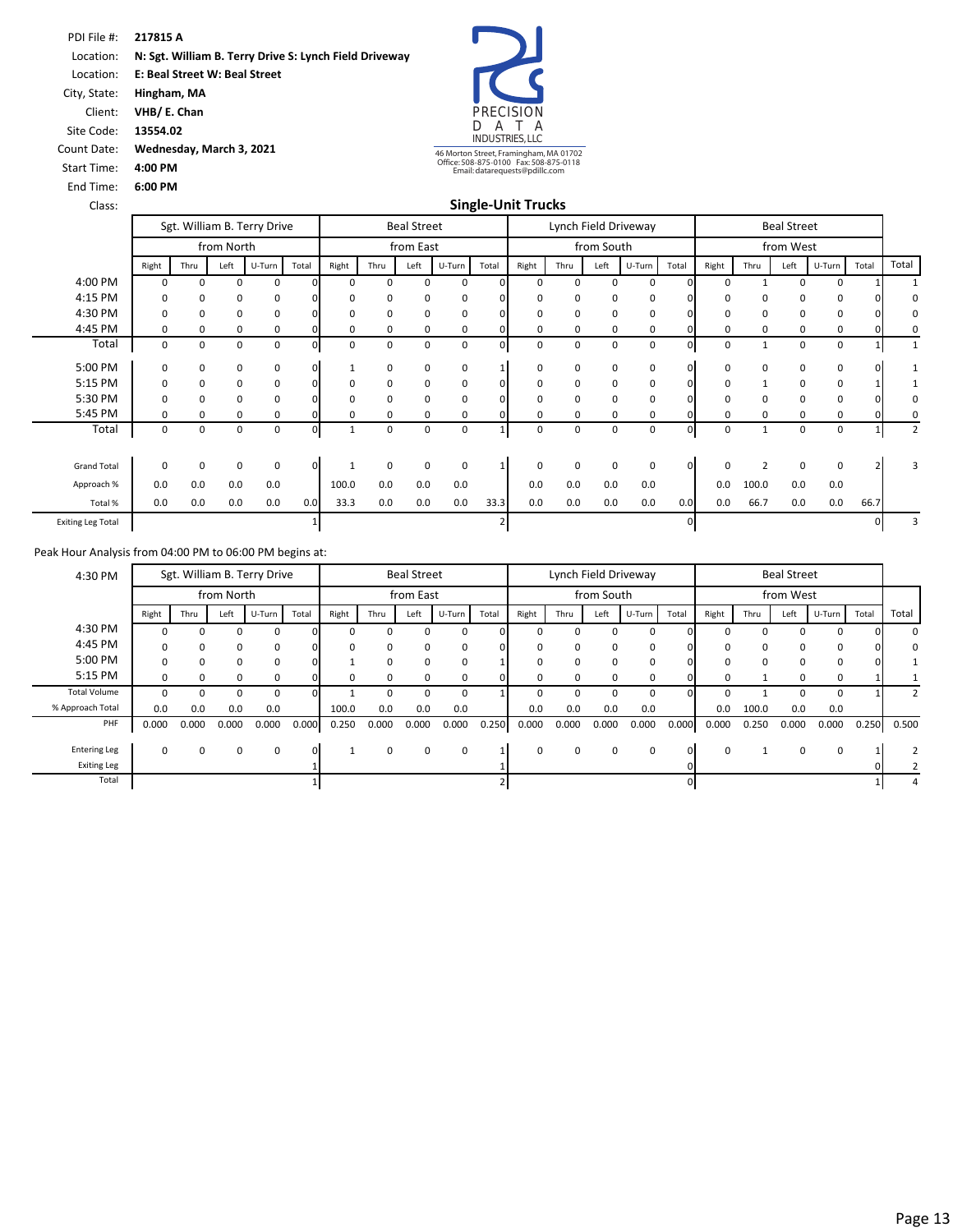Location: **E: Beal Street W: Beal Street** 

City, State: **Hingham, MA** Client: **VHB/ E. Chan**

Site Code: **13554.02**

Count Date: **Wednesday, March 3, 2021**

Start Time: **4:00 PM**

End Time: **6:00 PM**

PRECISION<br>D A T A D A T A INDUSTRIES, LLC

46 Morton Street, Framingham, MA 01702 Office: 508-875-0100 Fax: 508-875-0118 Email: datarequests@pdillc.com

#### Class: **Articulated Trucks**

|                          |          |             |            | Sgt. William B. Terry Drive |          |              |             | <b>Beal Street</b> |        |          |          |          |            | Lynch Field Driveway |              |          |          | <b>Beal Street</b> |        |       |             |
|--------------------------|----------|-------------|------------|-----------------------------|----------|--------------|-------------|--------------------|--------|----------|----------|----------|------------|----------------------|--------------|----------|----------|--------------------|--------|-------|-------------|
|                          |          |             | from North |                             |          |              |             | from East          |        |          |          |          | from South |                      |              |          |          | from West          |        |       |             |
|                          | Right    | Thru        | Left       | U-Turn                      | Total    | Right        | Thru        | Left               | U-Turn | Total    | Right    | Thru     | Left       | U-Turn               | Total        | Right    | Thru     | Left               | U-Turn | Total | Total       |
| 4:00 PM                  | $\Omega$ | 0           | $\Omega$   | 0                           |          | n            | 0           | $\Omega$           | 0      |          | $\Omega$ | $\Omega$ | 0          | 0                    |              | $\Omega$ | $\Omega$ | $\Omega$           | 0      |       | $\Omega$    |
| 4:15 PM                  | 0        | 0           | 0          | 0                           |          | 0            | 0           | 0                  | 0      |          | $\Omega$ | 0        | 0          | 0                    |              | 0        | 0        | 0                  | 0      |       | 0           |
| 4:30 PM                  | $\Omega$ | 0           | 0          | 0                           |          |              | 0           | $\Omega$           | 0      |          | $\Omega$ | 0        | 0          | 0                    |              | 0        | 0        | 0                  | 0      |       | 0           |
| 4:45 PM                  | $\Omega$ | $\mathbf 0$ | $\Omega$   | 0                           |          | 0            | $\mathbf 0$ | $\Omega$           | 0      |          | $\Omega$ | $\Omega$ | 0          | 0                    |              | 0        | 0        | $\Omega$           | 0      |       | 0           |
| Total                    | 0        | 0           | 0          | 0                           |          | 0            | 0           | 0                  | 0      | ŋ        | 0        | 0        | 0          | 0                    |              | 0        | 0        | 0                  | 0      |       | 0           |
| 5:00 PM                  | 0        | 0           | 0          | 0                           | $\Omega$ | 0            | 0           | $\mathbf 0$        | 0      | $\Omega$ | $\Omega$ | 0        | 0          | 0                    |              | 0        | 0        | 0                  | 0      |       | 0           |
| 5:15 PM                  | 0        | $\mathbf 0$ | 0          | 0                           |          | 0            | 0           | 0                  | 0      | 0        | 0        | 0        | 0          | 0                    |              | 0        | 0        | 0                  | 0      |       | 0           |
| 5:30 PM                  | $\Omega$ | 0           | $\Omega$   | 0                           |          |              | 0           | $\Omega$           | 0      |          | ŋ        | $\Omega$ | $\Omega$   | 0                    |              | $\Omega$ | 0        | $\Omega$           | 0      |       | 0           |
| 5:45 PM                  | $\Omega$ | 0           | $\Omega$   | 0                           |          |              | 0           | 0                  | 0      |          | U        | 0        | O          | 0                    |              | $\Omega$ | $\Omega$ | 0                  | 0      |       | 0           |
| Total                    | 0        | 0           | 0          | 0                           |          | 0            | 0           | 0                  | 0      | ŋ        | 0        | 0        | 0          | $\mathbf 0$          |              | 0        | 0        | 0                  | 0      |       | 0           |
| <b>Grand Total</b>       | $\Omega$ | 0           | 0          | 0                           | $\Omega$ | <sup>0</sup> | 0           | $\Omega$           | 0      | $\Omega$ | $\Omega$ | $\Omega$ | $\Omega$   | 0                    | <sup>0</sup> | $\Omega$ | $\Omega$ | 0                  | 0      |       | $\mathbf 0$ |
| Approach %               | 0.0      | 0.0         | 0.0        | 0.0                         |          | 0.0          | 0.0         | 0.0                | 0.0    |          | 0.0      | 0.0      | 0.0        | 0.0                  |              | 0.0      | 0.0      | 0.0                | 0.0    |       |             |
| Total %                  | 0.0      | 0.0         | 0.0        | 0.0                         | 0.0      | 0.0          | 0.0         | 0.0                | 0.0    | 0.0      | 0.0      | 0.0      | 0.0        | 0.0                  | 0.0          | 0.0      | 0.0      | 0.0                | 0.0    | 0.0   |             |
| <b>Exiting Leg Total</b> |          |             |            |                             |          |              |             |                    |        |          |          |          |            |                      |              |          |          |                    |        |       | 0           |

|          |                 | <b>Beal Street</b> |          |          |       |          |            | Lynch Field Driveway |          |          |             | <b>Beal Street</b> |              |          |       | Sgt. William B. Terry Drive |              |             |              | 4:00 PM             |
|----------|-----------------|--------------------|----------|----------|-------|----------|------------|----------------------|----------|----------|-------------|--------------------|--------------|----------|-------|-----------------------------|--------------|-------------|--------------|---------------------|
|          |                 | from West          |          |          |       |          | from South |                      |          |          |             | from East          |              |          |       |                             | from North   |             |              |                     |
| Total    | Total<br>U-Turn | Left               | Thru     | Right    | Total | U-Turn   | Left       | Thru                 | Right    | Total    | U-Turn      | Left               | Thru         | Right    | Total | U-Turn                      | Left         | Thru        | Right        |                     |
|          | $\Omega$        |                    |          |          |       | $\Omega$ | ŋ          |                      |          |          | 0           |                    | <sup>0</sup> |          |       | 0                           | <sup>0</sup> | 0           |              | 4:00 PM             |
|          | 0               | ŋ                  | $\Omega$ | $\Omega$ |       | 0        | 0          | <sup>0</sup>         |          |          | 0           | 0                  | $\Omega$     |          |       | $\Omega$                    | $\Omega$     | $\Omega$    |              | 4:15 PM             |
| n        | 0               |                    |          |          |       | 0        | 0          |                      |          |          | 0           | 0                  | $\Omega$     |          |       | 0                           | $\Omega$     | 0           |              | 4:30 PM             |
|          | 0               | 0                  | $\Omega$ | $\Omega$ |       | 0        | $\Omega$   | 0                    |          |          | 0           | $\Omega$           | $\Omega$     |          |       | 0                           | $\Omega$     | 0           | <sup>0</sup> | 4:45 PM             |
| $\Omega$ | 0               |                    |          |          |       | 0        |            |                      |          |          | $\mathbf 0$ |                    |              |          |       | 0                           |              |             |              | <b>Total Volume</b> |
|          | 0.0             | 0.0                | 0.0      | 0.0      |       | 0.0      | 0.0        | 0.0                  | 0.0      |          | 0.0         | 0.0                | 0.0          | 0.0      |       | 0.0                         | 0.0          | 0.0         | 0.0          | % Approach Total    |
| 0.000    | 0.000<br>0.000  | 0.000              | 0.000    | 0.000    | 0.000 | 0.000    | 0.000      | 0.000                | 0.000    | 0.000    | 0.000       | 0.000              | 0.000        | 0.000    | 0.000 | 0.000                       | 0.000        | 0.000       | 0.000        | PHF                 |
|          |                 |                    |          |          |       |          |            |                      |          |          |             |                    |              |          |       |                             |              |             |              |                     |
| $\Omega$ | 0               | 0                  | $\Omega$ | $\Omega$ | 0     | 0        | $\Omega$   | 0                    | $\Omega$ | $\Omega$ | 0           | 0                  | $\Omega$     | $\Omega$ | ΩI    | 0                           | 0            | $\mathbf 0$ | $\Omega$     | <b>Entering Leg</b> |
|          |                 |                    |          |          |       |          |            |                      |          |          |             |                    |              |          |       |                             |              |             |              | <b>Exiting Leg</b>  |
|          |                 |                    |          |          |       |          |            |                      |          |          |             |                    |              |          |       |                             |              |             |              | Total               |
|          |                 |                    |          |          |       |          |            |                      |          |          |             |                    |              |          |       |                             |              |             |              |                     |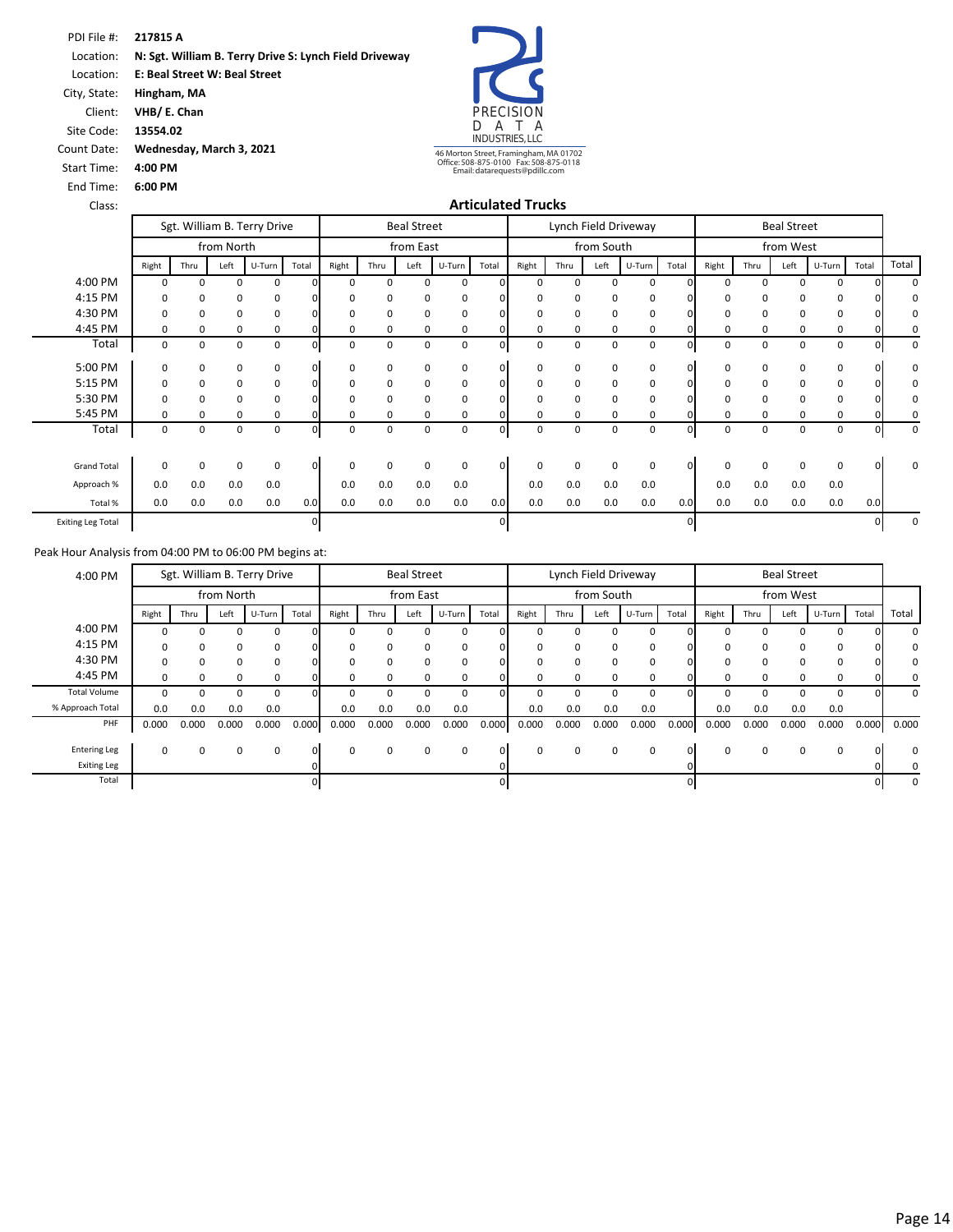Location: **E: Beal Street W: Beal Street** 

City, State: **Hingham, MA**

Client: **VHB/ E. Chan**

Site Code: **13554.02**

Count Date: **Wednesday, March 3, 2021**

Start Time: **4:00 PM**

End Time: **6:00 PM**

PRECISION D A T A INDUSTRIES, LLC 46 Morton Street, Framingham, MA 01702 Office: 508-875-0100 Fax: 508-875-0118 Email: datarequests@pdillc.com

| Class:                   |              |          |              |                             |              |          |              |          |              |      | <b>Bicycles (on Roadway and Crosswalks)</b> |          |          |          |          |              |          |                      |                    |     |              |       |          |          |                    |     |             |          |       |
|--------------------------|--------------|----------|--------------|-----------------------------|--------------|----------|--------------|----------|--------------|------|---------------------------------------------|----------|----------|----------|----------|--------------|----------|----------------------|--------------------|-----|--------------|-------|----------|----------|--------------------|-----|-------------|----------|-------|
|                          |              |          |              | Sgt. William B. Terry Drive |              |          |              |          |              |      | <b>Beal Street</b>                          |          |          |          |          |              |          | Lynch Field Driveway |                    |     |              |       |          |          | <b>Beal Street</b> |     |             |          |       |
|                          |              |          |              | from North                  |              |          |              |          |              |      | from East                                   |          |          |          |          |              |          | from South           |                    |     |              |       |          |          | from West          |     |             |          |       |
|                          | Right        | Thru     | Left         | U-Turn                      | CW-EB        | CW-WB    | Total        | Right    | Thru         | Left | U-Turn CW-SB                                |          | CW-NB    | Total    | Right    | Thru         | Left     |                      | U-Turn CW-WB CW-EB |     | Total        | Right | Thru     | Left     | U-Turn             |     | CW-NB CW-SB | Total    | Total |
| 4:00 PM                  | 0            | $\Omega$ | $\Omega$     | $\Omega$                    | $\Omega$     | 0        | $\Omega$     | $\Omega$ | <sup>0</sup> | 0    | 0                                           | 0        | $\Omega$ | n        | 0        | 0            | $\Omega$ | 0                    | $\mathbf 0$        | 0   | $\Omega$     | 0     | 0        | 0        | $\Omega$           | 0   | $\Omega$    |          |       |
| 4:15 PM                  |              | 0        |              | ŋ                           |              | 0        |              | 0        |              |      |                                             | 0        | 0        |          |          | n            | C        | 0                    | 0                  | 0   |              |       |          |          |                    |     | 0           |          |       |
| 4:30 PM                  | <sup>0</sup> | n        | <sup>0</sup> | $\Omega$                    | $\Omega$     | 0        |              | 0        | ŋ            | 0    | $\Omega$                                    | 0        | 0        |          | 0        | 0            | $\Omega$ | 0                    | 0                  | 0   |              |       | $\Omega$ | O        | $\Omega$           | 0   | $\Omega$    |          |       |
| 4:45 PM                  |              | 0        | 0            | 0                           | 0            | 0        |              | 0        | 0            | 0    | 0                                           | 0        | 0        |          | 0        | 0            | C        | 0                    | 0                  | 0   | ŋ            |       | 0        |          | C                  | 0   | 0           |          |       |
| Total                    | 0            | 0        | 1            | 0                           | 0            | 0        |              | 0        | 0            | 0    | $\mathbf 0$                                 | 0        | 0        | 0        | 0        | 0            | 0        | 0                    | 0                  | 0   | $\mathbf{0}$ | 0     | 0        | 0        | 0                  | 0   | 0           |          |       |
| 5:00 PM                  |              | O        | O            | $\Omega$                    | 0            | 0        |              | 0        | ŋ            | ŋ    | 0                                           | 0        | $\Omega$ |          | O        | O            | ŋ        | 0                    | 0                  | 0   | <sup>0</sup> |       | O        |          | $\Omega$           | 0   | 0           |          |       |
| 5:15 PM                  |              | 0        | 0            | 0                           | 0            | 0        | $\Omega$     | 0        | 0            | 0    | 0                                           | 0        | 0        | 0        | 0        | 0            | 0        | 0                    | $\mathbf 0$        | 0   | $\Omega$     |       | 0        | 0        | 0                  | 0   | 0           |          |       |
| 5:30 PM                  | <sup>0</sup> | 0        | $\Omega$     | $\Omega$                    | $\Omega$     | 0        | <sup>n</sup> | 0        | 0            | 0    | $\Omega$                                    | 0        | 0        | n        | $\Omega$ | 0            | $\Omega$ | 0                    | 0                  | 0   | $\Omega$     |       | $\Omega$ | 0        | $\Omega$           | 0   | $\Omega$    |          |       |
| 5:45 PM                  |              | 0        |              | 0                           |              | 0        |              | 0        |              |      |                                             | 0        | 0        |          | 0        | 0            | 0        | 0                    | 0                  | 0   |              |       | 0        |          |                    |     | 0           |          |       |
| Total                    | 0            | $\Omega$ | $\Omega$     | $\Omega$                    | <sup>0</sup> | 0        |              | 0        | U            | ŋ    | <sup>0</sup>                                | 0        | $\Omega$ |          | 0        | 0            | $\Omega$ | 0                    | 0                  | 0   |              |       | $\Omega$ | $\Omega$ | $\Omega$           | 0   | 0           |          |       |
| <b>Grand Total</b>       | <sup>0</sup> | n        |              | $\Omega$                    | $\Omega$     | $\Omega$ |              | 0        | <sup>n</sup> | 0    | $\Omega$                                    | $\Omega$ | $\Omega$ | $\Omega$ | 0        | <sup>0</sup> |          | ŋ                    | $\Omega$           | 0   | $\Omega$     | 0     | $\Omega$ | $\Omega$ | $\Omega$           | 0   | 0           | $\Omega$ |       |
| Approach %               | 0.0          | 0.0      | 100.0        | 0.0                         | 0.0          | 0.0      |              | 0.0      | 0.0          | 0.0  | 0.0                                         | 0.0      | 0.0      |          | 0.0      | 0.0          | 0.0      | 0.0                  | 0.0                | 0.0 |              | 0.0   | 0.0      | 0.0      | 0.0                | 0.0 | 0.0         |          |       |
| Total %                  | 0.0          | 0.0      | 100.0        | 0.0                         | 0.0          | 0.0      | 100.0        | 0.0      | 0.0          | 0.0  | 0.0                                         | 0.0      | 0.0      | 0.0      | 0.0      | 0.0          | 0.0      | 0.0                  | 0.0                | 0.0 | 0.0          | 0.0   | 0.0      | 0.0      | 0.0                | 0.0 | 0.0         | 0.0      |       |
| <b>Exiting Leg Total</b> |              |          |              |                             |              |          | 0            |          |              |      |                                             |          |          |          |          |              |          |                      |                    |     | $\Omega$     |       |          |          |                    |     |             |          |       |

| 4:00 PM             |       |              |              |              |       | Sgt. William B. Terry Drive |       |                 |          |          | <b>Beal Street</b> |       |                    |          |          |          |                 | Lynch Field Driveway |          |                    |          |       |          |       | <b>Beal Street</b> |       |             |                 |       |
|---------------------|-------|--------------|--------------|--------------|-------|-----------------------------|-------|-----------------|----------|----------|--------------------|-------|--------------------|----------|----------|----------|-----------------|----------------------|----------|--------------------|----------|-------|----------|-------|--------------------|-------|-------------|-----------------|-------|
|                     |       |              |              | from North   |       |                             |       |                 |          |          | from East          |       |                    |          |          |          |                 | from South           |          |                    |          |       |          |       |                    |       |             |                 |       |
|                     | Right | Thru         | Left         |              |       | U-Turn CW-EB CW-WB          | Total | Right           | Thru     | Left     |                    |       | U-Turn CW-SB CW-NB | Total    | Right    | Thru     | Left            |                      |          | U-Turn CW-WB CW-EB | Total    | Right | Thru     | Left  | U-Turn CW-NB CW-SB |       |             | Total           | Total |
| 4:00 PM             |       | <sup>n</sup> | <sup>0</sup> | $\Omega$     | 0     | 0                           | O.    | $\Omega$        | n        | n        | ŋ                  | 0     | 0                  | $\Omega$ |          | $\Omega$ |                 | n                    | $\Omega$ | $\Omega$           |          | ŋ     | $\Omega$ | O     | U                  | 0     | $\Omega$    |                 | 0     |
| 4:15 PM             | 0     | <sup>0</sup> |              | $\Omega$     | 0     | 0                           |       | $\Omega$        | $\Omega$ | 0        | 0                  | 0     | 0                  | $\Omega$ |          |          |                 |                      | $\Omega$ | $\Omega$           | $\Omega$ | 0     | $\Omega$ | 0     | 0                  | 0     | $\mathbf 0$ |                 |       |
| 4:30 PM             | 0     |              | $\Omega$     | $\Omega$     | 0     | 0                           |       | $\Omega$        |          | $\Omega$ | 0                  | 0     | 0                  | $\Omega$ |          |          |                 |                      |          | $\Omega$           |          | 0     | 0        | 0     | 0                  | 0     | $\Omega$    |                 | 0     |
| 4:45 PM             | 0     | $\Omega$     | $\Omega$     | <sup>0</sup> | 0     | 0                           |       | 0               | 0        | $\Omega$ | 0                  | 0     | 0                  | $\Omega$ |          | 0        |                 |                      |          | 0                  |          | 0     | 0        | 0     | <sup>0</sup>       | 0     | $\Omega$    |                 | 0     |
| <b>Total Volume</b> | 0     |              |              |              | 0     | $\mathbf 0$                 |       | 0               |          | 0        | 0                  | 0     | 0                  |          |          |          |                 |                      |          | 0                  |          | 0     | 0        | 0     | 0                  | 0     | $\mathbf 0$ |                 |       |
| % Approach Total    | 0.0   | 0.0          | 100.0        | 0.0          | 0.0   | 0.0                         |       | 0.0             | 0.0      | 0.0      | 0.0                | 0.0   | 0.0                |          | 0.0      | 0.0      | 0.0             | 0.0                  | 0.0      | 0.0                |          | 0.0   | 0.0      | 0.0   | 0.0                | 0.0   | 0.0         |                 |       |
| PHF                 | 0.000 | 0.000        | 0.250        | 0.000        | 0.000 | 0.000                       |       | $0.250$ $0.000$ | 0.000    | 0.000    | 0.000              | 0.000 | 0.000              | 0.000    | 0.000    |          | $0.000$ $0.000$ | 0.000                | 0.000    | 0.000              | 0.000    | 0.000 | 0.000    | 0.000 | 0.000              | 0.000 |             | $0.000$ $0.000$ | 0.250 |
|                     |       |              |              |              |       |                             |       |                 |          |          |                    |       |                    |          |          |          |                 |                      |          |                    |          |       |          |       |                    |       |             |                 |       |
| <b>Entering Leg</b> | 0     | $\Omega$     |              | $\Omega$     | 0     | $\Omega$                    |       | $\Omega$        | $\Omega$ | $\Omega$ | $\Omega$           | 0     | $\Omega$           | $\Omega$ | $\Omega$ | $\Omega$ | $\Omega$        | $\Omega$             | $\Omega$ | $\Omega$           | $\Omega$ | 0     | $\Omega$ | 0     | $\Omega$           | 0     | 0           |                 |       |
| <b>Exiting Leg</b>  |       |              |              |              |       |                             |       |                 |          |          |                    |       |                    |          |          |          |                 |                      |          |                    |          |       |          |       |                    |       |             |                 |       |
| Total               |       |              |              |              |       |                             |       |                 |          |          |                    |       |                    |          |          |          |                 |                      |          |                    |          |       |          |       |                    |       |             |                 |       |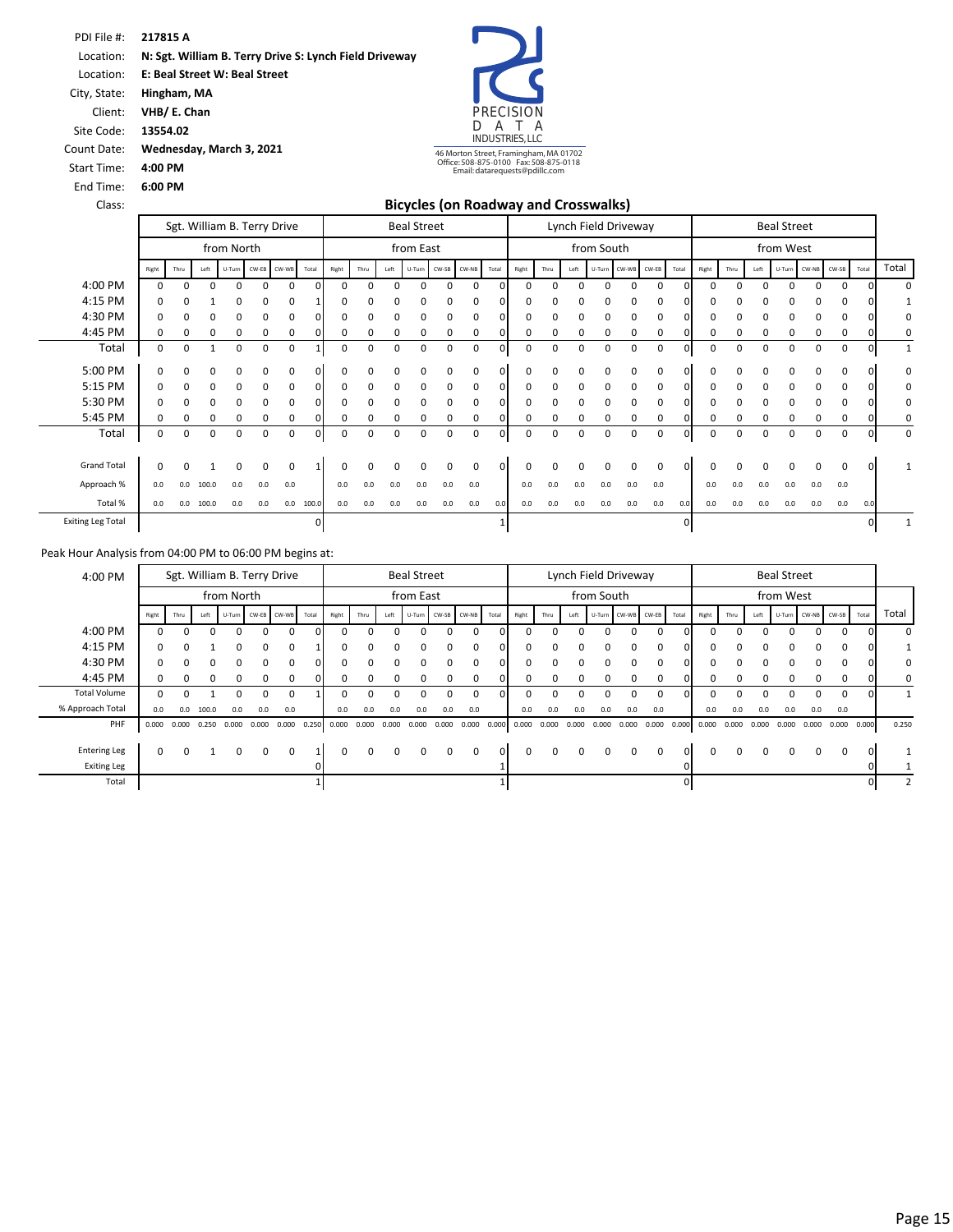Location: **E: Beal Street W: Beal Street** 

City, State: **Hingham, MA**

Client: **VHB/ E. Chan**

Site Code: **13554.02**

Count Date: **Wednesday, March 3, 2021**

Start Time: **4:00 PM**

End Time: **6:00 PM**

PRECISION<br>D A T A D A T A INDUSTRIES, LLC

46 Morton Street, Framingham, MA 01702 Office: 508-875-0100 Fax: 508-875-0118 Email: datarequests@pdillc.com

|                          |              |          |      |              |                | Sgt. William B. Terry Drive |       | <b>Beal Street</b> |              |          |           |              |       |                |       | Lynch Field Driveway |              |             |       |                  |       |             | <b>Beal Street</b> |          |          |               |                    |       |       |
|--------------------------|--------------|----------|------|--------------|----------------|-----------------------------|-------|--------------------|--------------|----------|-----------|--------------|-------|----------------|-------|----------------------|--------------|-------------|-------|------------------|-------|-------------|--------------------|----------|----------|---------------|--------------------|-------|-------|
|                          |              |          |      | from North   |                |                             |       |                    |              |          | from East |              |       |                |       |                      |              | from South  |       |                  |       | from West   |                    |          |          |               |                    |       |       |
|                          | Right        | Thru     | Left |              | U-Turn CW-EB   | CW-WB                       | Total | Right              | Thru         | Left     |           | U-Turn CW-SB | CW-NB | Total          | Right | Thru                 | Left         | U-Turn      | CW-WB | CW-EB            | Total | Right       | Thru               | Left     |          |               | U-Turn CW-NB CW-SB | Total | Total |
| 4:00 PM                  | $\Omega$     | $\Omega$ | 0    | 0            | $\overline{ }$ | $\Omega$                    |       | $\Omega$           | 0            | $\Omega$ | 0         | 0            | 0     | n              | 0     | $\Omega$             | $\Omega$     | $\mathbf 0$ | 0     | $\mathbf 0$      | 0l    | $\mathbf 0$ | 0                  | $\Omega$ | $\Omega$ | $\mathbf{1}$  |                    |       |       |
| 4:15 PM                  | <sup>0</sup> |          | 0    | 0            | 0              |                             |       | O                  |              |          | 0         | 0            | 0     |                | n     |                      |              |             | 0     | 0                |       | $\Omega$    |                    | 0        |          | 0             |                    |       |       |
| 4:30 PM                  | $\Omega$     | ŋ.       | 0    | 0            | 0              | 0                           |       | 0                  | n            | $\Omega$ | 0         | 0            | 0     |                | n     | 0                    | ŋ            | 0           | 0     | 0                |       |             |                    | 0        | 0        | $\Omega$      |                    |       |       |
| 4:45 PM                  | 0            | 0        | 0    | 0            | 0              | 0                           |       | 0                  |              | 0        | 0         | 0            | 0     |                | 0     | 0                    | 0            | 0           | 0     | 0                |       | 0           | 0                  | 0        | 0        | 0             |                    |       |       |
| Total                    | 0            | 0        | 0    | 0            |                |                             |       | 0                  | 0            | 0        | 0         | 0            | 0     |                | 0     | 0                    | 0            | 0           | 0     | 0                | ٥ı    | 0           | 0                  | 0        | 0        |               |                    |       | 4     |
| 5:00 PM                  | $\Omega$     | U        | ŋ    | <sup>0</sup> | 0              | 0                           |       | ŋ                  |              |          | 0         | $\Omega$     | 0     |                | n     | $\Omega$             | ŋ            |             | 0     | 0                |       | O           |                    | 0        | n        | $\Omega$      |                    |       | 0     |
| 5:15 PM                  | $\Omega$     | 0        | 0    | 0            | 0              | $\Omega$                    |       | 0                  | 0            | $\Omega$ | $\Omega$  | 0            | 0     |                | 0     | $\Omega$             | $\Omega$     | 0           | 0     |                  |       | 0           | 0                  | 0        | $\Omega$ | $\Omega$      |                    |       |       |
| 5:30 PM                  | $\Omega$     | 0        | 0    | 0            | 0              | $\Omega$                    |       | ŋ                  | 0            | O        | 0         | $\Omega$     | 0     |                |       | O                    | ŋ            |             |       | 0                |       | 0           | ŋ                  | 0        |          |               |                    |       |       |
| 5:45 PM                  | $\Omega$     | 0        | 0    | 0            | 0              | 0                           |       | 0                  | 0            | $\Omega$ | 0         | 0            | 0     |                | 0     | 0                    | 0            | 0           |       | 0                |       | 0           | 0                  | 0        | 0        | $\Omega$      | <sup>0</sup>       |       |       |
| Total                    | 0            | 0        | 0    | 0            | 0              | 0                           | 0     | 0                  | 0            | 0        | 0         | 0            | 0     | $\Omega$       | 0     | 0                    | 0            | 0           | 3     | 1                |       | 0           | 0                  | 0        | 0        |               | 0                  |       | 5     |
|                          |              |          |      |              |                |                             |       |                    |              |          |           |              |       |                |       |                      |              |             |       |                  |       |             |                    |          | n        |               |                    |       |       |
| <b>Grand Total</b>       | $\Omega$     | n        | O    | <sup>0</sup> |                |                             |       | 0                  |              |          | 0         | $\Omega$     | 0     |                | n     | $\Omega$             | <sup>0</sup> |             | э     |                  |       |             |                    | $\Omega$ |          |               |                    |       | 9     |
| Approach %               | $\Omega$     | n        | 0    | 0            | 50             | 50                          |       | 0                  | <sup>0</sup> | $\Omega$ | $\Omega$  | $\Omega$     | 0     |                | n     | $\Omega$             | $\Omega$     | n           | 75    | 25               |       | $\Omega$    | 0                  | 0        |          | 0, 66.7, 33.3 |                    |       |       |
| Total %                  | $\Omega$     | 0        | 0    |              |                | $0$ 11.1 11.1               | 22.2  | 0                  | 0            | $\Omega$ | 0         | 0            | 0     |                | o     | 0                    | 0            |             |       | 0 33.3 11.1 44.4 |       | 0           | 0                  | 0        |          |               | 0 22.2 11.1 33.3   |       |       |
| <b>Exiting Leg Total</b> |              |          |      |              |                |                             |       |                    |              |          |           |              |       | $\overline{0}$ |       |                      |              |             |       |                  | 4     |             |                    |          |          |               |                    |       | 9     |

| 5:00 PM             | Sgt. William B. Terry Drive |          |          |            |       |                    |       | <b>Beal Street</b> |          |                 |           |          |                    |              | Lynch Field Driveway |          |              |                    |          |                         |       | <b>Beal Street</b> |              |          |          |                    |                 |       |       |
|---------------------|-----------------------------|----------|----------|------------|-------|--------------------|-------|--------------------|----------|-----------------|-----------|----------|--------------------|--------------|----------------------|----------|--------------|--------------------|----------|-------------------------|-------|--------------------|--------------|----------|----------|--------------------|-----------------|-------|-------|
|                     |                             |          |          | from North |       |                    |       |                    |          |                 | from East |          |                    |              |                      |          |              | from South         |          |                         |       |                    |              |          |          |                    |                 |       |       |
|                     | Right                       | Thru     | Left     |            |       | U-Turn CW-EB CW-WB | Total | Right              | Thru     | Left            |           |          | U-Turn CW-SB CW-NB | Total        | Right                | Thru     | Left         | U-Turn CW-WB CW-EB |          |                         | Total | Right              | Thru         | Left     |          | U-Turn CW-NB CW-SB |                 | Total | Total |
| 5:00 PM             |                             | $\Omega$ | $\Omega$ | 0          | 0     | 0                  | ΩI    | 0                  |          |                 |           | $\Omega$ |                    |              |                      | $\Omega$ |              | O                  | $\Omega$ | 0                       | ΩI    | 0                  | 0            |          | ŋ        | 0                  | $\mathbf 0$     |       | 0     |
| 5:15 PM             | $\Omega$                    |          | 0        | 0          | 0     | 0                  |       |                    |          |                 |           |          |                    |              |                      | ŋ        |              | $\Omega$           | 0        |                         |       | 0                  | 0            |          | 0        | 0                  | $\Omega$        |       |       |
| 5:30 PM             | $\Omega$                    | $\Omega$ | $\Omega$ | $\Omega$   | 0     | $\Omega$           | ΩI    | ŋ                  | n        |                 |           | $\Omega$ |                    | <sup>o</sup> |                      | $\Omega$ | $\Omega$     | O                  |          | $\Omega$                |       | 0                  | <sup>o</sup> | n        | U        |                    | $\Omega$        |       | 3     |
| 5:45 PM             | $\Omega$                    |          |          | 0          | 0     | $\Omega$           |       | 0                  |          |                 |           |          |                    |              |                      | 0        | <sup>0</sup> | O                  |          | $\Omega$                |       |                    | n.           | 0        | 0        | 0                  | 0               |       |       |
| <b>Total Volume</b> | ŋ                           | n        | U        | n          | n     | 0                  | n     |                    |          |                 |           |          |                    |              |                      |          |              |                    |          |                         |       |                    | n.           |          |          |                    | $\Omega$        |       | -5    |
| % Approach Total    | 0.0                         | 0.0      | 0.0      | 0.0        | 0.0   | 0.0                |       | 0.0                | 0.0      | 0.0             | 0.0       | 0.0      | 0.0                |              | 0.0                  | 0.0      | 0.0          | 0.0                | 75.0     | 25.0                    |       | 0.0                | 0.0          | 0.0      | 0.0      | 100.0              | 0.0             |       |       |
| PHF                 | 0.000                       | 0.000    | 0.000    | 0.000      | 0.000 | 0.000              | 0.000 | 0.000              | 0.000    | $0.000$ $0.000$ |           |          | $0.000$ $0.000$    | 0.000        | 0.000                | 0.000    | 0.000        | 0.000              |          | $0.375$ $0.250$ $0.500$ |       | 0.000              | 0.000        | 0.000    | 0.000    | 0.250              | $0.000$ $0.250$ |       | 0.417 |
| <b>Entering Leg</b> | 0                           | $\Omega$ | 0        | 0          | 0     | 0                  | οı    | $\Omega$           | $\Omega$ | $\Omega$        |           | $\Omega$ |                    |              |                      | $\Omega$ | $\Omega$     | 0                  |          |                         |       | 0                  | $\mathbf{0}$ | $\Omega$ | $\Omega$ |                    | $\Omega$        |       | 5     |
| <b>Exiting Leg</b>  |                             |          |          |            |       |                    |       |                    |          |                 |           |          |                    |              |                      |          |              |                    |          |                         |       |                    |              |          |          |                    |                 |       |       |
| Total               |                             |          |          |            |       |                    |       |                    |          |                 |           |          |                    |              |                      |          |              |                    |          |                         |       |                    |              |          |          |                    |                 |       | 10    |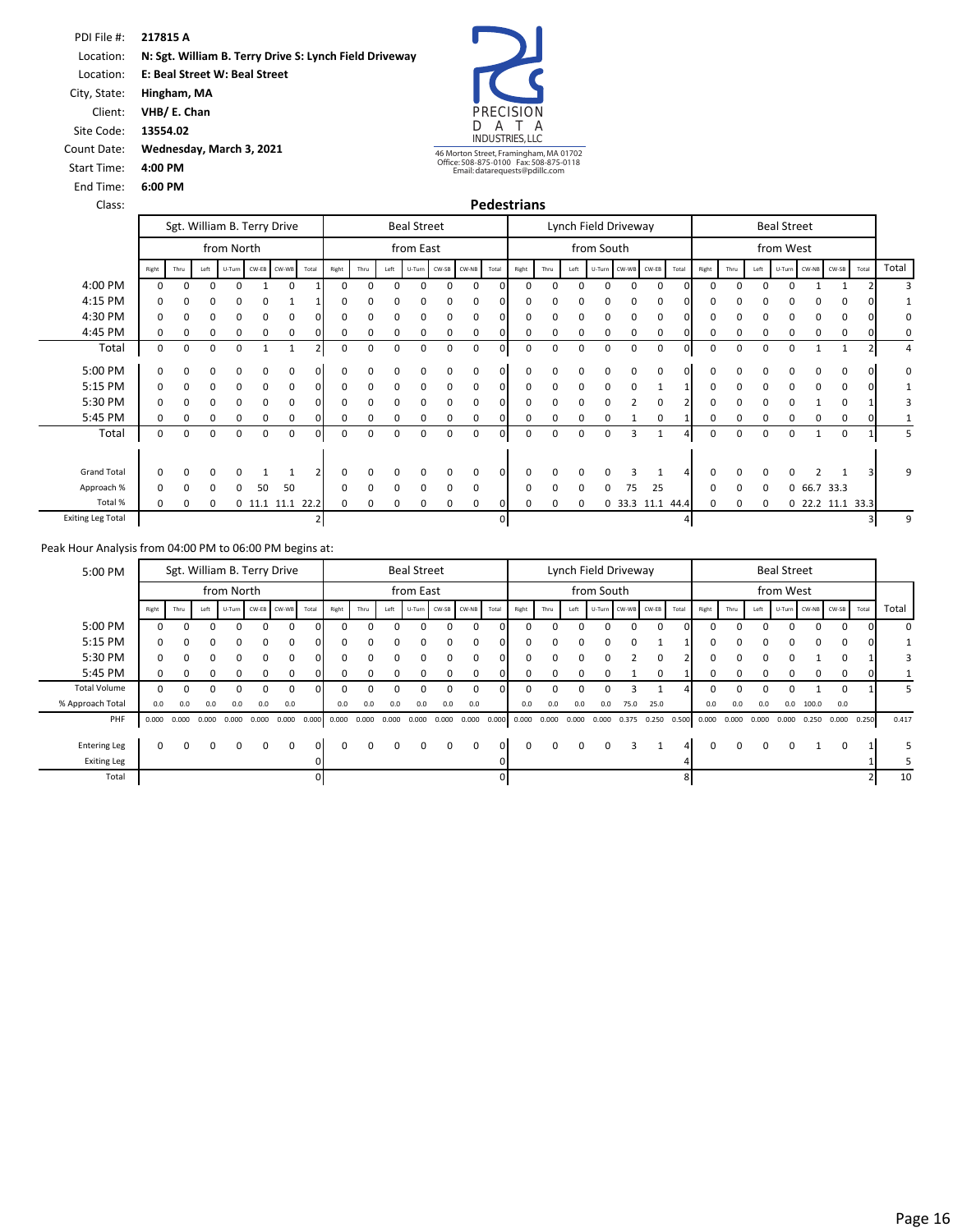# **Intersection Capacity Analysis**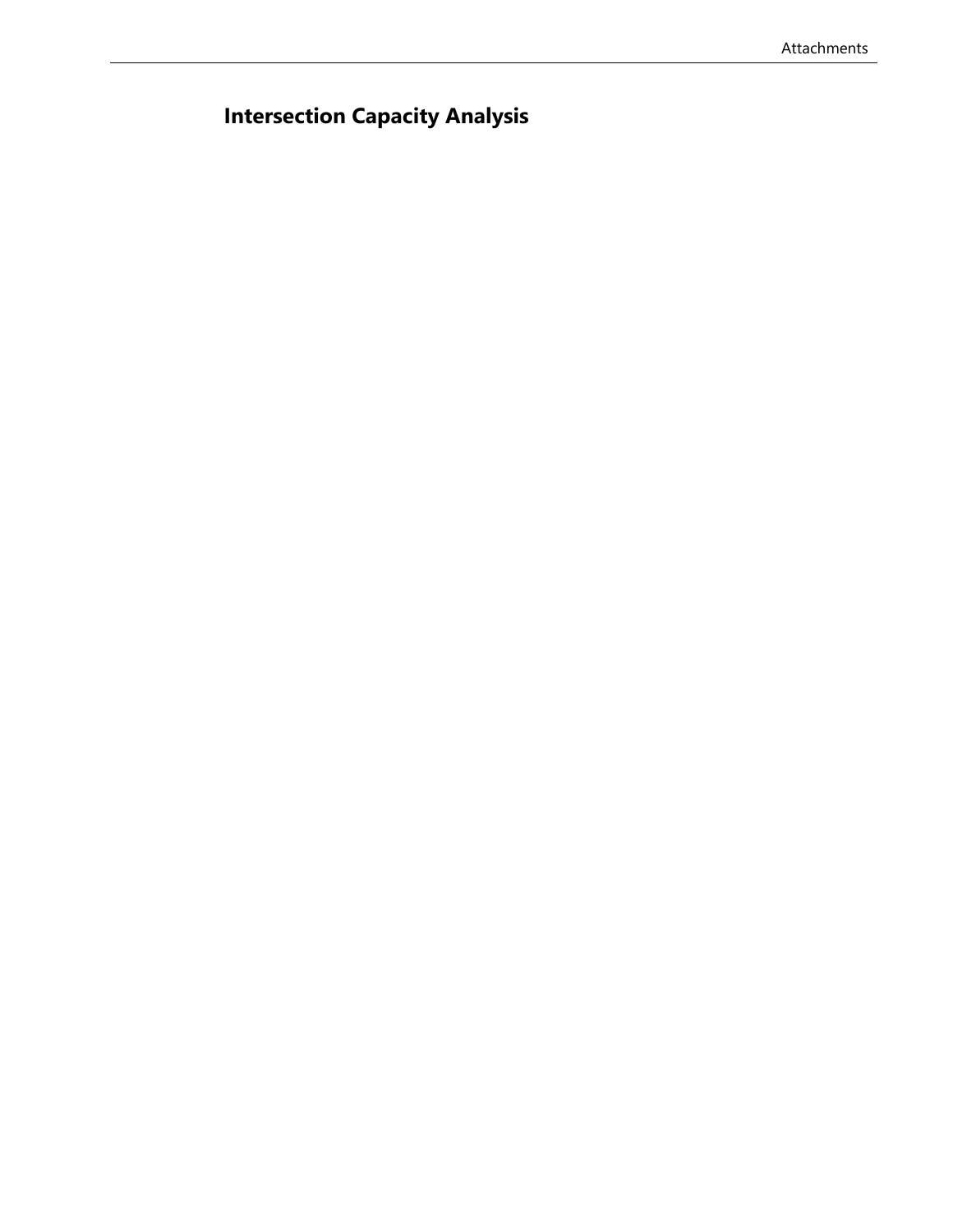#### 13554.02 Alliance Residential 2021 Existing Condition 8: Beal Street & Sgt. W. B. Terry Drive

|                                | حر                      |                | ٦          |                |              |              |              | t            | $\rightarrow$ | ╰           | ↓              | √            |      |  |
|--------------------------------|-------------------------|----------------|------------|----------------|--------------|--------------|--------------|--------------|---------------|-------------|----------------|--------------|------|--|
| Lane Group                     | EBL                     | EBT            | <b>EBR</b> | <b>WBL</b>     | <b>WBT</b>   | <b>WBR</b>   | <b>NBL</b>   | <b>NBT</b>   | <b>NBR</b>    | <b>SBL</b>  | <b>SBT</b>     | <b>SBR</b>   | Ø9   |  |
| Lane Configurations            |                         | ф              |            |                | ф            |              |              |              |               |             | ф              |              |      |  |
| Traffic Volume (vph)           | 30                      | 135            | 5          | 5              | 85           | 155          | $\bf 0$      | 0            | $\mathbf{0}$  | 60          | $\mathbf{0}$   | $\mathbf{0}$ |      |  |
| Future Volume (vph)            | 30                      | 135            | 5          | 5              | 85           | 155          | $\pmb{0}$    | 0            | $\mathbf 0$   | 60          | $\pmb{0}$      | $\pmb{0}$    |      |  |
| Lane Util. Factor              | 1.00                    | 1.00           | 1.00       | 1.00           | 1.00         | 1.00         | 1.00         | 1.00         | 1.00          | 1.00        | 1.00           | 1.00         |      |  |
| Ped Bike Factor                |                         |                |            |                |              |              |              |              |               |             |                |              |      |  |
| Frt                            |                         | 0.996          |            |                | 0.915        |              |              |              |               |             |                |              |      |  |
| <b>Flt Protected</b>           |                         | 0.991          |            |                | 0.999        |              |              |              |               |             | 0.950          |              |      |  |
| Satd. Flow (prot)              | 0                       | 1786           | $\pmb{0}$  | 0              | 1703         | $\pmb{0}$    | $\mathbf 0$  | 0            | 0             | $\mathbf 0$ | 1752           | $\mathbf{0}$ |      |  |
| <b>FIt Permitted</b>           |                         | 0.911          |            |                | 0.994        |              |              |              |               |             | 0.950          |              |      |  |
| Satd. Flow (perm)              | $\mathbf{0}$            | 1642           | 0          | $\mathbf 0$    | 1694         | $\pmb{0}$    | $\mathbf{0}$ | $\mathbf{0}$ | $\pmb{0}$     | $\pmb{0}$   | 1752           | $\mathbf{0}$ |      |  |
| Satd. Flow (RTOR)              |                         | $\overline{2}$ |            |                | 112          |              |              |              |               |             |                |              |      |  |
| Adj. Flow (vph)                | 38                      | 171            | 6          | $6\phantom{1}$ | 99           | 180          | $\mathbf 0$  | 0            | $\pmb{0}$     | 80          | $\mathbf{0}$   | $\mathbf{0}$ |      |  |
| Lane Group Flow (vph)          | 0                       | 215            | 0          | 0              | 285          | $\mathbf{0}$ | 0            | 0            | 0             | 0           | 80             | $\mathbf{0}$ |      |  |
| Turn Type                      | Perm                    | <b>NA</b>      |            | Perm           | <b>NA</b>    |              |              |              |               | Split       | <b>NA</b>      |              |      |  |
| <b>Protected Phases</b>        |                         | $\overline{2}$ |            |                | 6            |              |              |              |               | 4           | 4              |              | 9    |  |
| <b>Permitted Phases</b>        | $\overline{\mathbf{c}}$ |                |            | 6              |              |              |              |              |               |             |                |              |      |  |
| Detector Phase                 | $\overline{2}$          | $\overline{2}$ |            | 6              | 6            |              |              |              |               | 4           | 4              |              |      |  |
| <b>Switch Phase</b>            |                         |                |            |                |              |              |              |              |               |             |                |              |      |  |
| Minimum Initial (s)            | 10.0                    | 10.0           |            | 10.0           | 10.0         |              |              |              |               | 6.0         | 6.0            |              | 5.0  |  |
| Minimum Split (s)              | 16.0                    | 16.0           |            | 16.0           | 16.0         |              |              |              |               | 11.0        | 11.0           |              | 29.0 |  |
| Total Split (s)                | 41.0                    | 41.0           |            | 41.0           | 41.0         |              |              |              |               | 20.0        | 20.0           |              | 29.0 |  |
| Total Split (%)                | 45.6%                   | 45.6%          |            | 45.6%          | 45.6%        |              |              |              |               | 22.2%       | 22.2%          |              | 32%  |  |
| Yellow Time (s)                | 3.0                     | 3.0            |            | 3.0            | 3.0          |              |              |              |               | 3.0         | 3.0            |              | 4.0  |  |
| All-Red Time (s)               | 3.0                     | 3.0            |            | 3.0            | 3.0          |              |              |              |               | 2.0         | 2.0            |              | 1.0  |  |
| Lost Time Adjust (s)           |                         | 0.0            |            |                | 0.0          |              |              |              |               |             | 0.0            |              |      |  |
| Total Lost Time (s)            |                         | 6.0            |            |                | 6.0          |              |              |              |               |             | 5.0            |              |      |  |
| Lead/Lag                       |                         |                |            |                |              |              |              |              |               |             |                |              |      |  |
| Lead-Lag Optimize?             |                         |                |            |                |              |              |              |              |               |             |                |              |      |  |
| Recall Mode                    | Max                     | Max            |            | Max            | Max          |              |              |              |               | Max         | Max            |              | None |  |
| Act Effct Green (s)            |                         | 35.9           |            |                | 35.9         |              |              |              |               |             | 15.4           |              |      |  |
| Actuated g/C Ratio             |                         | 0.54           |            |                | 0.54         |              |              |              |               |             | 0.23           |              |      |  |
| v/c Ratio                      |                         | 0.24           |            |                | 0.30         |              |              |              |               |             | 0.20           |              |      |  |
| <b>Control Delay</b>           |                         | 11.6           |            |                | 7.8          |              |              |              |               |             | 25.6           |              |      |  |
| Queue Delay                    |                         | 0.0            |            |                | 0.0          |              |              |              |               |             | 0.0            |              |      |  |
| <b>Total Delay</b>             |                         | 11.6           |            |                | 7.8          |              |              |              |               |             | 25.6           |              |      |  |
| LOS                            |                         | $\sf B$        |            |                | $\mathsf A$  |              |              |              |               |             | $\mathsf{C}$   |              |      |  |
| Approach Delay                 |                         | 11.6           |            |                | 7.8          |              |              |              |               |             | 25.6           |              |      |  |
| Approach LOS                   |                         | B              |            |                | A            |              |              |              |               |             | C              |              |      |  |
| Queue Length 50th (ft)         |                         | 34             |            |                | 27           |              |              |              |               |             | 23             |              |      |  |
| Queue Length 95th (ft)         |                         | 119            |            |                | 120          |              |              |              |               |             | 67             |              |      |  |
| Internal Link Dist (ft)        |                         | 586            |            |                | 1775         |              |              | 919          |               |             | 343            |              |      |  |
| Turn Bay Length (ft)           |                         |                |            |                |              |              |              |              |               |             |                |              |      |  |
| Base Capacity (vph)            |                         | 881            |            |                | 961          |              |              |              |               |             | 402            |              |      |  |
| <b>Starvation Cap Reductn</b>  |                         | $\mathbf{0}$   |            |                | $\mathbf{0}$ |              |              |              |               |             | $\overline{0}$ |              |      |  |
| Spillback Cap Reductn          |                         | 0              |            |                | $\mathbf{0}$ |              |              |              |               |             | $\mathbf{0}$   |              |      |  |
| Storage Cap Reductn            |                         | $\mathbf{0}$   |            |                | $\mathbf{0}$ |              |              |              |               |             | $\mathbf{0}$   |              |      |  |
| Reduced v/c Ratio              |                         | 0.24           |            |                | 0.30         |              |              |              |               |             | 0.20           |              |      |  |
| <b>Intersection Summary</b>    |                         |                |            |                |              |              |              |              |               |             |                |              |      |  |
| Cycle Length: 90               |                         |                |            |                |              |              |              |              |               |             |                |              |      |  |
| Actuated Cycle Length: 66.8    |                         |                |            |                |              |              |              |              |               |             |                |              |      |  |
| Natural Cycle: 60              |                         |                |            |                |              |              |              |              |               |             |                |              |      |  |
| Control Type: Semi Act-Uncoord |                         |                |            |                |              |              |              |              |               |             |                |              |      |  |
| Maximum v/c Ratio: 0.30        |                         |                |            |                |              |              |              |              |               |             |                |              |      |  |

#### Splits and Phases: 8: Beal Street & Sgt. W. B. Terry Drive

Intersection Capacity Utilization 38.6%

Analysis Period (min) 15

Intersection Signal Delay: 11.7 Intersection LOS: B<br>
Intersection Capacity Utilization 38.6% ICU Level of Service A

| $S1$ and $S2$ and $S3$ and $S4$ and $S5$ and $S6$ and $S7$ and $S8$ and $S9$ and $S1$ and $S1$ and $S1$ and $S1$ and $S1$ and $S1$ |                         |  |  |
|------------------------------------------------------------------------------------------------------------------------------------|-------------------------|--|--|
|                                                                                                                                    | <b>TP</b> <sub>09</sub> |  |  |
|                                                                                                                                    |                         |  |  |
|                                                                                                                                    |                         |  |  |
|                                                                                                                                    |                         |  |  |